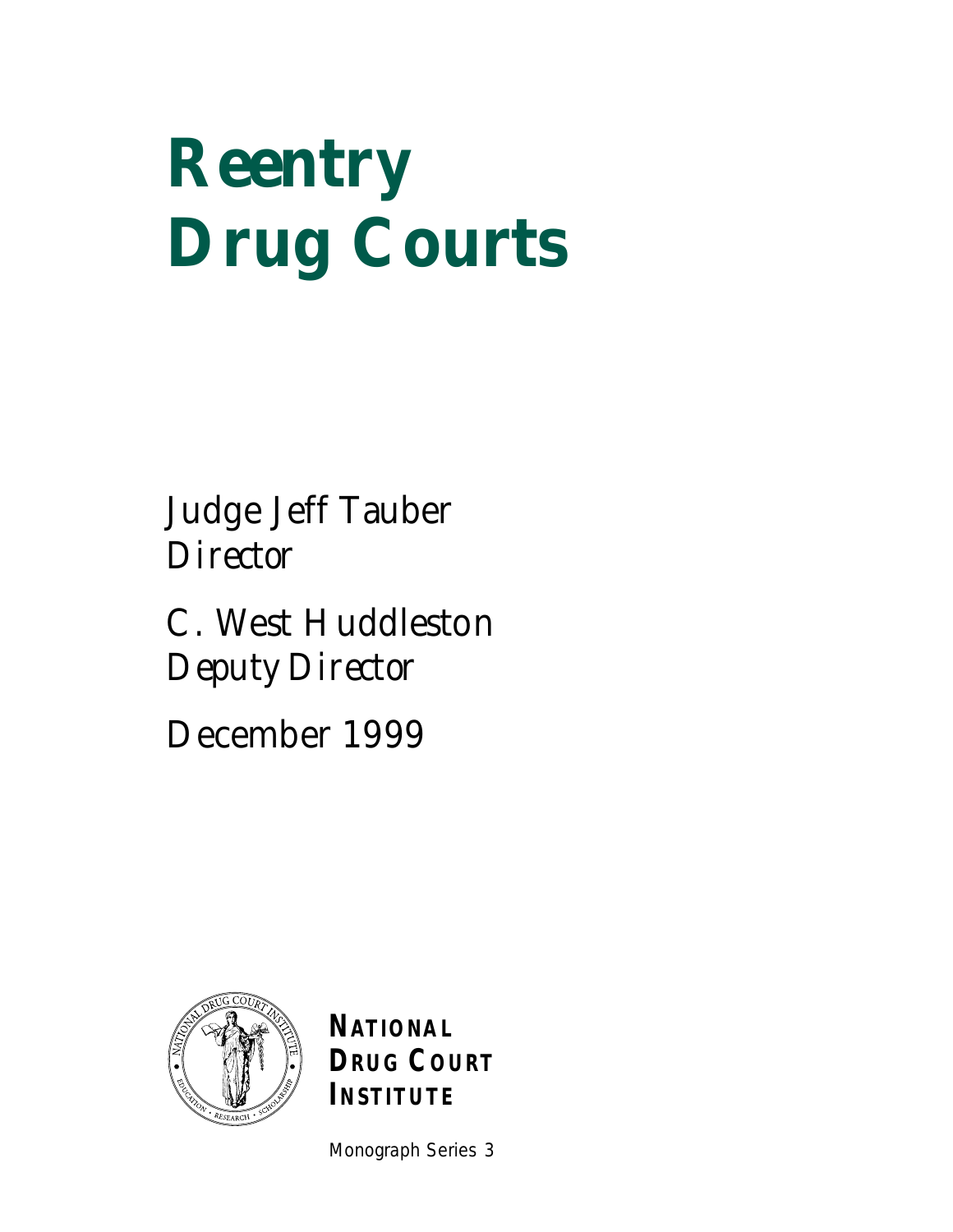Reentry Drug Courts

Prepared by the National Drug Court Institute

©1999 National Drug Court Institute

In cooperation with the Office of National Drug Control Policy, Executive Office of the President and the Drug Courts Program Office, Office of Justice Programs, U.S. Department of Justice.

This document was prepared under Cooperative Agreement Number 1999-DC-VX-K001 from the Drug Courts Program Office, Office of Justice Programs, U.S. Department of Justice. Points of view or opinions in this document are those of the authors and do not necessarily represent the official position of the U.S. Department of Justice.

Cover photo provided by Mike Loeffler, Creek County District Attorney's Office, Bristow, Oklahoma.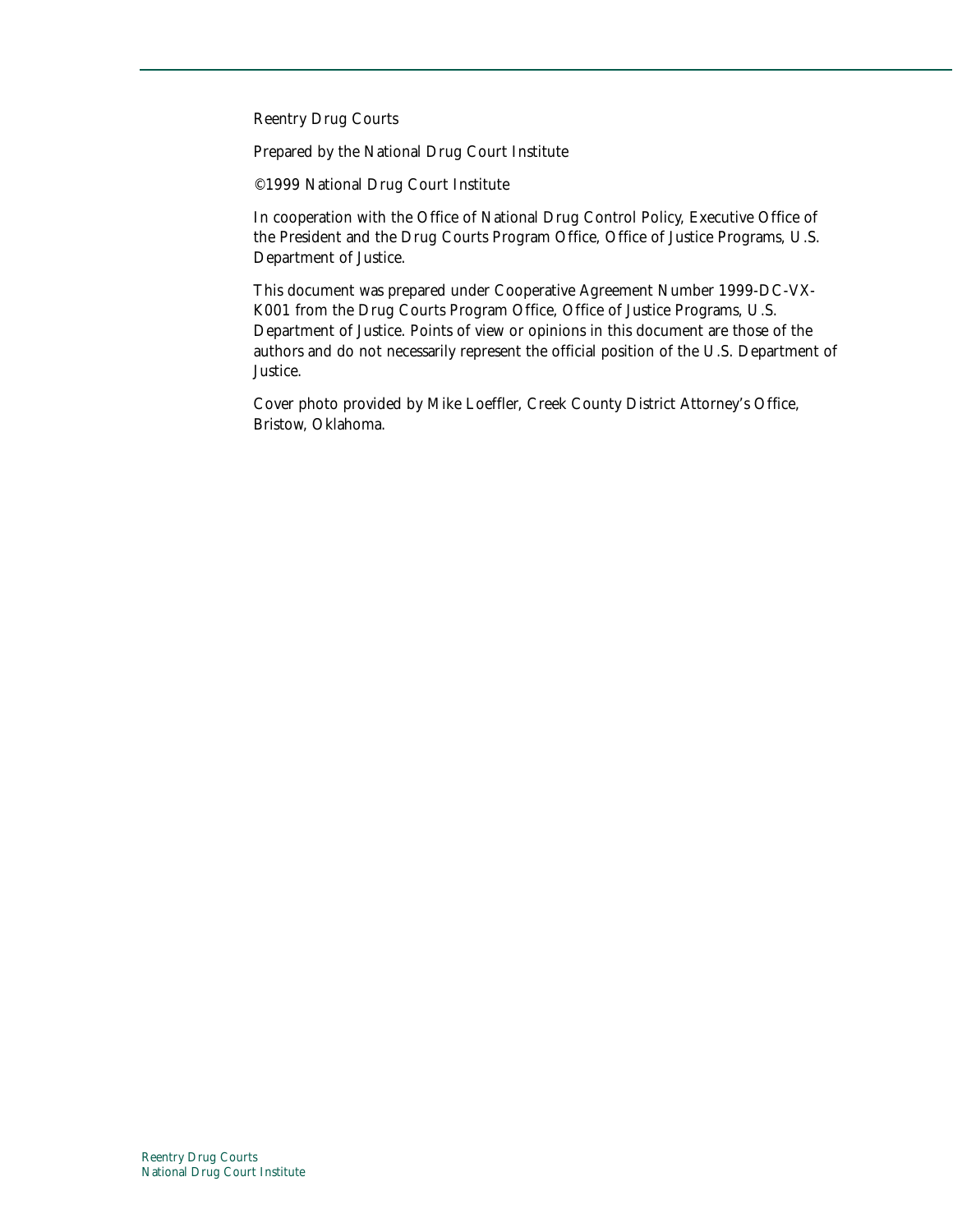# ACKNOWLEDGEMENTS

The National Drug Court Institute (NDCI) wishes to acknowledge all those who have contributed to this important initiative. Special thanks to the many organizations that worked in partnership with NDCI to convene the series of focus groups on reentry: The Corrections Program Office and the Drug Courts Program Office, Office of Justice Programs, U.S. Department of Justice, the National Sheriffs' Association and the Office of National Drug Control Policy, Executive Office of the President.

We also wish to express our gratitude to the jurisdictions that participated in this project, providing the vision to lead this important movement. Broward County, Florida, Los Angeles, California, Uinta County, Wyoming, the State of Florida, the State of Missouri, the State of Nevada and the State of Oklahoma.

We extend our appreciation to the following individuals who have personally contributed to this publication. Without their insight and willingness to share their knowledge and experience, this publication would not have been possible. Charles Abajian, John Anderson, Dr. Stephen Amos, Genie Bauman, Marlene Beckman, Brenda Bess, Mary Boal, Ed Brekke, Noël Brennan, Forrest Bright, JoAnn Bronstad, Paul Caspari, Tom Clark, Jean Costa, Judge John Creuzot, Dr. Karen Dalton, Beverly Watts Davis, James DeHart, Pam Denmark, Judge Rudolph Diaz, Mike Elwell, Dave Evins, Bryan Goeke, John Gregory, Judge Gene Hamilton, Lisa Hammond, Bonnie Harvey, Stephanie Oram-Hayes, Vann Hayes, Flavia Henderson, Judge Charles Hill, Valorie Howard, Scott Johnston, Darrel King, Robert J. Koch, Judge Jack Lehman, Mike Loeffler, Steve Manthorne, John Marr, Judge Melanie May, Judy McBride, Judge Thomas Mealey, Janice Melton, Vicky Miller, Paul Molloy, Judge Patrick Morris, A.L. (Bubby) Moser, Richard Nimer, Dr. Marta Nolin, Carol Nykerk, Mark Parrino, Dr. Roger Peters, Gisele Pollack, Richard Rapp, Marilyn Roberts, Dr. Ken Robinson, Ned Rollo, Judge Robert Russell, Judge Nancy Schneider, Ellen Scrivner, Jessica Shay, Dave Spitzer, Faye Taxman, Jonathan Tobin, Jeremy Travis, Arnold Waggoner, Ann Wallace, Rachel Waterbury, Beth Weinman, Susan Weinstein, Ann Wilson and Tim Woods.

I would especially like to thank West Huddleston for his leadership on this yearlong project and current monograph. His expertise and breath of experience in the areas of corrections, in-custody treatment, and drug courts stem from his over ten year background as an in-custody treatment specialist within the Tennessee and Oklahoma Department of Corrections, his experience as the director of a 125-bed pre-release facility in Oklahoma, and his experience in the planning, implementation and operation of drug courts throughout the nation.

Finally, we wish to dedicate this monograph to the memory of Vann Hayes. His contribution to this project, and more importantly his lifelong commitment to saving his fellow man from the grip of addiction, was extraordinary. He will be greatly missed.

Sincerely,

Judge Jeff Tauber **Director**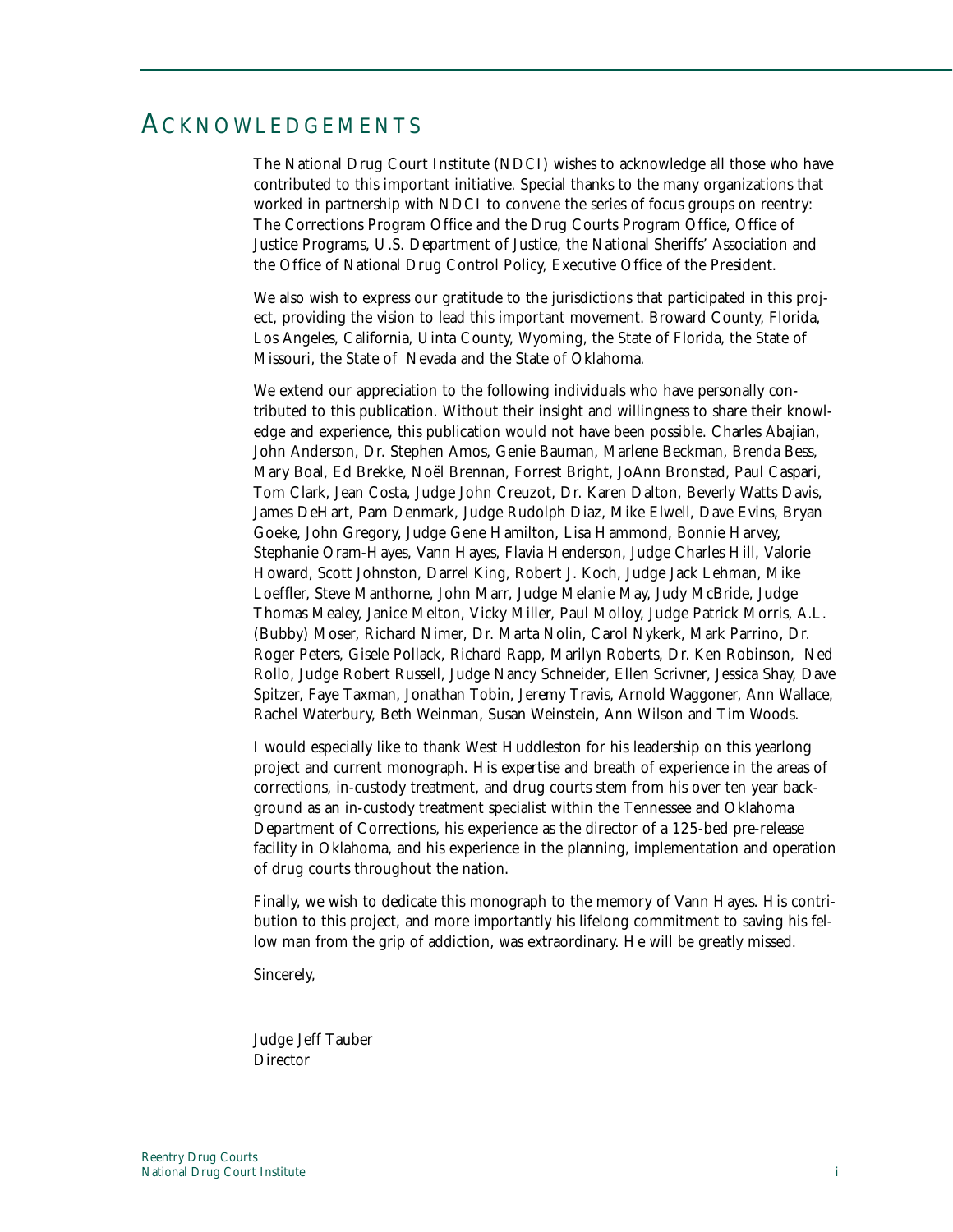# **CONTENTS**

| The Value of Linking Jail-Based Treatment With the Drug Court Process 5 |
|-------------------------------------------------------------------------|
|                                                                         |
|                                                                         |
|                                                                         |
|                                                                         |
|                                                                         |
|                                                                         |
|                                                                         |
|                                                                         |
|                                                                         |
|                                                                         |
|                                                                         |
|                                                                         |
|                                                                         |
|                                                                         |
| EFFECTIVE IN-CUSTODY TREATMENT PROGRAMS  15                             |
|                                                                         |
|                                                                         |
|                                                                         |
|                                                                         |
|                                                                         |
|                                                                         |
|                                                                         |
|                                                                         |
|                                                                         |
|                                                                         |
|                                                                         |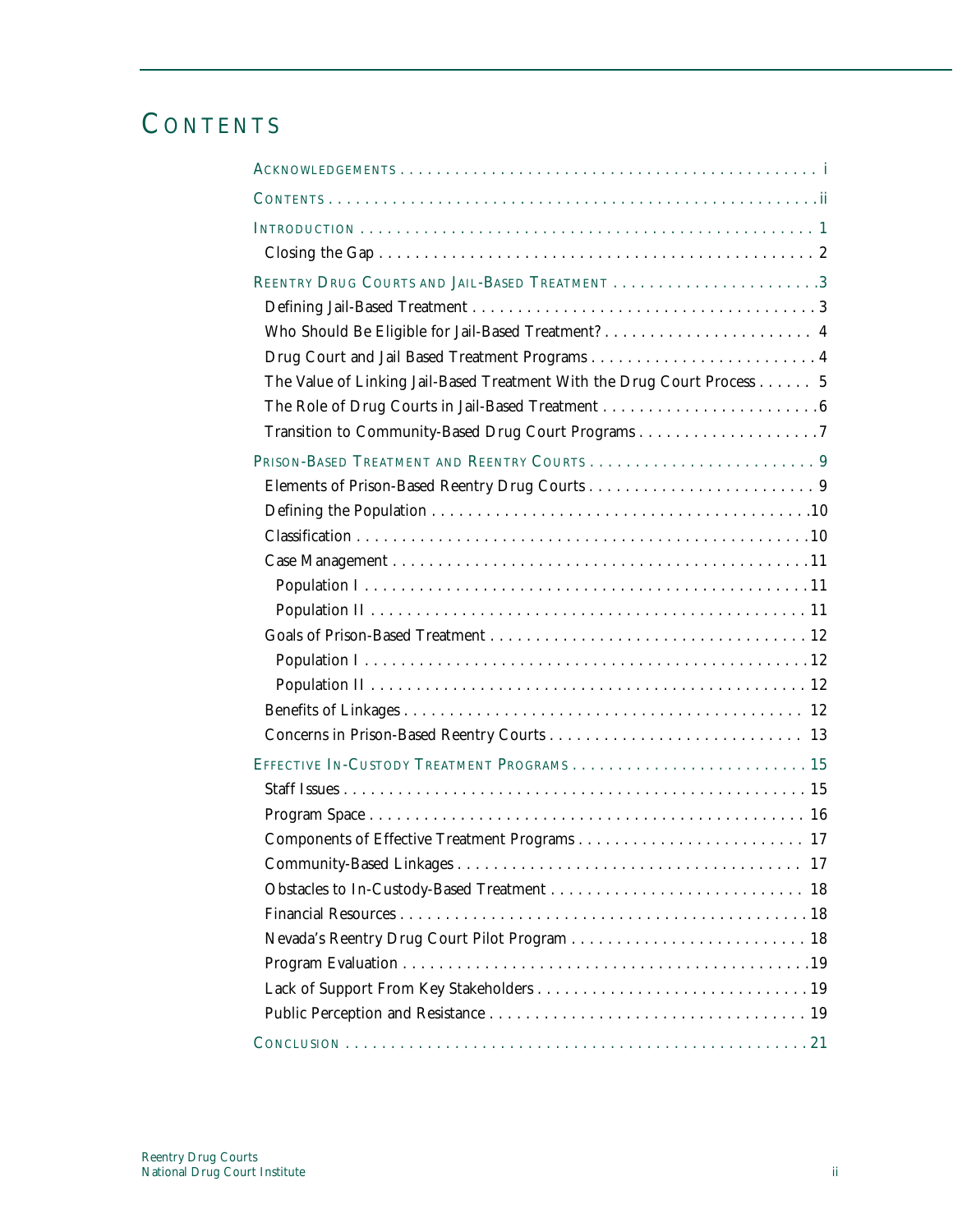# APPENDIX A

| Highlights of Existing Drug Court and Jail-Based Treatment Linkages |
|---------------------------------------------------------------------|
|                                                                     |
|                                                                     |
|                                                                     |
|                                                                     |
| <b>APPENDIX B</b>                                                   |
| Nevada Prison Release Program                                       |
| Summary, Nevada Senate Bill No. 184-Committee on Finance 27         |
|                                                                     |
| <b>APPENDIX C</b>                                                   |
| Highlights of Statewide Reentry Drug Court Initiatives              |
|                                                                     |
|                                                                     |
|                                                                     |
| <b>APPENDIX D</b>                                                   |
|                                                                     |
| <b>APPENDIX E</b>                                                   |
| Summary of U.S. Department of Justice 1999 Reentry Efforts          |
|                                                                     |
| Summary of the Office of Justice Programs' Reentry Efforts          |
|                                                                     |
|                                                                     |
|                                                                     |
|                                                                     |
|                                                                     |
|                                                                     |
|                                                                     |
|                                                                     |
|                                                                     |
|                                                                     |
| Guidelines for Victim-Offender Mediation and Dialog  46             |
|                                                                     |
| 47                                                                  |
| Identifying Federal Programs to Suport Returning Offenders 47       |
| Summary of the National Institute of Corrections' Reentry Efforts   |
| 47                                                                  |
| 49                                                                  |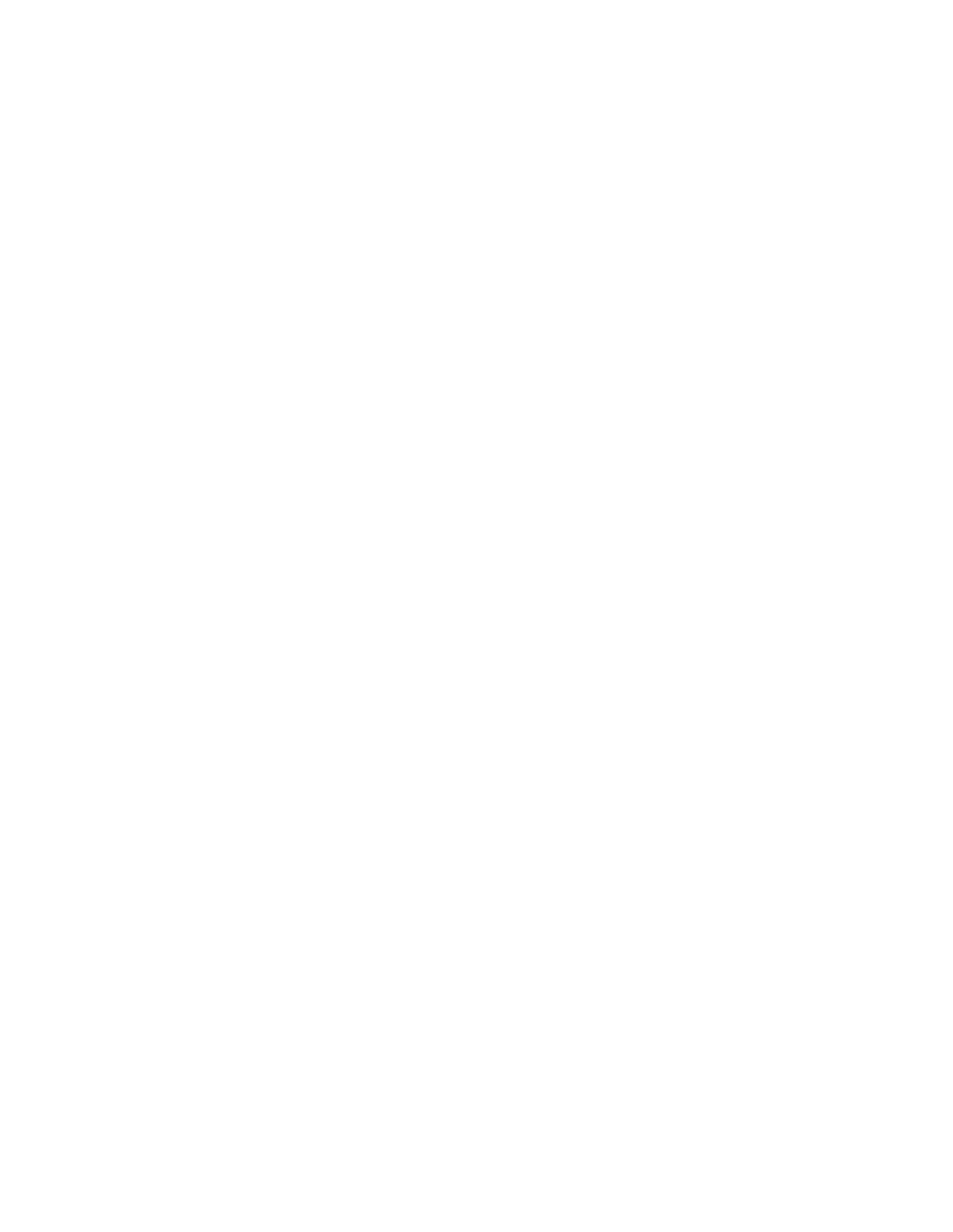# INTRODUCTION

Reentry drug courts are a relatively new concept. First introduced by National Institute of Justice Director Jeremy Travis during a speech at the 1998 National Corrections Conference in Los Angeles, reentry management strategies and reentry courts are defined as the means by which all offenders (not just drug users) could be reintegrated into communities once released from correctional facilities. Because reentry drug courts already exist at the local jail levels across the country, the National Drug Court Institute (NDCI) decided to explore this concept for state prisoners as well.

With that in mind, NDCI convened a two-part series of focus groups in Washington, D.C., addressing jail and prison-based reentry drug courts. The first, held on April 11- 12, 1999, brought together jurisdictions already involved in jail reentry programs: Los Angeles, CA; San Bernardino, CA; Fort Lauderdale, FL; and Evanston, WY. The second focus group, held on May 6-7, 1999, brought together drug court practitioners, corrections personnel, and policy makers from Missouri, Florida, Oklahoma and Nevada, who were in the process of developing prison-based treatment linkages with reentry drug courts.

The opportunity that reentry drug courts present at this point in time is extraordinary. With parole no longer available in many states, the ability to monitor individuals released from state prison is waning, while recidivism rates remain unacceptably high. Yet, each year, nearly 500,000 inmates alone are released from state prison and returned to communities throughout the country. A reentry drug court could facilitate, monitor, supervise and rehabilitate offenders as they are released and accepted back into the community.

This monograph explores the benefits of the two types of reentry drug courts identified by the focus groups: jail-based reentry drug courts and prison-based reentry drug courts.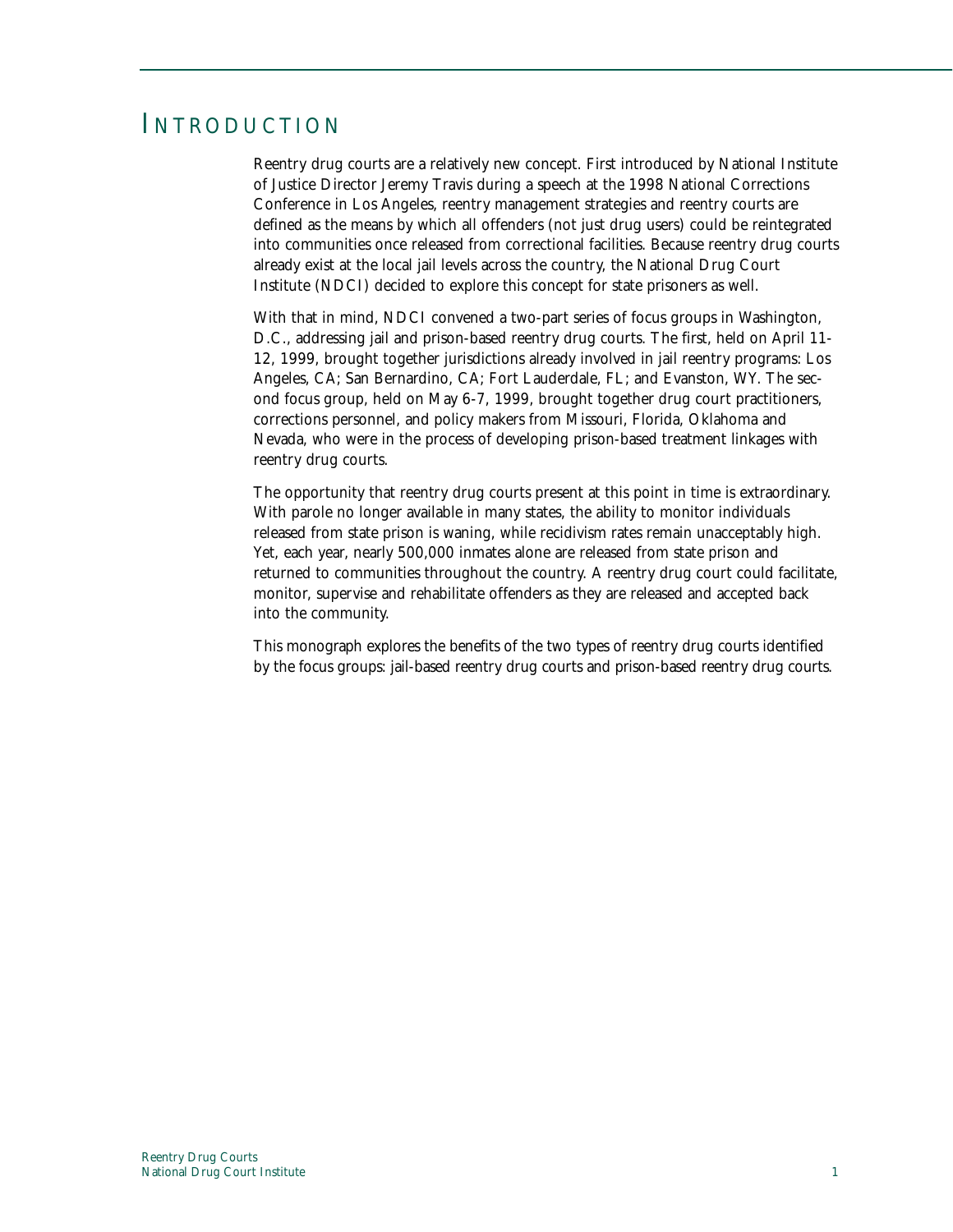

Closing the Gap in the Circle of Intervention (i.e. where an offender becomes involved in supervision and rehabilitation in a drug court).

# *Closing the Gap*

Originally, drug courts focused on diversion and post-plea programs that were designed to work exclusively with the individual offender living in the community (providing supervision and rehabilitative services at the front end of the circle). More recently, drug courts have focused on supervising offenders who have been released from custody after violating probation and serving relatively short terms in jail. There has been little emphasis placed on the back end of the circle, those offenders originally sent to jail or prison for substantial periods of time. Any rehabilitative effort has generally waited until the offender has left confinement and is in the community, if it is provided at all.

Reentry drug courts present a workable approach to closing the "intervention gap" that exists for those drug-using offenders sentenced to such substantial terms of jail or prison. Reentry drug courts provide a mechanism for the successful reintegration of the serious drug-using offender back into society. This is done by keeping offenders engaged in corrections-based treatment and court-based monitoring throughout their custody term and once released, providing a continuity of appropriate treatment and court-based accountability in the community.

**Importantly, a reentry drug court is just one part of a drug court program (that often involves a single drug court judge and staff) that may work with divertees, probationers and other targeted drug-using offender populations. With nearly 600 drug courts in existence, they provide a ready pool of effectively run, structurally sound, team-based programs suited to work with this reentry population.**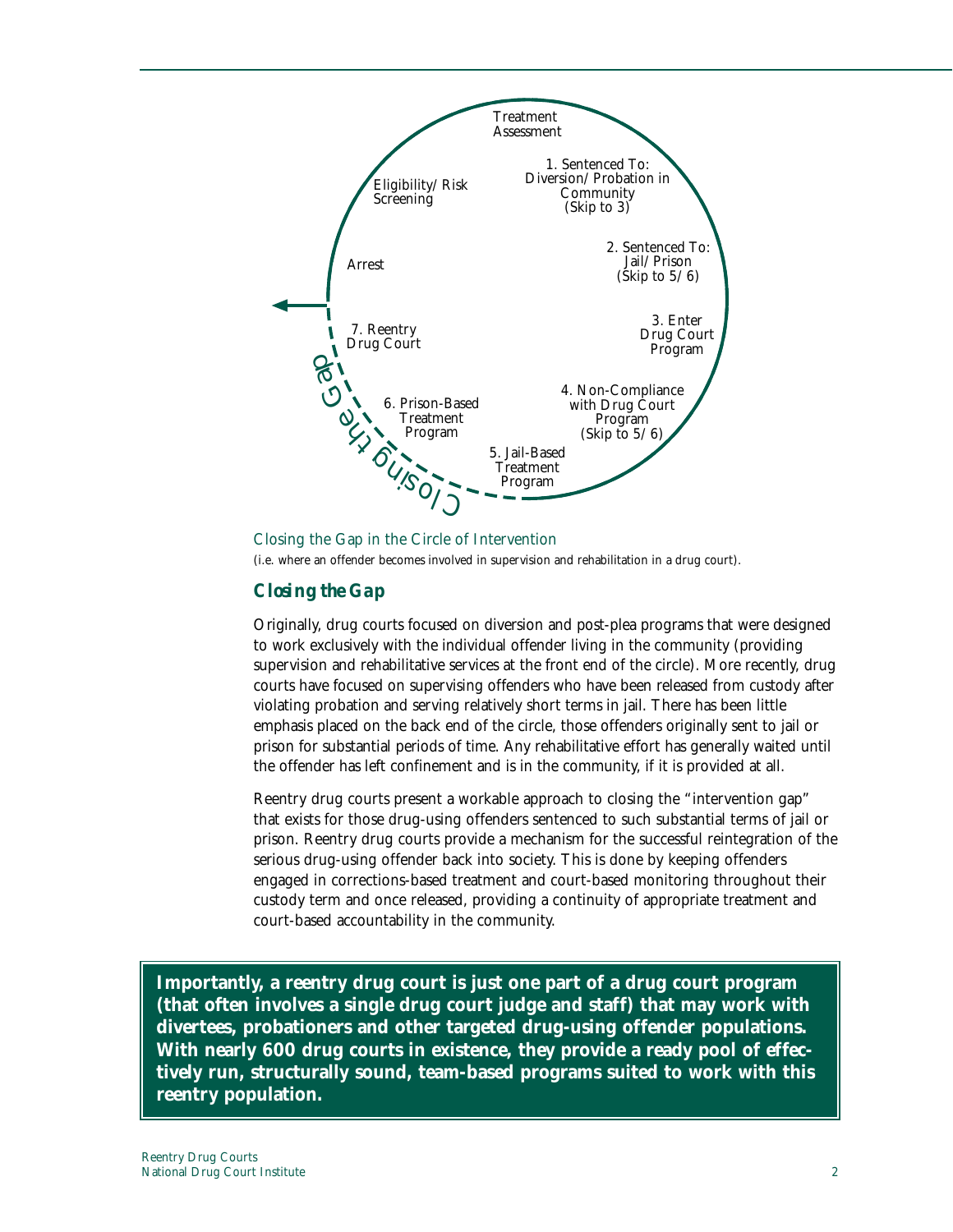# REENTRY DRUG COURTS AND JAIL-BASED TREATMENT

During the NDCI jail-based treatment focus group, participating jurisdictions created a mission statement defining the mission of reentry drug courts for offenders sentenced to jail:

**Reentry drug courts are courts that begin when the offender enters a jailbased treatment program. The offender is involved in regular judicial monitoring, supported through recovery, and ultimately prepared for reentry into the community. This team-based approach supports jail-based treatment values, monitors accountability, provides rewards and penalties, and prepares the offender for reentry at a community-based drug court program session.**

> A key element in this mission statement is the concept that the reentry court's involvement begins at the onset of the offender's jail term and continues beyond the date of custodial release. The drug court is a logical mechanism that can help support an offender's successful return to the community, as it provides a combination of incentives, structure, services, accountability and ongoing supervision. By providing the same level of focus and coordination at both the front-end (traditional post-plea) and the back-end (reintegration from jail) of the circle, reentry drug courts effectively close the gap in the circle of intervention.

## *Defining Jail-Based Treatment*

"Reentry" accurately sums up the distinct approach of drug courts involved with jailbased treatment programs. From the time an offender enters a jail-based treatment program, he or she is being prepared for reentry into the community as a responsible citizen.

Treatment for drug court participants sent to jail should be viewed in two phases: an in-custody treatment phase, followed by a community supervision phase. Even when the offender's jail term ends, the treatment program and the purview of the drug court continue. Upon an offender's release from jail, he or she would enter a drug court program. While there, the offender would transition into an outpatient treatment program where he or she would likely remain for up to one year. During the year, the offender would be supervised by the drug court team lead by the drug court judge.

Through jail-based treatment, an offender begins the process of personal change through comprehensive substance abuse treatment. Jail-based treatment prepares offenders for reentry into the community by providing them with the tools necessary for a non-criminal, drug-free, life style, thus reducing the risk of relapse and increasing public safety within the community.

Allowing offenders to simply sit out their prescribed time in jail is to waste limited time and resources. Conducting treatment while offenders are incarcerated makes efficient use of their time and the funds required to secure, house, feed, and provide them with required medical care.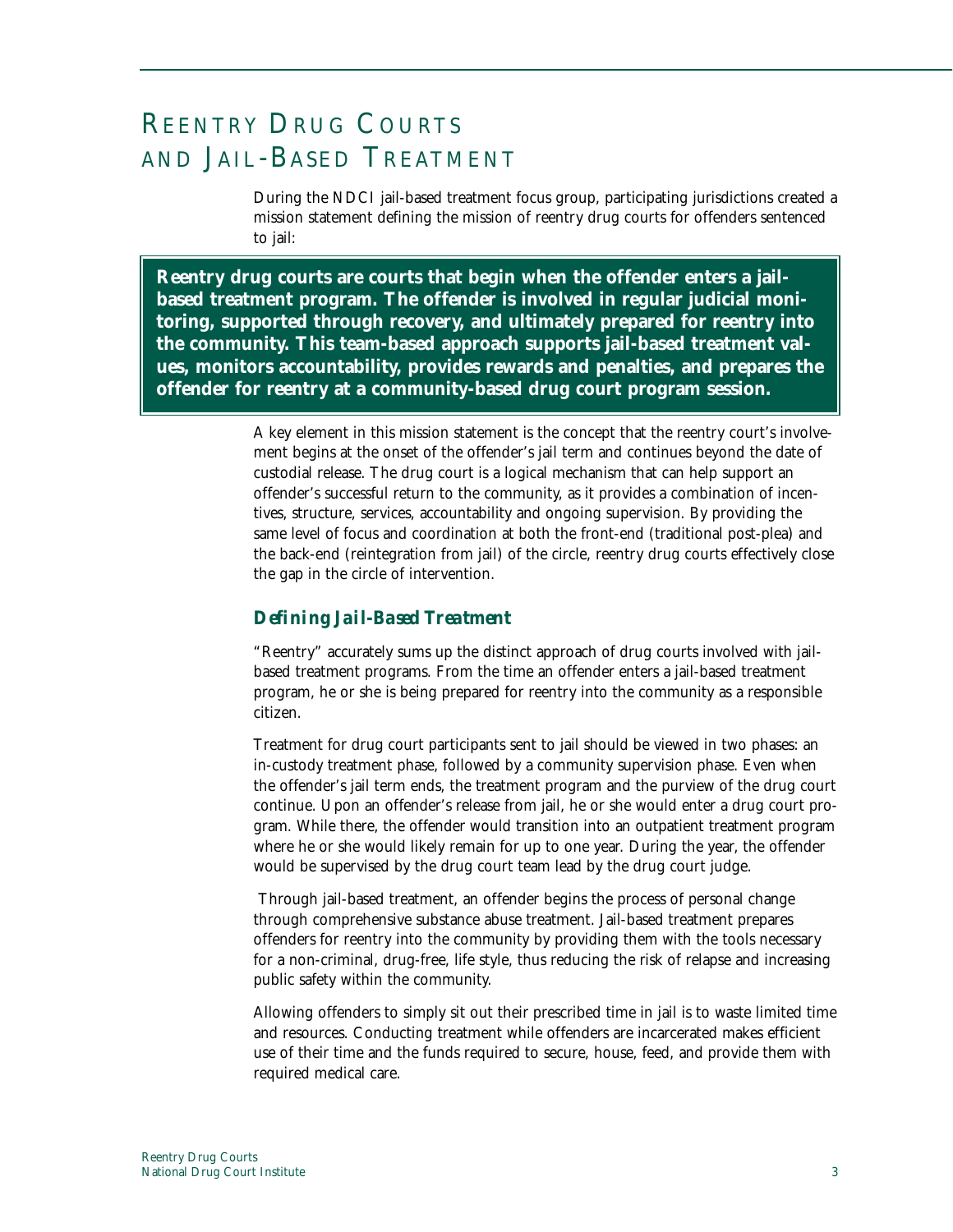## *Who Should be Eligible for Jail-Based Treatment?*

In most jurisdictions, an offender must be drug tested and assessed for eligibility in a drug court, jail-based treatment program. Eligibility criteria might include factors such as drug history, physiological history, and risk of violence or escape. Of course, the number of available beds also determines which offenders are accepted. Although in the future, all drug-using offenders who receive a jail sentence as a condition of probation in lieu of prison may be required to enter such a system, at the present time, finite resources may limit the number of individuals who are assessed as eligible for jail-based treatment.

One example of a jurisdiction with such a system is San Bernardino County, California. There, drug court staff, jail staff and jail-based treatment personnel classify incoming offenders shortly after arraignment. The offender's drug history is reviewed, and a biopsycho-social assessment is administered to determine appropriateness, amenability, and motivation for in-custody treatment. If the offender qualifies for the program, a detailed treatment plan is developed by the in-custody treatment staff based on needs identified in the assessment.

Similarly, the Oklahoma County Drug Court team is now working with the Oklahoma Department of Corrections Probation and Parole Division to provide a pre-assessment to offenders, prior to sentencing, to determine their level of need or to distinguish dynamic factors in the offenders' lives that tie them to criminality. The pre-assessment identifies which offender needs to participate in specific treatment programs existing within the department of corrections once incarcerated.

# *Drug Court and Jail-Based Treatment Programs*

Treatment programs are intensive, and eligible participants generally have far more demands made of them while in custody than do other inmates (e.g., they are usually in classes or counseling much of the day and they must submit to daily drug tests). For example, in the Los Angeles County Jail, a 90-day, in-custody treatment component requires intensive treatment in separate drug court modules for seriously addicted men and women. Programs offer daily contact with treatment staff through individual treatment planning, substance abuse counseling, group and individual counseling, crisis intervention, alcohol and drug education, health education, anger management, domestic violence seminars, life-skills training, relapse prevention, acupuncture, 12-step meetings, alumni groups, vocational and job training, and sober living placement. Failure to comply with conditions of the program result in sanctions imposed by the drug court judge.

**In Uinta County, Wyoming, drug court defendants serving jail-time are brought before the drug court judge every two weeks. Jail-based treatment personnel submit reports on the offenders' response to the program. The judge quizzes them directly on what they have achieved. If the judge believes they that have demonstrated progress, he often reduces the time remaining on their sentence.**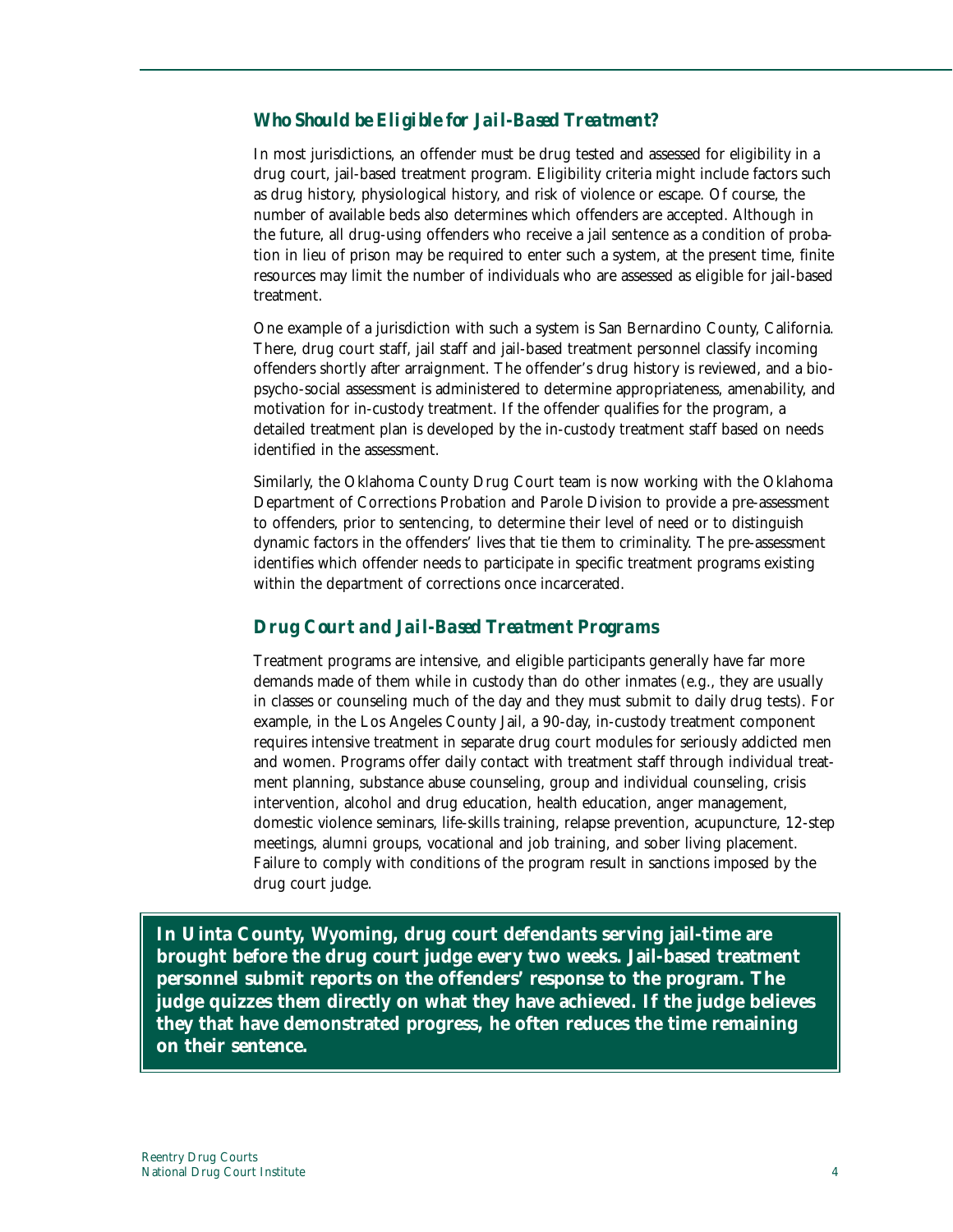Another example of an intensive treatment jail-based treatment program is in San Bernardino County, California. There, jail-based treatment staff issue report cards throughout the course of each counseling component. Offenders' attitudes, motivation, use of time, and ability to stay on task are all reported to the drug court judge. Offenders receive a certificate upon successful completion of each component. Those certificates become valued mileposts on their road to recovery.

# *The Value of Linking Jail-Based Treatment with the Drug Court Process*

Linking jail-based treatment with drug court will benefit communities. These programs make productive use of offenders' time while giving them a head start in their own treatment and rehabilitative process, resulting in the release of stable individuals into the community. Without this approach, many offenders sentenced to an initial jail term might wait weeks or even months before their substance abuse problems are addressed, if at all. These offenders would "do their time," returning to the community without treatment, and in some cases, in a worse condition than when they were arrested. On the other hand, jail-based treatment programs, especially those under the direction of a drug court, provide a higher level of accountability, while keeping participants engaged in treatment, which is the primary objective of drug courts. Offenders understand that their conduct and participation are subject to judicial sanctions even while they are incarcerated, thus compelling them to strictly adhere to program requirements. Jailbased treatment program participants are more likely to comply with treatment regimens, remain clean and sober while in the program, and stay with their program. Such compliance, even if it is externally motivated at first, can be a recipe for success.

One other important reason to link jail-based treatment with a drug court is that jailbased programs can treat drug court participants who are waiting for a bed in an inpatient facility. All too often there is a waiting period for individuals who are in need of acute care. Through jail-based treatment, the offender can be placed in a structured environment, preventing him or her from relapsing or reoffending.

There are numerous benefits as well for jails participating in reentry drug courts. Jailbased treatment programs enhance the level of inmate control and accountability. Inmates whose time is structured are less likely to cause disturbances and more likely to adjust to incarceration. Another benefit in this collaborative approach with a reentry drug court is the linkage it fosters with other community institutions to broker support services upon the offender's release. For example, the reentry drug court treatment and case-management staff is in place the very day the offender is released, directing them to employment opportunities, mental health counseling, and community support groups. Uinta County, Wyoming has taken this collaboration a step further by having its jail-based treatment staff follow the same systematic, offender-specific treatment modality as the treatment agency in the community. This allows offenders to exit the jail-based treatment program, while maintaining their progress in the treatment program, and enter the community-based program through a more "seamless" transition phase.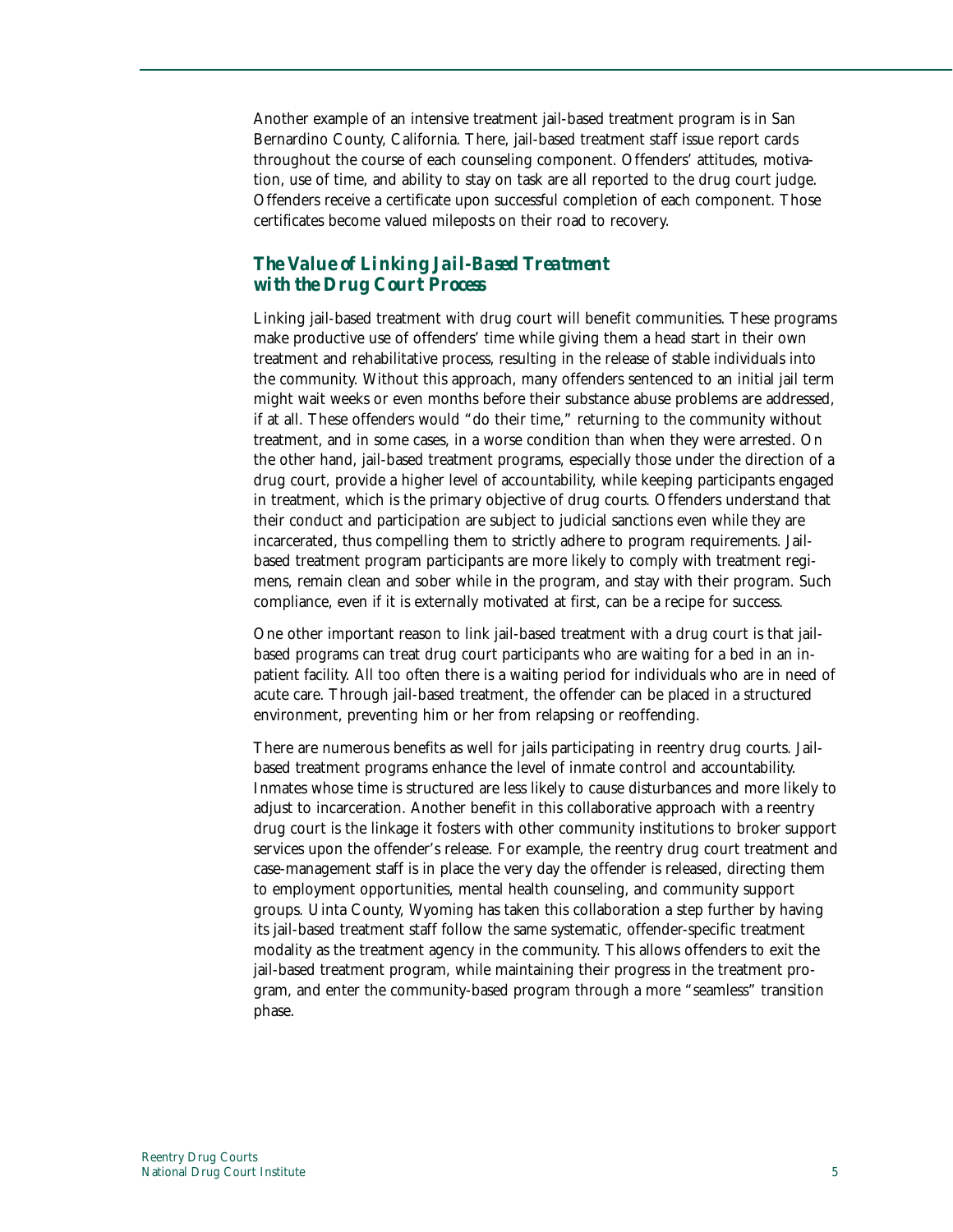# *The Role of Drug Courts in Jail-Based Treatment*

In general, reports demonstrate that drug court programs are having a profound affect on in-custody participants. This can be attributed to the judge's ongoing supervision and to the direct relationship that offenders have with the judge and the drug court staff. Typically, the reentry drug court judge hears the offender's initial plea (or tries the case), then remains involved with the participant during the jail phase of the program by seeing them in drug court hearing throughout their custody. While offenders may initially fear (or resent) the judge, this relationship often changes. As the jail-based treatment progresses, offenders learn to see the judge as an ally in their recovery. Typically during this process, the offender's motivation shifts from simply wanting to avoid sanctions that the judge may impose, to actively seeking the judge's approval. Respect for the judge develops and a desire to please the judge often replaces the initial feelings of fear.

Equally important are the relationships that often develop between the offender and jail staff, treatment professionals, and even arresting officers. In a drug court, offenders are constantly reassured that staff members are willing to help them break the cycle of addiction and criminal behavior that brought them into jail. For example, in Uinta County, Wyoming, many former offenders now work with the same law enforcement officers who arrested them by mentoring new offenders coming into the drug court.

Regular drug court appearances, while the offender is in the jail-based treatment program, are important to maintaining the momentum of the program. Drug court appearances before the judge give the jail-based treatment participant an opportunity to receive feedback from the treatment staff and court as to their progress, or lack thereof. In urban jurisdictions, the large number of offenders in jail-based treatment programs may limit the number of appearances before the drug court judge between sentencing and reentry. In smaller jurisdictions, appearances before the judge may be more frequent.

Also, when an offender appears before the same drug court judge throughout his or her term in jail-based treatment, the judge becomes better acquainted with the offender's progress and is in a better position to impose sanctions for non-compliance. These sanctions, which may include extended monitoring, increased jail time, or delayed release, serve as immediate "reality checks" to remind offenders that there are consequences for their negative behavior. The judge also can reward compliance by offering the most powerful incentive of all-reduced jail time. By remaining sober and demonstrating positive behaviors, offenders can, in a controlled fashion, "earn their way out of jail." Overall, positive behavior becomes a strong motivator for offenders to comply with their programs.

Comprehensive pre-release planning should be conducted well in advance of an offender's release. These plans address issues such as sober-living, employment, and mobility deficits. Arrangements should also be made for aftercare services for the offender, providing continuity in the offender's substance abuse treatment program as well as medical or psychological services that may be needed.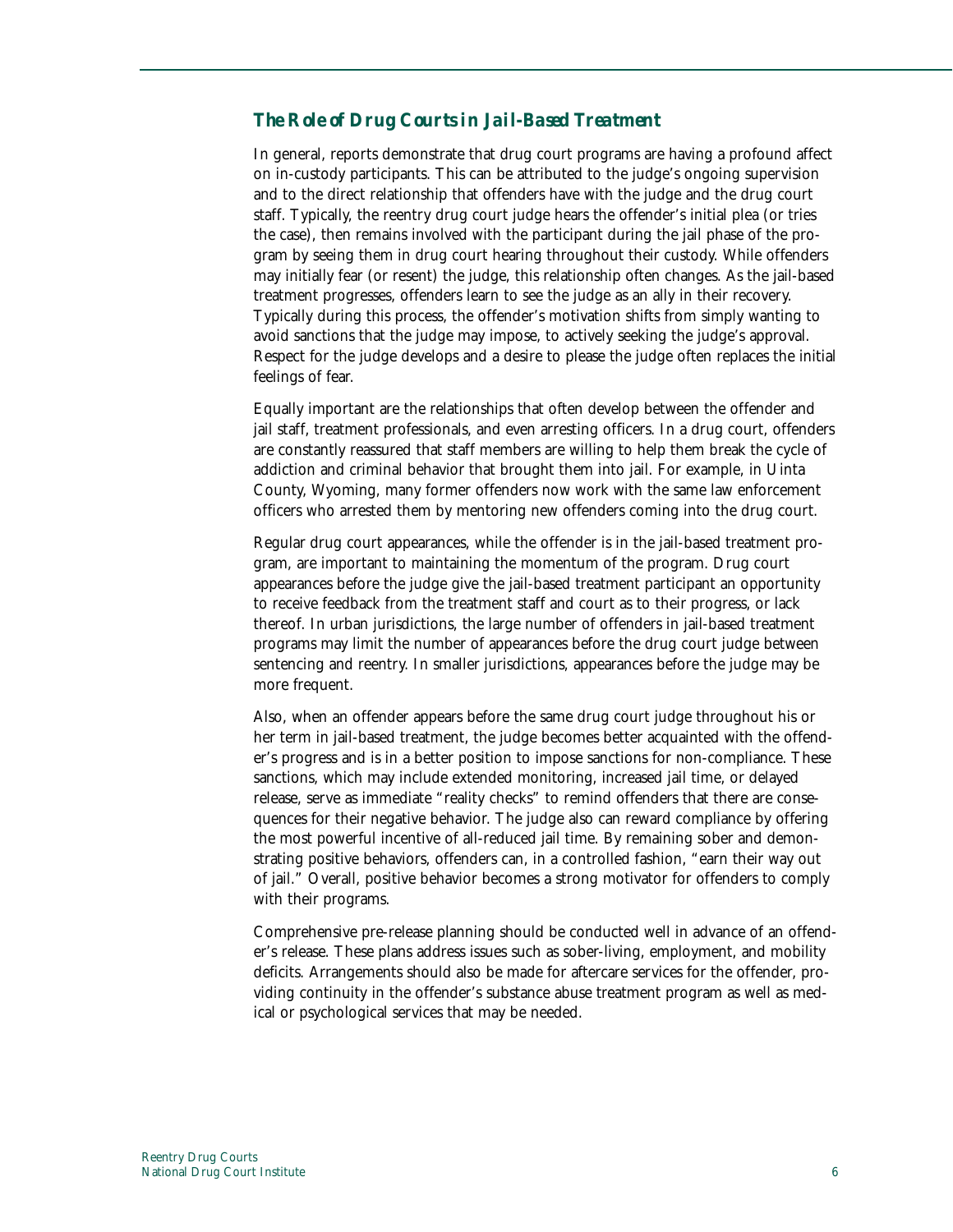# *Transition to Community-Based Drug Court Program*

Offenders who successfully complete a jail-based treatment program are released into the community by the drug court judge during a reentry hearing, often referred to as "graduation." The offender is "dressed out" in civilian clothes, and family members are encouraged to attend so that they can be among the first to welcome the offender back into the community. The reentry hearing is often a deeply emotional event and is usually accompanied by applause, affirmation, and celebration. The judge encourages the new probationer to continue on the road to sober living and provides him or her with clear instructions about where and when to report for supervision, community-based treatment, aftercare services, and future drug court status hearings. Appropriate transition planning is critical to the success of the reentry process.

**In San Bernardino County, California, on the day that a jail-based treatment participant is graduating and being released from jail, a drug court staff member accompanies the offender to the community treatment program immediately after his or her appearance at reentry drug court, to ensure contact is made and treatment continues uninterrupted.**

> For a full description of the San Bernardino, California, Uinta County, Wyoming, Los Angeles, California and the Broward County, Florida jail-based treatment programs, see Appendix A.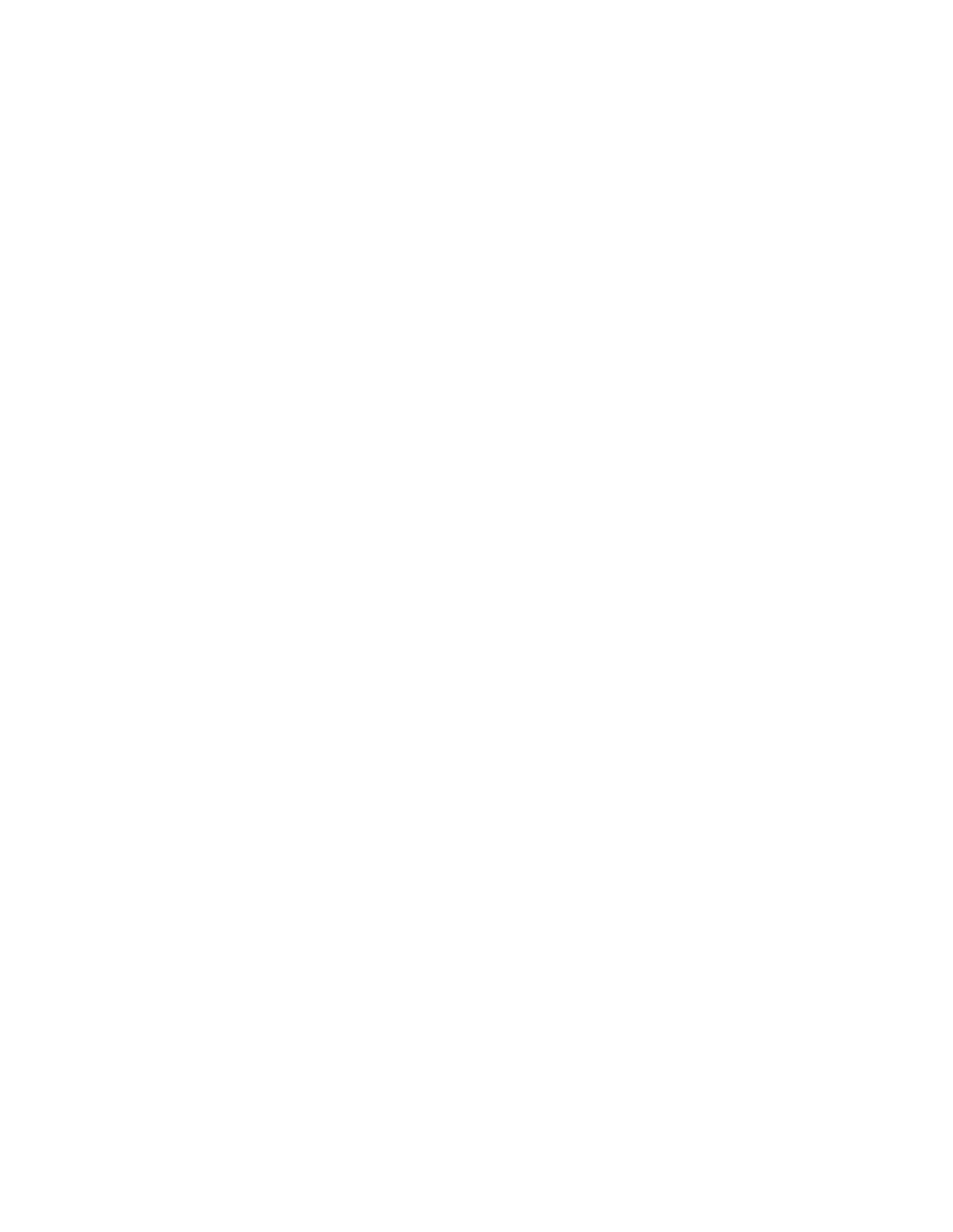# PRISON-BASED TREATMENT AND REENTRY COURTS

Those offenders who are in state prisons are another population appropriate for a reintegration mechanism such as a reentry drug court. At the present time, offenders who are incarcerated in state prisons generally fall outside of the jurisdiction of drug courts. With the diminishment of parole throughout the country and the growing interest in reentry courts, however, drug courts increasingly are seen as providing an important structure through which drug-involved offenders can exit a state correctional system.

**Nevada has already taken steps to address prison-based treatment and reentry courts by passing legislation to implement a pilot program under which 150 prisoners will be released six months early on the condition that they participate in drug court for a minimum of a one-year period. Other jurisdictions are likely to follow suit (see Appendix B).**

> Missouri currently has one reentry drug court and more are in the planning stages. Buchanan County, Missouri has been operating an adult felony diversion drug court since October of 1997. There, the drug court team realized that some of the drug court participants were not responding to the routine drug court model. Thus they were terminated from the program and sent to the department of corrections under a 120-day judicial review statute. Sentencing under this statute allows the court to maintain jurisdiction and requires the offender to attend an institutional treatment program. The judge allows those offenders who have failed the diversion drug court to enter the reentry drug court once they have completed mandatory prison time.

# *Elements of Prison-Based Reentry Drug Courts*

As with many drug courts, a reentry drug court judge typically takes the plea (or tries the case) at the front end. This results in the drug-using offender being sentenced to prison for a pre-determined period of time to participate in a prison-based treatment program. At the back-end, after serving his or her sentence, the participant would be required to fulfill a probationary period in the reentry drug court. The reentry drug court will maintain a sense of continuity, structure, and stability to which the inmate grows accustomed while in the prison-based treatment program. Importantly, reentry drug courts, as an extension of a drug court system, will utilize existing drug court programs within a given state. Participation should be mandatory for all inmates who meet the eligibility criteria.

Split sentencing, while not an option in many states, is an important pre-condition for most offender involvement in a reentry drug court. Under split sentencing, the convicted felon is returned to the reentry court's jurisdiction for further supervision, monitoring, and treatment after completing a portion of their prison sentence. If split sentencing is not permitted, there may be no legal basis for reentry drug courts (except for those prisoners defined later as Population I).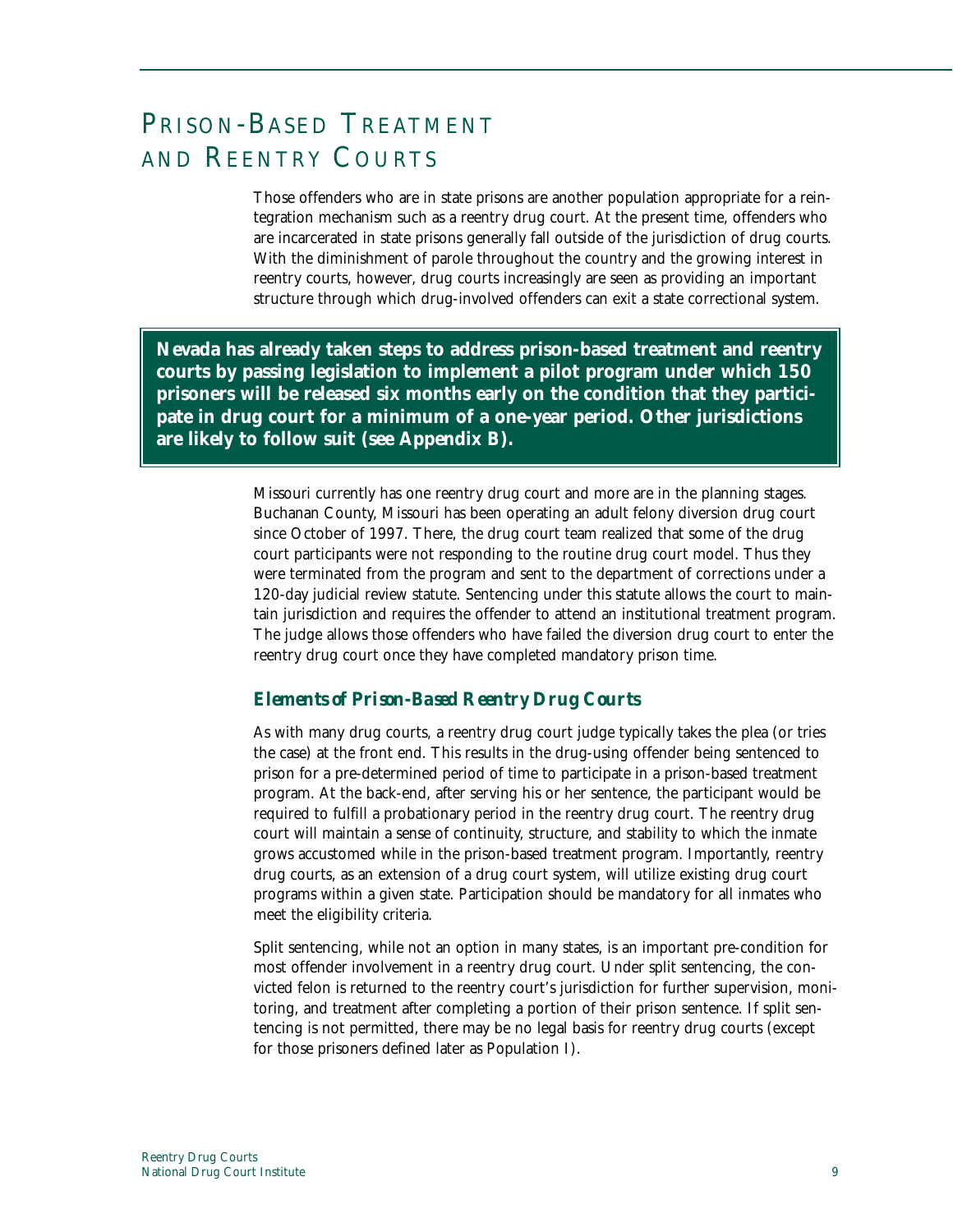**In the Kalamazoo, Michigan Drug Court, a parole officer collaborates on the drug court team. Though there is no official statutory authority, the drug court monitors department of correction parolees as part of its regular drug court docket.**

> Following release, the reentry drug court will continue to hold the offender accountable through regular drug testing, electronic monitoring, frequent probation/parole contacts, active case management, and home visits. The reentry drug court also will link the offender with transitional services including treatment and aftercare to help make reintegration into the community successful. Aftercare programs will reinforce the specific life skills and therapeutic responses that the offender learned in prisonbased treatment.

#### *Defining the Population*

Reentry drug courts serve two populations of offenders who are convicted of drugrelated offenses. Population I consists of individuals sent to prison for a relatively short period of "shock incarceration" or a "judicial review" of 30-120 days, with the expectation that they will be returned to the court's jurisdiction for continued supervision and treatment under the auspices of the court's probation services. Only non-violent, multiple felony offenders are likely to be eligible for Population I.

Population II consists of individuals who are sentenced to prison for one year or more under a split-sentence. This population includes the most serious drug-using criminals.

#### *Classification*

In both populations, drug court staff conducts a comprehensive, front-end risk and needs assessment for every offender, immediately after arrest, to determine the nature and extent of the individual's substance abuse problem and whether the individual is suitable for prison-based treatment programs. Information gained through the assessment will be entered into an "automated booking system" accessed by all relevant institutions and personnel involved in the case (e.g., drug court, jail, department of corrections, treatment providers, and others). For example, the Oklahoma and Florida Departments of Correction have each developed "automated booking systems" designed to communicate assessment and other offender information to several agencies. This system allows data from the drug court's initial assessment of the offender to be shared and provides a fast track through reception centers and into a state facility having appropriate and relevant treatment services. Otherwise, the offender ordinarily would be assessed by multiple agencies, on multiple levels, taking months to get through reception and classification and wasting valuable therapeutic and rehabilitative time.

Initial risk and needs assessments are to be used to design treatment plans and prepare preliminary sentencing recommendations for individuals in both Population I and Population II. Individuals who meet the eligibility criteria for Population I will receive a community or minimum classification in a facility with low-level security. Classification of Population II will be more traditional and will depend upon the severity of the crime, risk of escape, and identified treatment needs while greatly taking public safety into consideration.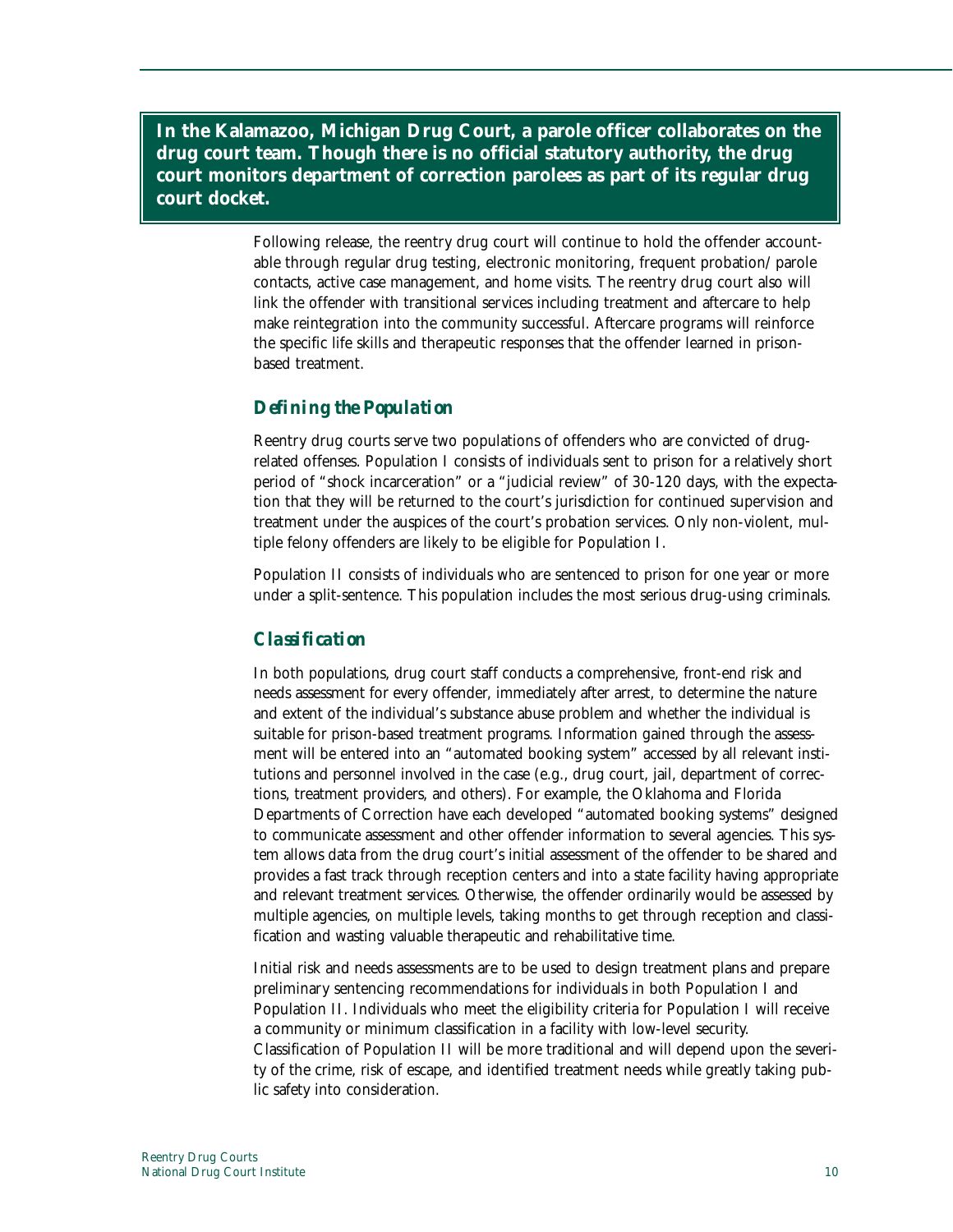#### *Case Management*

The reentry drug court model stresses close collaboration between institutional personnel and the community case manager or probation/parole officer. These individuals are integral members of the institutional treatment team who work closely to ensure continuity of treatment services. They will be required to have specialized skills and knowledge in the areas of substance abuse and case management.

#### **Population I**

An institutional case manager for Population I participants is responsible for ensuring that the inmate has been placed in the appropriate facility where treatment services are initiated immediately. The case manager ensures, through regular drug testing, that the inmate remains sober. Given the short incarceration period for Population I, an institutional case manager's primary focus is on release planning and ensuring that arrangements are made in the community for services appropriate to the individual.

The community case manager or probation/parole officer attends periodic status reviews within the correctional facility and has face-to-face meetings with the inmate. This innovative approach to community case management enables rapport to be established between the community case manager or probation/parole officer and the inmate weeks before the they are released into the community.

The community case manager or probation/parole officer serves as a broker of community services, identifying needs before the inmate is released and linking them to much needed services on the day that they are released. Such pro-active case management is ideal for offenders being released from prison, because the inmates' needs at reentry are often great.

A community case manager or probation/parole officer also serves as a conduit of information for the institutional case manager and drug court. This person updates the drug court team on the status of the inmate, level of treatment being received, services and the level of supervision needed by the inmate once he or she is released.

#### **Population II**

Due to the length of sentences given to this population, the role of the institutional case manager requires traditional duties such as intake, work assignments, and visitation. For reentry drug court participants however, the case manager's role also includes the full range of duties outlined for Population I. The case manager does not get involved until further into the incarceration period, usually at the time of the prerelease planning. In addition to the duties performed for Population I, the community case manager or probation/parole officer conducts a post-release assessment for Population II inmates. This provides a precise understanding of the inmate's needs in the community once released, as his or her needs may have changed from the initial assessment which took place at the time of arrest.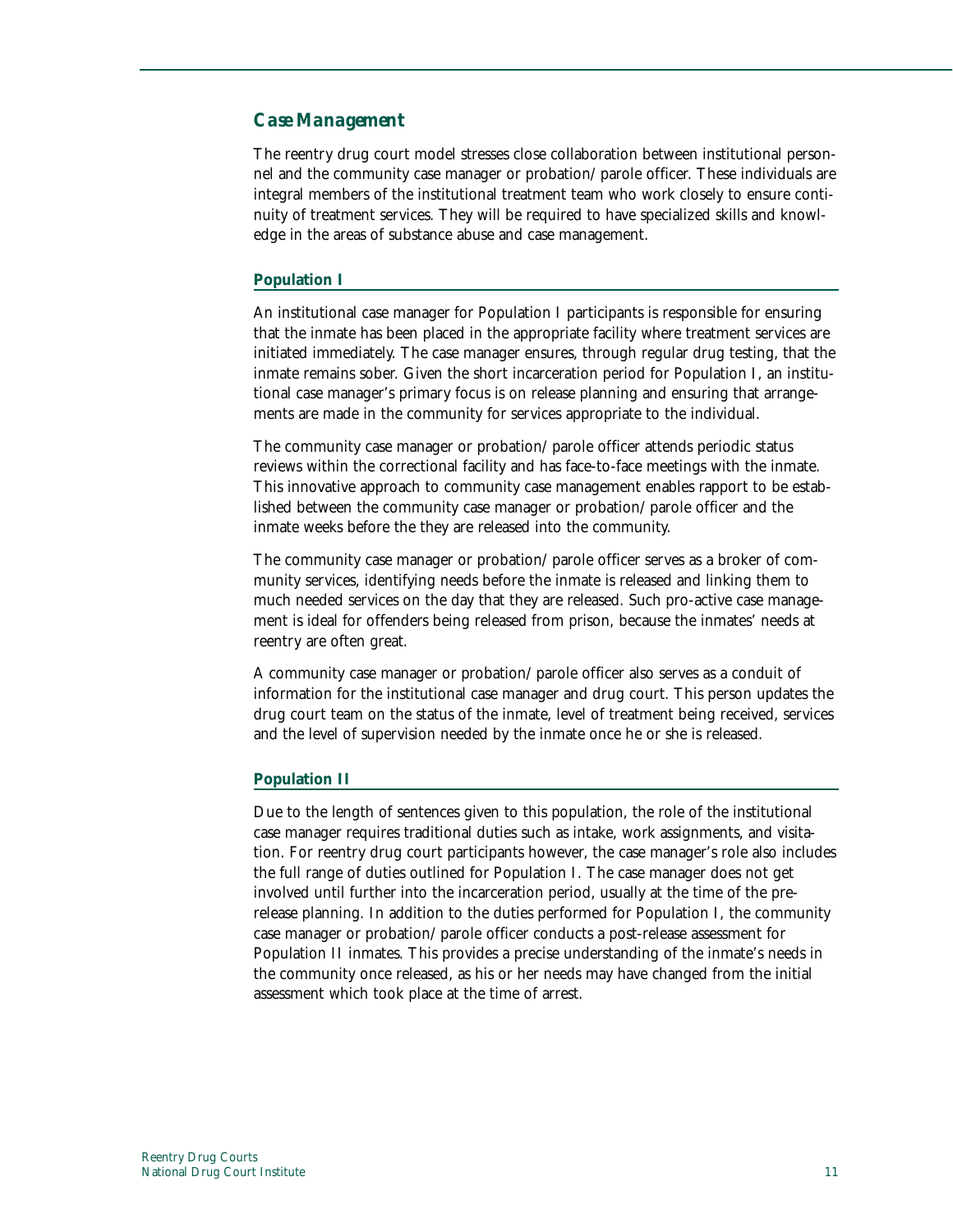## *Goals of Prison-Based Treatment*

Because of the difference in length of incarceration periods, treatment goals differ significantly for the two populations.

#### **Population I**

Population I treatment interventions must be short-term and oriented toward resolving immediate problems. The first objectives for this population are to develop a long-term treatment plan and to get them clean and sober. In order to break the cycle of criminal behavior, cognitive behavioral therapy may be appropriate to focus the offender on his or her denial, thus beginning the process of accepting responsibility for his or her own behavior. These initial interventions prepare inmates for the drug court treatment program and introduce them to recovery groups, where they will be expected to participate throughout their reentry process back in the community.

#### **Population II**

The length of the incarceration period for these participants affords an opportunity to conduct intensive therapeutic interventions. In addition to the basic goals outlined for Population I, treatment plans for individuals in this population are designed to address an array of issues identified during the initial assessment. A wide range of treatment modalities will be available to address diverse problems such as substance abuse, cooccurring psychological/personality disorders, medical conditions, literacy and educational needs, criminal thinking, vocational training, and family issues. When possible, the offender's family should be involved at a significant level to help integrate the offender back into his or her family upon release. The offender should participate regularly in relapse prevention and/or recovery groups.

A pre-release assessment is required to identify where the inmate is in the recovery process and to identify the skills that he or she has developed during the course of treatment. This information will be helpful to the drug court team, especially to the community treatment provider, in designing an appropriate treatment and aftercare plan.

The ultimate goal of the treatment process for Population II, as for Population I, is to prepare the inmate for successful reentry and reintegration into the community from which they were removed.

#### *Benefits of Linkages*

Developing a collaborative link between prisons and drug courts foster benefits to both the department of corrections and the court. For the department of corrections, this linkage provides a seamless, structured system that reduces the risk of releasing offenders into the community without a safety net, increasing the probability of an inmate's successful transition. Post-release assessments conducted by community case mangers or probation/parole officers will make it easy to evaluate the success of the prisonbased treatment program. Furthermore, correctional staff know that reentry drug courts will provide the continuity of services needed to ensure the inmate's success when released.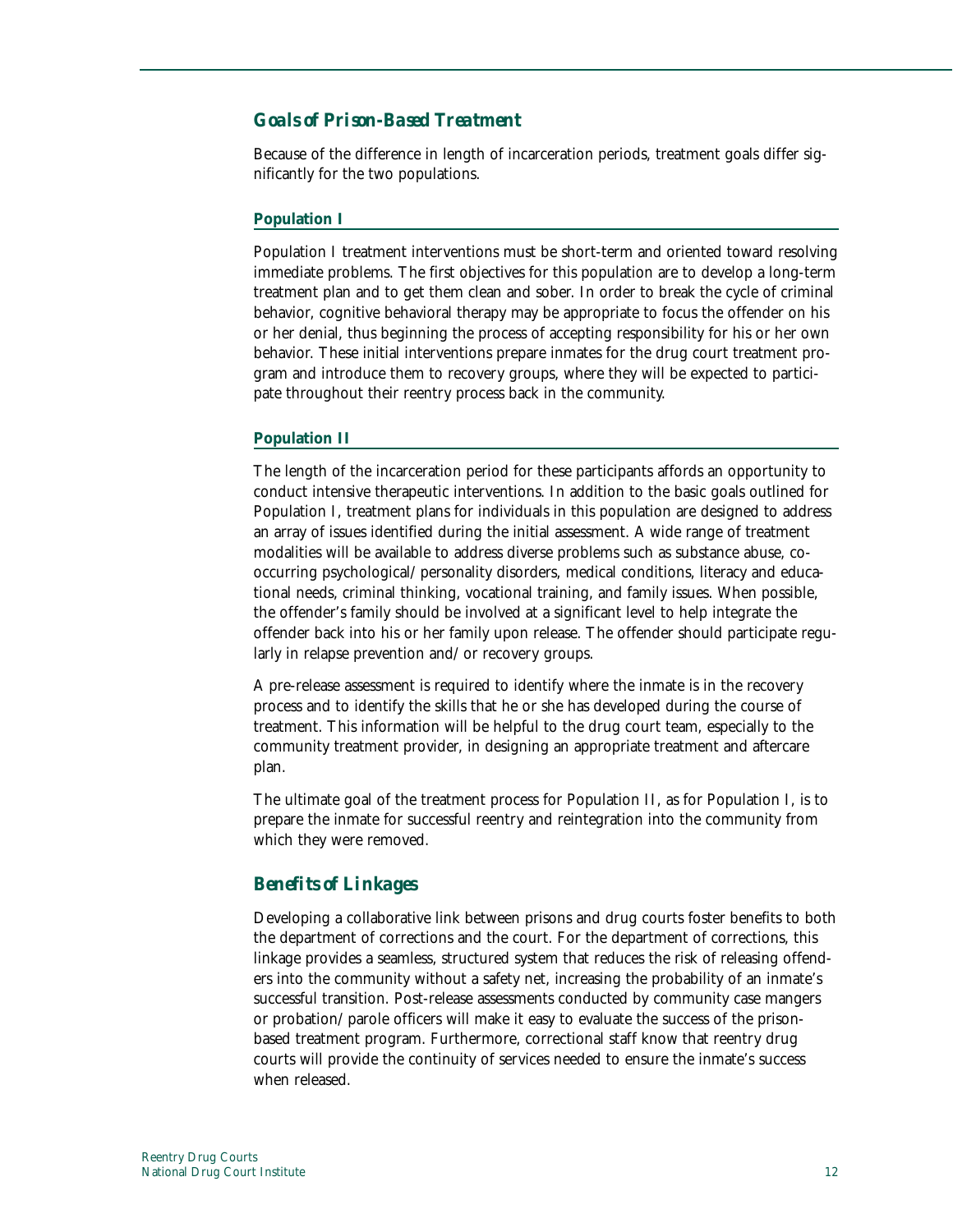Drug courts benefit from this linkage because it enables the program to reach a wide range of offenders, increasing their impact on the criminal justice system and, therefore, their benefit to communities nationwide. Moreover, because inmates receive treatment prior to their release, they are clean when they begin reentry drug court and better prepared to participate in drug court treatment programs in the community.

The Florida Department of Corrections, along with the Broward and Hillsborough Judicial Circuits, have received funding to provide a Comprehensive Circuit Crime Reduction Program. This program provides comprehensive drug testing, detoxification, residential services, co-occurring substance abuse and mental health disorder treatment, outpatient services, aftercare, and intensive case management services. To ensure a seamless transition from prison-based to community-based treatment, the department will provide community supervision for the reentry drug court cases and coordination of prison drug treatment and services for offenders with the special condition of reentry drug court as part of their post-release supervision order.

# *Concerns in Prison-Based Reentry Drug Courts*

As with any complex system, there are a number of issues that need to be addressed if reentry drug courts are to be successful. For example, jurisdictional authority needs to be established statewide for reentry drug courts. In most states, the judiciary does not have the legislative authority to regain jurisdiction over an offender once sentenced to the state department of corrections. Legislation would need to be passed in order for the court to serve as a reentry mechanism.

Another issue that should not be overlooked is the need for the defendant to sign a probation order at the original sentencing. This allows the drug court to immediately begin drug testing, treatment, supervision, rehabilitation services, and other aspects of the reentry program once the offender is released from prison.

The length of time between an offender's initial contact with the drug court and his or her return to the drug court at the time of reentry presents a problem that must be addressed early. As stated earlier, the relationship between the judge and the offender is one of the most powerful elements of the drug court model. Due to judicial rotation, it is not always possible, when an offender is incarcerated for a year or more to return to the reentry drug court and see the original sentencing drug court judge. In some cases, a different judge will be presiding over the reentry drug court when the inmate returns.

Finally, treatment issues must be addressed when designing reentry programs. Existing drug court treatment programs need to be modified, because many reentry drug court participants will have undergone extensive treatment in prison. At a minimum, reentry treatment programs should provide distinct tracks and phases to accommodate participants as they enter different stages in their recovery process. On the other hand, there are many inter-related clinical variables that influence the post release success of prisoners who have served multiple years incarcerated. The profile of a released inmate of this nature is complex (See Appendix D). Community treatment providers must prepare for the conflicts, emotions and deficits newly released prisoners will experience.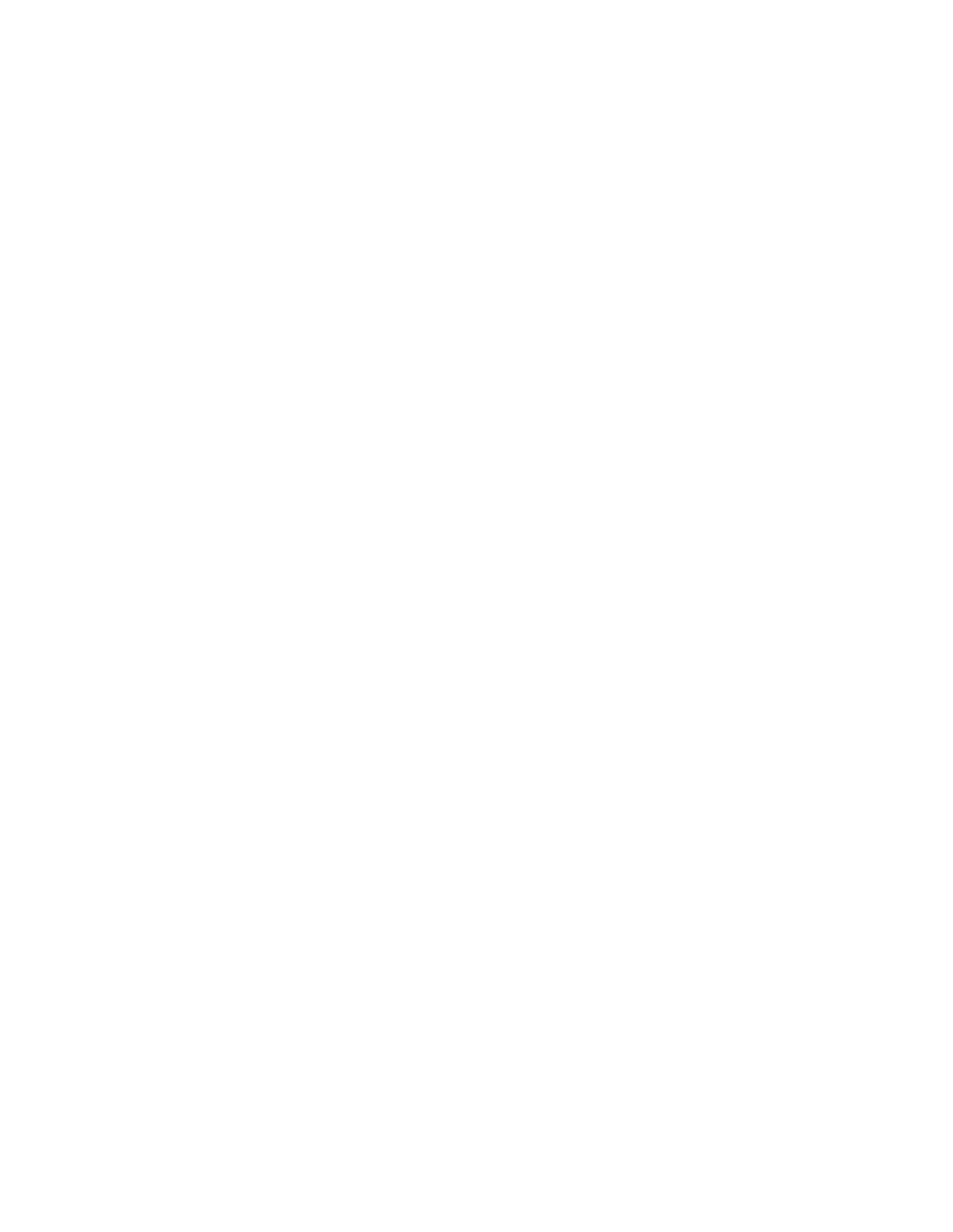# EFFECTIVE IN-CUSTODY TREATMENT PROGRAMS

#### *Staff Issues*

The support of correctional officers is critical to the success of in-custody-based treatment programs. Research has shown that attitudes of corrections personnel toward inmate services and programs have a significant impact on offenders' attitudes (Taxman, et al. 1994). In order to elicit the confidence and support of correctional staff, treatment programs need to respect the institutional demands of the corrections facility. Foremost, they must never compromise security or disrupt the daily operations of the facility.

When possible, in-custody treatment staff (contracted or otherwise) should have experience working in a correctional setting. At a minimum, they must have a thorough understanding of how the facility operates and its policies and procedures for information flow, safety, and security. Treatment staff should be committed to working with correctional staff to maintain security, and they must understand "offender games," the manipulative behavior of inmates (Huddleston, 1999).

Corrections staff, on the other hand, need to understand in-custody-based treatment philosophies, how their attitudes can affect the offenders' ability to benefit from the program, and how the treatment program benefits the facility. Just as treatment staff should be trained to better understand the requirements within a correctional setting, corrections staff should receive training to develop appropriate interpersonal skills for working in a therapeutic environment.

**In Uinta County, Wyoming, the jail administrator and other jail personnel are trained in the same treatment modality used by the jail-based treatment program, allowing the jail staff to better support the treatment team.**

> This type of cross-training ensures mutual understanding between the treatment and correctional staffs, whether in a jail or prison setting. Treatment staff should attend the same orientation as new correctional officers regarding policies and procedures within the facility, while corrections staff should receive training in treatment and therapeutic issues. Developing a cohesive team of correctional officers and treatment personnel requires creative leadership but is essential to the success of any correctional-based treatment program.

> The Charles "Bill" Johnson Correctional Center (BJCC), within the Oklahoma Department of Corrections, demonstrates this level of commitment to coordination and cross-training. The warden, deputy warden, chief of security, correctional officers, boot camp drill instructors, chaplains, and even facility volunteers are trained in therapeutic interventions, including cognitive-behavioral treatment modalities, crisis intervention techniques, counseling skills, and therapeutic community management. Correctional officers, whether assigned to the kitchen, yard, boot-camp, or a specific housing unit, are aware of each inmate's behavior and how it reflects where they are in the recovery and therapeutic process. Every staff person is an intricate part of the treatment team, all focusing on the goal of placing a non-recidivating offender into the community. Cross-training at this level improves the overall quality of the facility, pro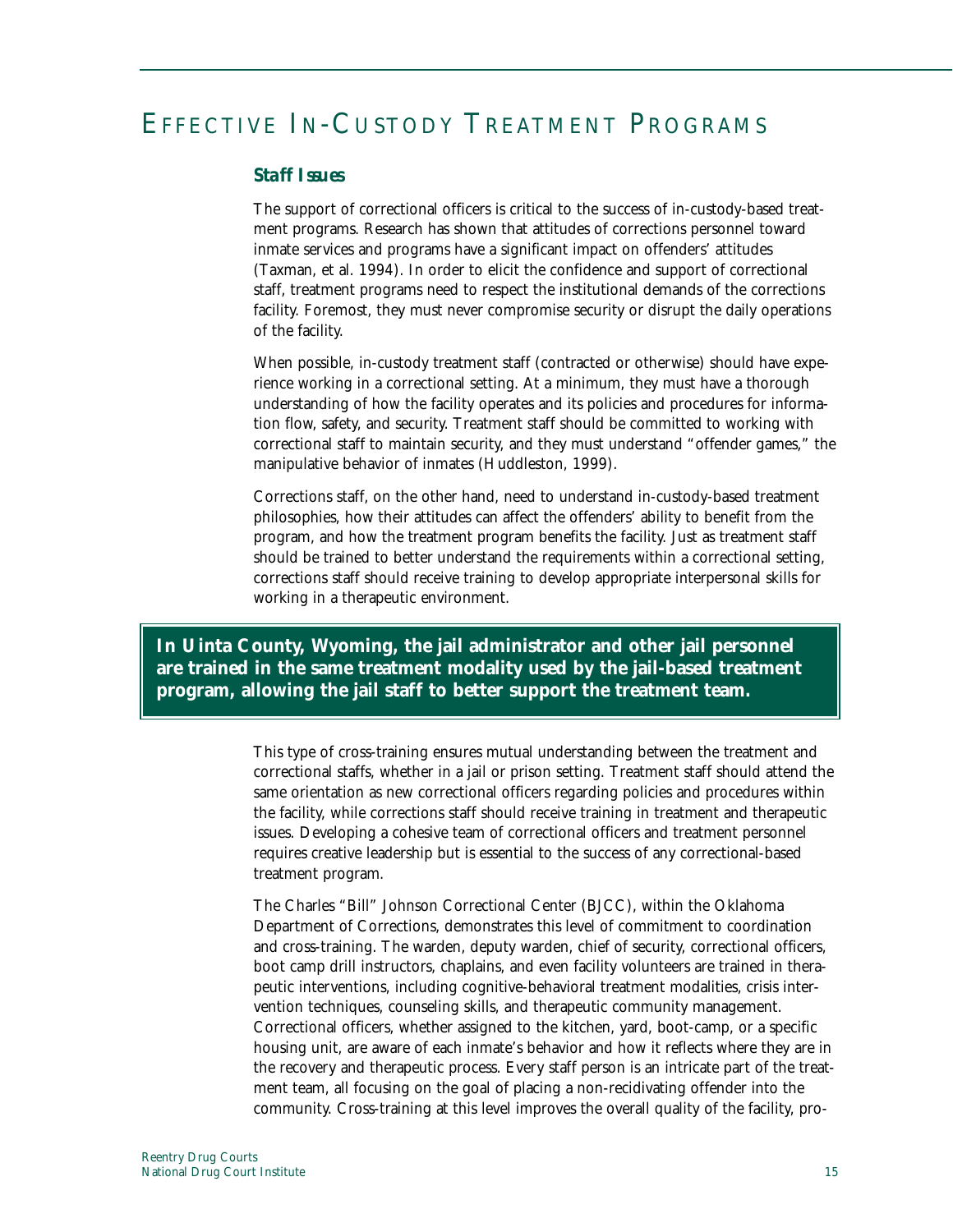viding an environment rich in resources and staff teamwork. Incidents of inmate misconduct such as assaults on staff, drug use, and refusal to obey staff orders have virtually disappeared at BJCC. More importantly, due to the high level of staff training and staff awareness as it relates to drug abuse issues, BJCC is drug-free, fostering a therapeutic environment and safe place to work.

# *Program Space*

The lack of appropriate space is frequently an obstacle to implementing in-custodybased treatment programs. However, this can be overcome with the creative use of existing space within a correctional setting.

In-custody-based treatment programs work best when participants are separated, as often as possible, from the general population. A segregated unit makes it possible for treatment specialists to create a therapeutic environment. Regular routines of the facility continue to be imposed, but the participating offenders understand from the outset that more is expected of them than of other inmates (Lipton, D.S, 1996; Wexler, et al, 1990).

Approaches to segregating drug court participants vary widely. Broward County, Florida's 26-bed, jail-based facility is housed within the facility, but offenders are separated from other inmates. In Los Angeles County, California, offenders participating in jail-based treatment are held in segregated pods. Those participating in treatment programs are referred to as "clients," to encourage both staff and offenders to approach jail-based treatment with positive expectations. The county will soon open a recovery center to house a 900-bed, jail-based treatment program. San Bernardino County, California, also operates a large, separate residential treatment facility for drug-abusing offenders who have been classified for minimum-security housing.

**Segregated units exist within the Missouri, Florida and Oklahoma Departments of Corrections, where each state operates institutional therapeutic communities, providing an environment of structure, intensive treatment, and accountability for drug-using offenders.** 

> If separate program space is not available, therapy and support groups should be conducted in the evening. This arrangement allows participants in the treatment program to keep their job assignments within the facility during the day, while keeping them busy and separated from general population during the evening.

Most state correctional substance abuse treatment programs use "open-ended" modalities, in which offenders may join or leave as their individual progress warrants. Openended programs are less expensive to operate and more flexible hence, they are more likely to be used where large populations need services at the same time. However, some in-custody-based treatment programs are "closed ended." In this arrangement, participants proceed through the program as a group and have only minimal contact with incoming offenders or those already in the facility. The goal is to create a strong sense of group identity among the participants in the program.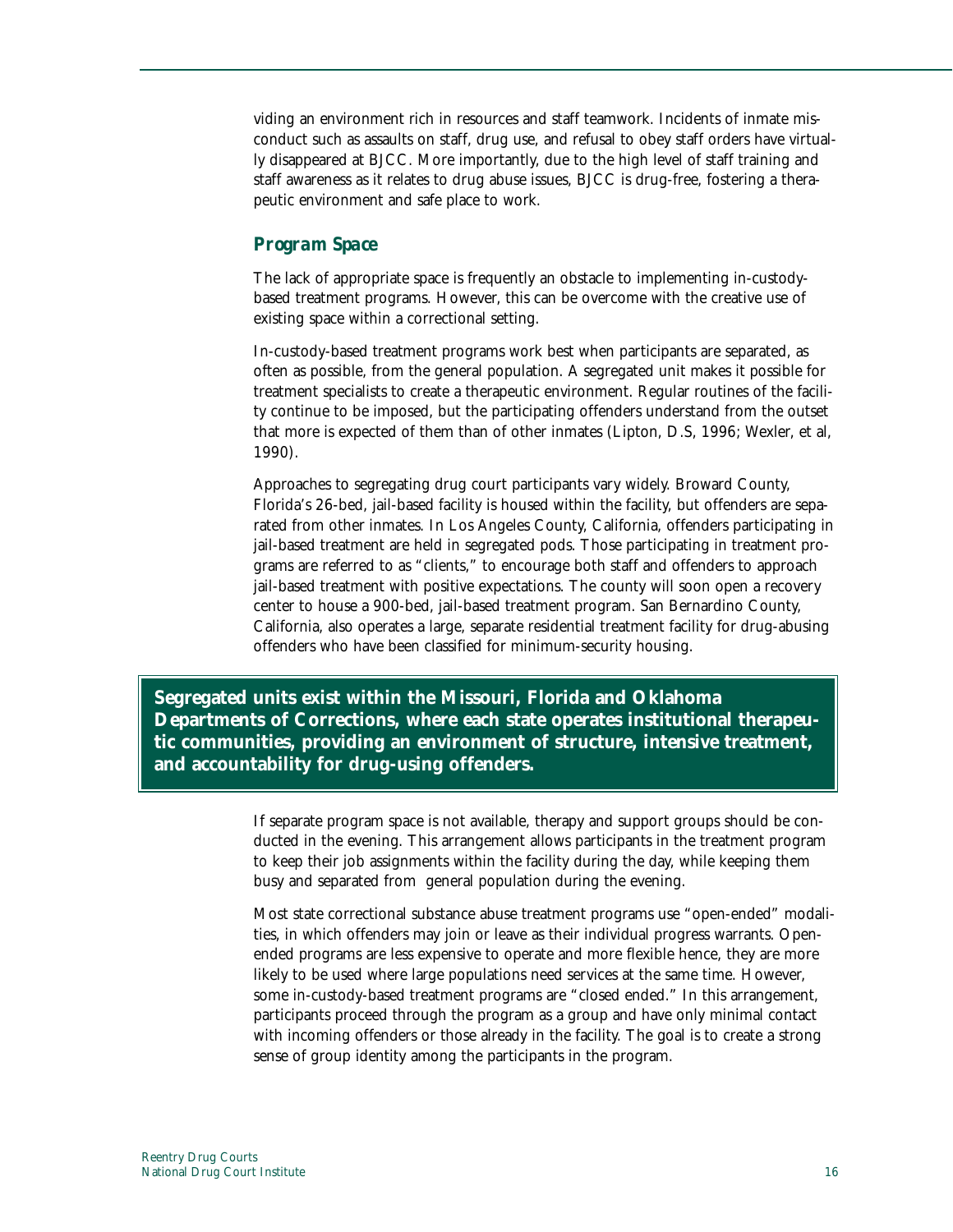#### *Components of Effective Treatment Programs*

Effective in-custody-based treatment programs should be comprehensive and incorporate a variety of treatment modalities and support services. They should be long-term and address chronic addiction and criminal behavior. Treatment modalities frequently used in in-custody-based programs include substance abuse counseling; individual, group, and family counseling as well as cognitive-behavioral therapy (Peters and May, 1992; Peters, et al, 1993).

The nature of treatment therapies has changed within the last 20 years. More traditional therapies include psychotherapy, counseling, and reality therapy while newer therapies are behavioral and cognitive approaches. When comparing some of the traditional therapies with behavioral and cognitive approaches, the newer therapies, particularly those that focus on skill development (e.g. relapse prevention, social competency, moral reasoning, skill development, and problem-solving) tend to fare better (Taxman, 1999). The most comprehensive meta-analysis of treatment approaches and their results appear to concur with others in that cognitive behavioral and therapeutic community approaches are more likely to result in changes in the behavior of clients (Lipsey, M.W. and Wilson, D.B., 1993). A trend in the literature indicates that directive therapy, or approaches that focus on cognitions, thoughts, and attitudes, and behaviors is more likely to improve outcomes than therapies that are nondirective or that allow the offender to determine the context of the treatment sessions (Taxman, 1999).

To augment correctional-based therapeutic options, most programs also provide a wide range of support services, including twelve-step recovery programs such as Alcoholics Anonymous (AA) or Narcotics Anonymous (NA).

A common problem for many offenders is that they lack the skills necessary to either earn a living or maintain basic responsibilities, such as caring for their children. Several in-custody-based treatment programs, therefore, place an emphasis on teaching life skills in addition to providing vocational training, basic education, and GED preparation classes. The Florida Department of Corrections provides several life skills-based treatment options for offenders, from money management and personal finance to parental and spousal skills programs.

**One of the most successful elements of the program in Broward County, Florida has been its efforts to teach young women basic parenting skills and to teach young men how to take responsibility as fathers. Offenders in Broward County, who are scheduled for release have even asked to have their sentences extended so that they can continue their jail-based life skills training.**

#### *Community-Based Linkages*

Linkages with community-based treatment provides aftercare services that maintain the continuity of treatment once offenders are released from custody. For example, in Missouri, Florida and Oklahoma, the state department of corrections not only incarcerate the reentry drug court participant but also are responsible for probation services for the participant in the community. This allows each department to transfer offenders between treatment services, whether in custody or in community-based programs.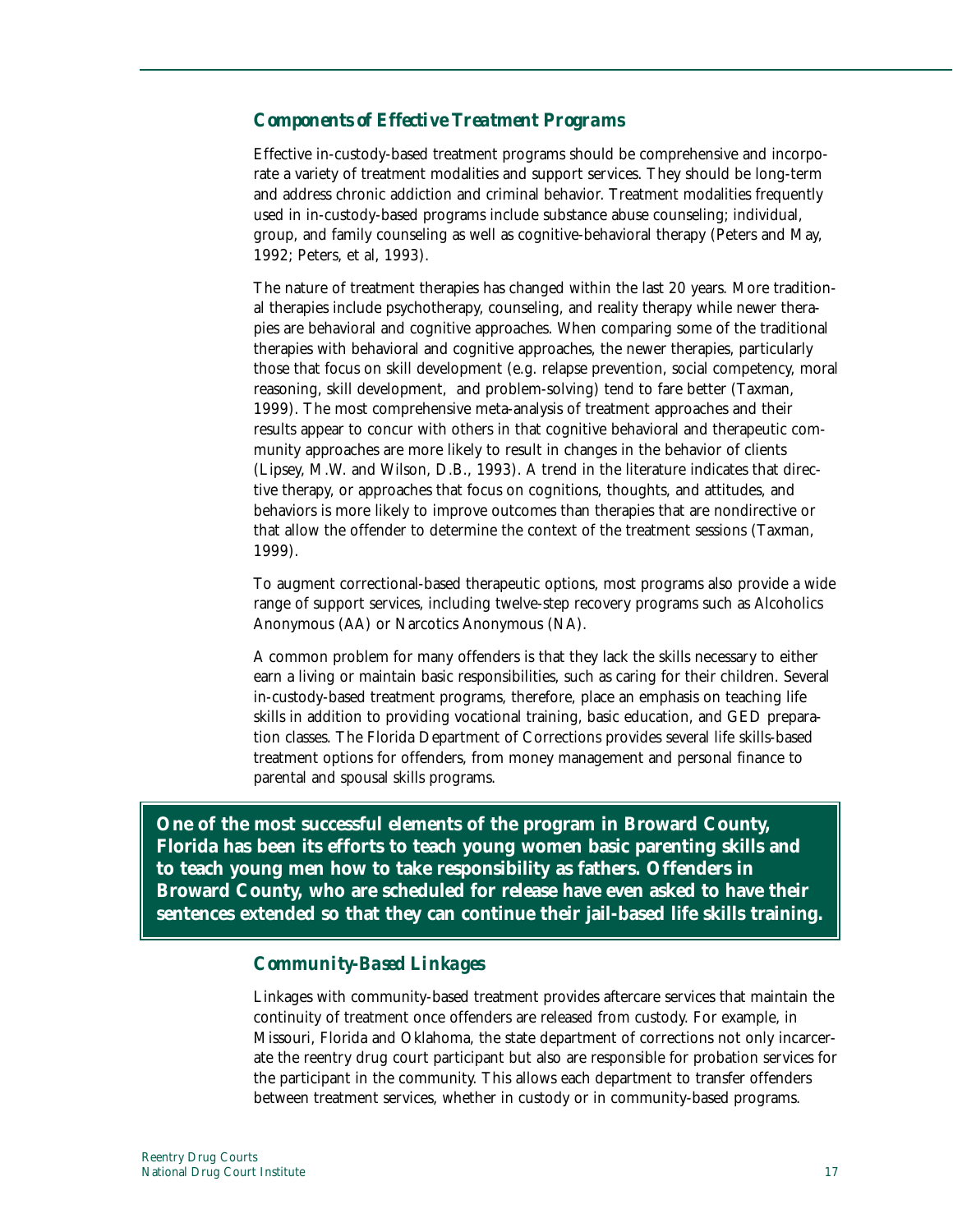Furthermore, because the reentry drug court maintains its jurisdiction throughout the incarcerative period, the offender has both the supervision and support required to follow treatment through to a successful conclusion. Offenders who falter can be given additional time in custody to refocus on the program.

# *Obstacles to In-Custody-Based Treatment*

Despite the success of in-custody-based treatment programs, jurisdictions across the country cite a number of obstacles to their successful implementation. These include the lack of local and state level financial resources, policy limitations, and the lack of support from key decision-makers and the public.

# *Financial Resources*

Lack of financial resources has limited in-custody-based treatment programs in many jurisdictions. On the local level, only 30 out of our nation's 1,700 jails report providing more than ten hours of weekly substance abuse treatment (Hughey and Klemke, 1996). Sheriffs and jail administrators do not have the financial resources required to provide meaningful treatment services in their facilities. Instead, because of the rising jail and prison populations, most correctional resources are allocated toward exorbitant construction and operational costs. At midyear 1998, the Nation's prisons and jails incarcerated an estimated 1,802,496 persons or 668 persons per 100,000 U.S. residents (BJS, 1999). In addition to exploring ways to find more money for in-custody treatment programs, discussions must center around effective alternatives like community-based drug courts, that provide viable options to incarceration and reallocating existing resources for such interventions. The U.S. Department of Justice has developed a working group to explore this and other reentry issues (see Appendix E).

# *Nevada's Reentry Drug Court Pilot Program*

Nevada has already begun to address the area of financial feasibility of releasing inmates into the community. The Nevada Department of Corrections (NDOC) will release 150 inmates six months early into two existing drug courts (Las Vegas and Reno). Legislation has been passed for NDOC to reallocate approximately \$4,500 per inmate released into a drug court. Savings will be substantial (about \$3,500/inmate), as NDOC costs for housing and feeding minimum-security inmates is estimated at \$8,000 per year. Long-term savings are also apparent when comparing an 80% recidivism rate from NDOC to the Las Vegas and Reno Drug Courts who report only 14% recidivism rates.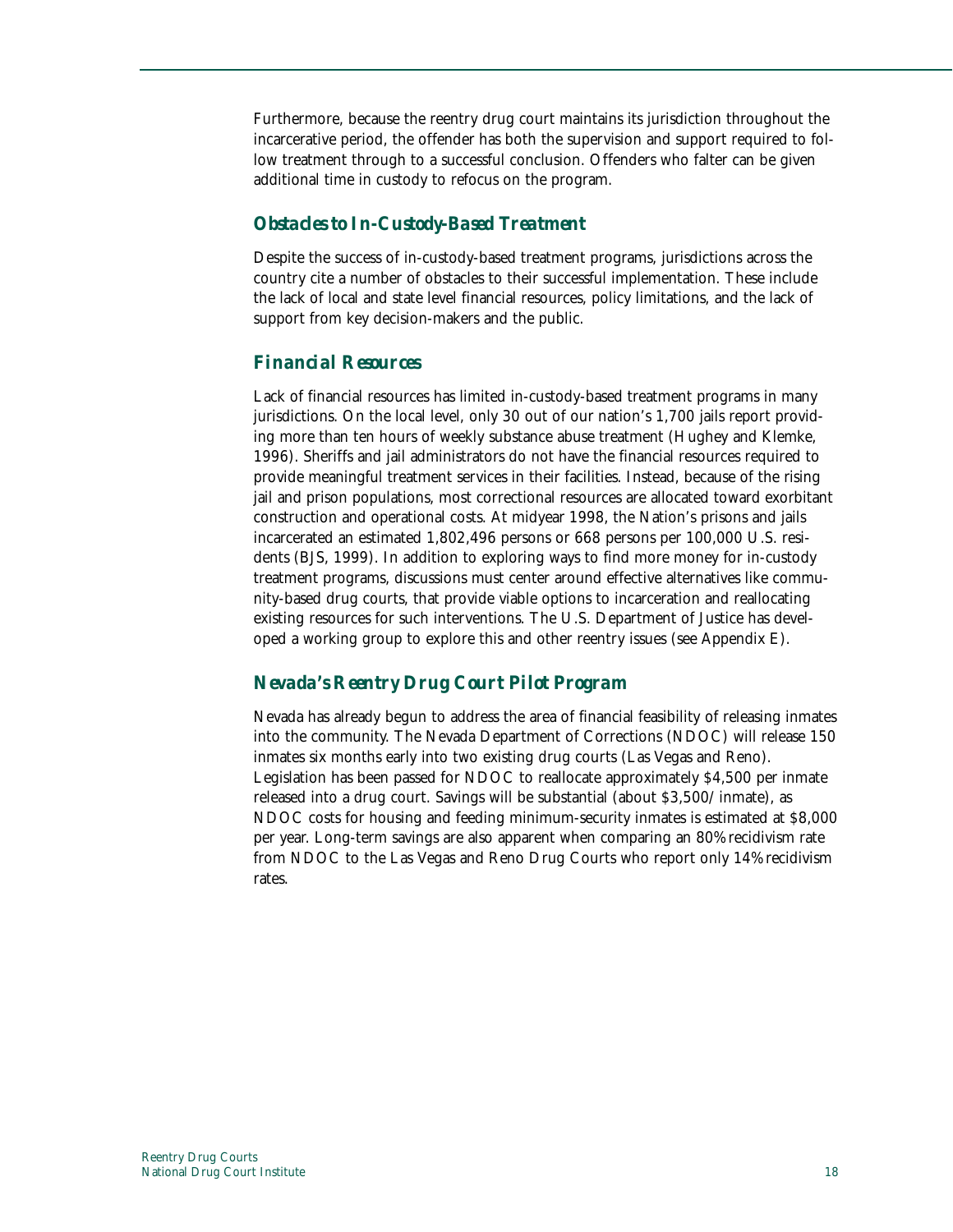#### *Program Evaluation*

Evaluation is important to continued funding and program improvements. For example, the Florida Department of Corrections uses an automated information system to track the performance of its drug treatment services. In Oklahoma, the Department of Mental Health and Substance Abuse Services (DMHSAS) and the Department of Corrections have developed and implemented an evaluation of the effectiveness of prison-based treatment. Their performance-based measures have been essential to decisions concerning their approach to reentry drug courts.

Evaluations of drug court programs in a wide range of jurisdictions have consistently demonstrated that drug courts provide substantial economic benefits, including savings in jail costs, probation supervision, police overtime, and other criminal justice system costs. A recent cost-benefit analysis of the Portland Oregon Drug Court showed estimated savings of \$10,223,532.00 in avoided costs over a two-year period. He further estimated that the ratio of benefit to the Oregon taxpayer was \$10 saved for every \$1 spent on drug court (Finigan, 1998). Research also has demonstrated that drug treatment is extremely cost effective for populations similar to those served by drug courts (Belenko, 1998).

## *Lack of Support from Key Stakeholders*

Many prosecutors, public defenders, judges, and law enforcement officials, overwhelmed by their present caseloads and populations, have been hesitant to try new approaches, such as in-custody treatment programs. Compounding this situation is the prevailing belief among many that treatment is not effective and offenders should be punished, not treated, for the crimes that they commit.

The success of drug courts and in-custody treatment depends on the support from each key stakeholder. Advocates for drug courts and in-custody-based treatment must provide the scientific data already available to convince key stakeholders that these programs are effective in reducing recidivism, generating cost savings, protecting public safety, and benefiting all involved (Belenko, 1998).

#### *Public Perception and Resistance*

Jurisdictions across the country have found that the public often does not know about or appreciate the effectiveness of drug courts or in-custody treatment programs. They often become strong supporters when they learn that these programs are actually curtailing drug use, reducing crime and producing productive citizens. They see the potential long-term savings when the compare the expense of housing offenders, which is at a all-time high of 22 billion dollars per year nation-wide for adult prisons (Stephan, 1999), to the costs of operating effective treatment programs. In Broward County, Florida, the drug court and sheriff's department conducted focus groups to gain a better understanding of the public's perception of jail-based treatment and the reasons behind any resistance. The information provided during such focus groups helped design effective media and other communication strategies to address the public's concerns.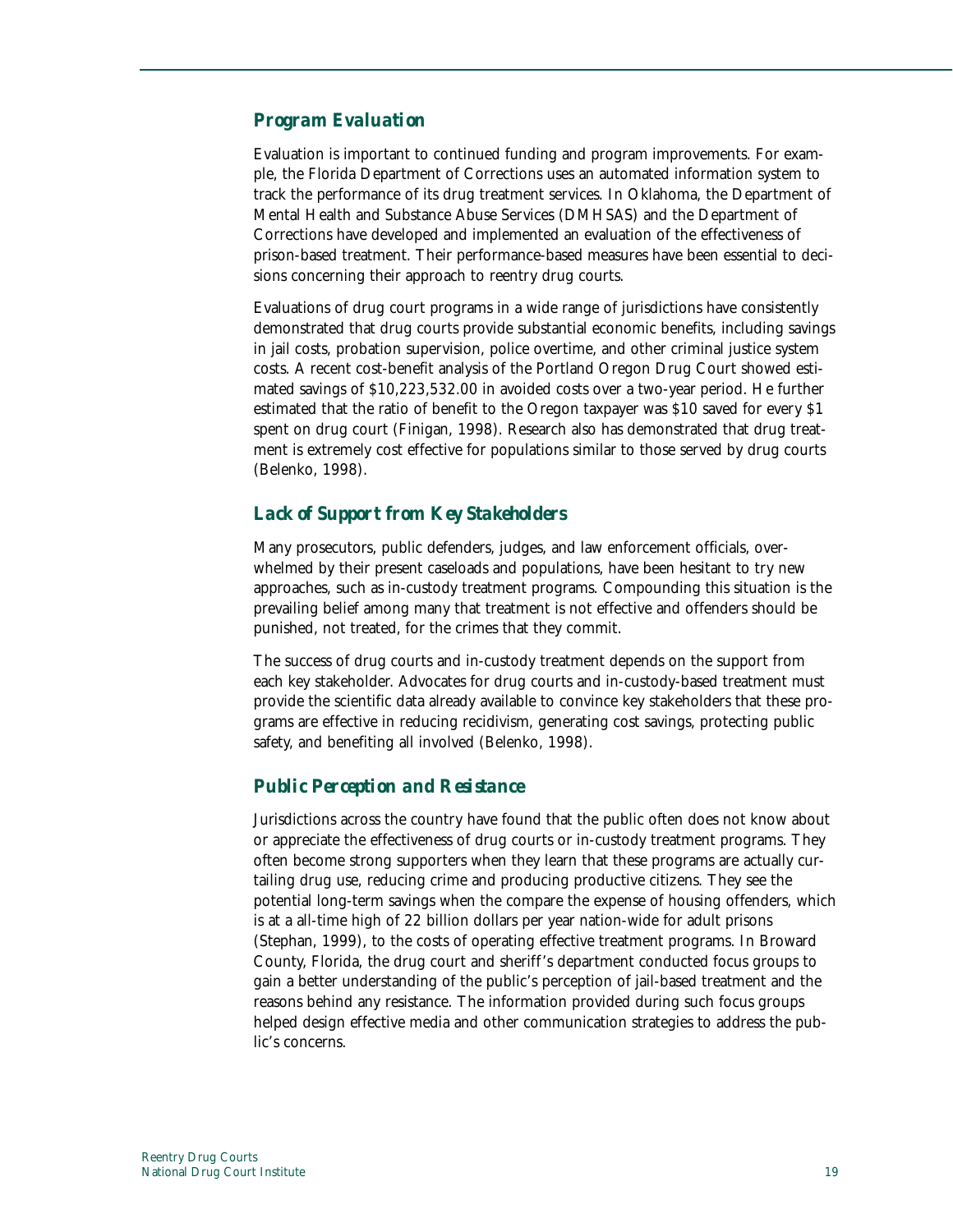Local newspapers can generate much needed publicity. Broward County, Florida invited a journalist to follow offenders through the drug court and jail-based treatment process. Initially, the journalist thought that jail-based treatment was "soft on crime." His opinion changed, however, once he observed, first-hand, how rigorous the program was. His report reflected his newfound awareness, his appreciation of the program, and the success of the offenders who he followed through the program.

The ability of the drug court judge to influence public perceptions should not be underestimated. Some drug court judges make public appearances a regular part of their work. Events such as a speech to the police chiefs' association, attendance at a business luncheon, or an appearance on a local television talk show are golden opportunities to inform the public about drug court and jail-based treatment programs.

For a full description of the Missouri, Florida and the Oklahoma statewide reentry initiatives, see Appendix C.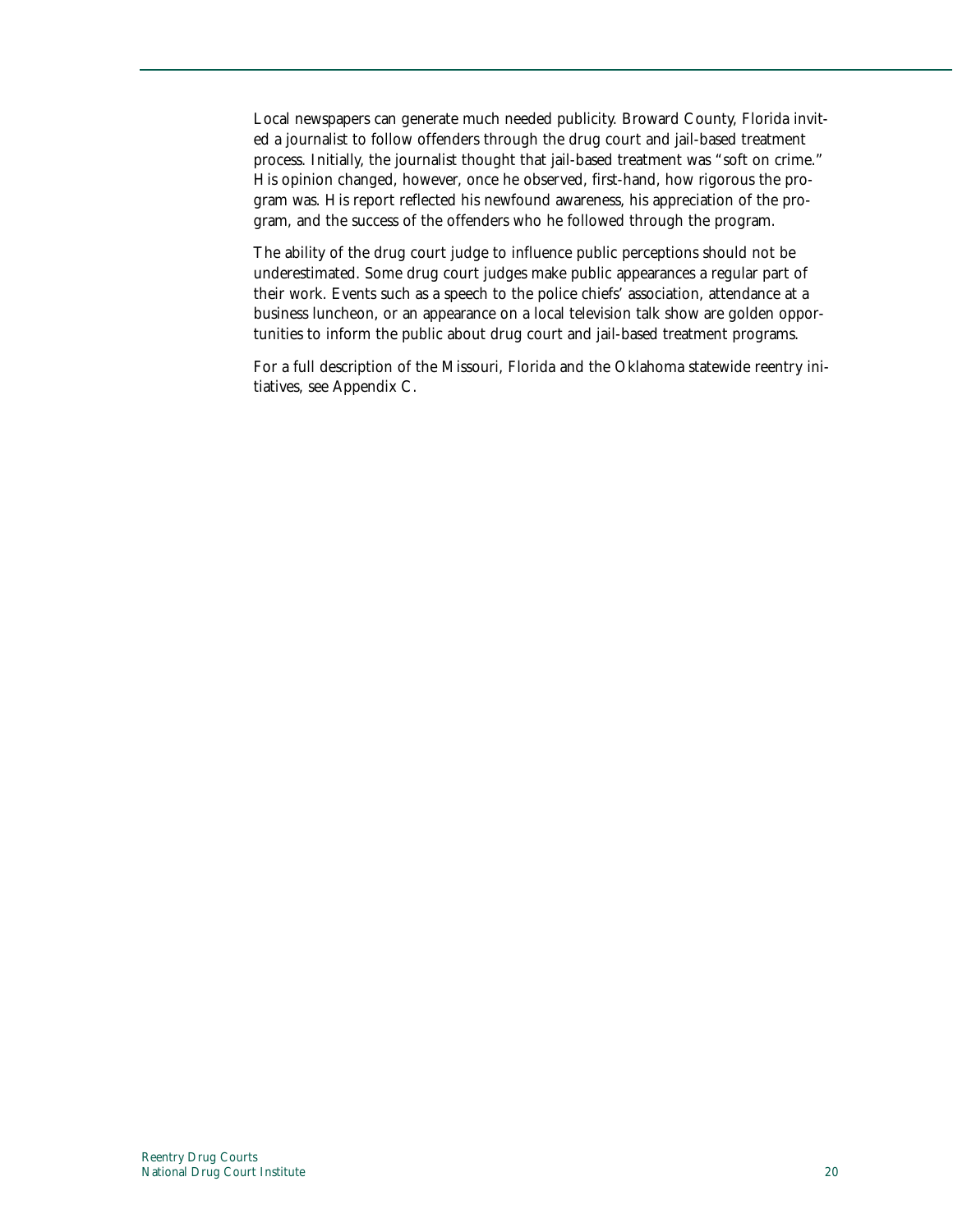# **CONCLUSION**

Reentry drug courts are a new innovation with extraordinary potential for reducing criminality and drug usage in a cost-effective manner. Developing collaborative relationships between correctional institutions, reentry drug courts, and correction-based treatment professionals increases the opportunities for successful outcomes in treating offenders.

Open communication should be established from the outset so that each team member understands the needs and priorities of the others, while allowing each to focus on a common goal. That goal is to develop a reentry process to successfully transition inmates into society while providing the necessary safeguards to protect the community.

**While this monograph has focused on the subject of reentry drug courts, it should be clearly stated that the expertise, experience and competencies demonstrated here can be equally applied to the development of general reentry courts (reentry drug courts that do not specialize exclusively on the drugusing offender).**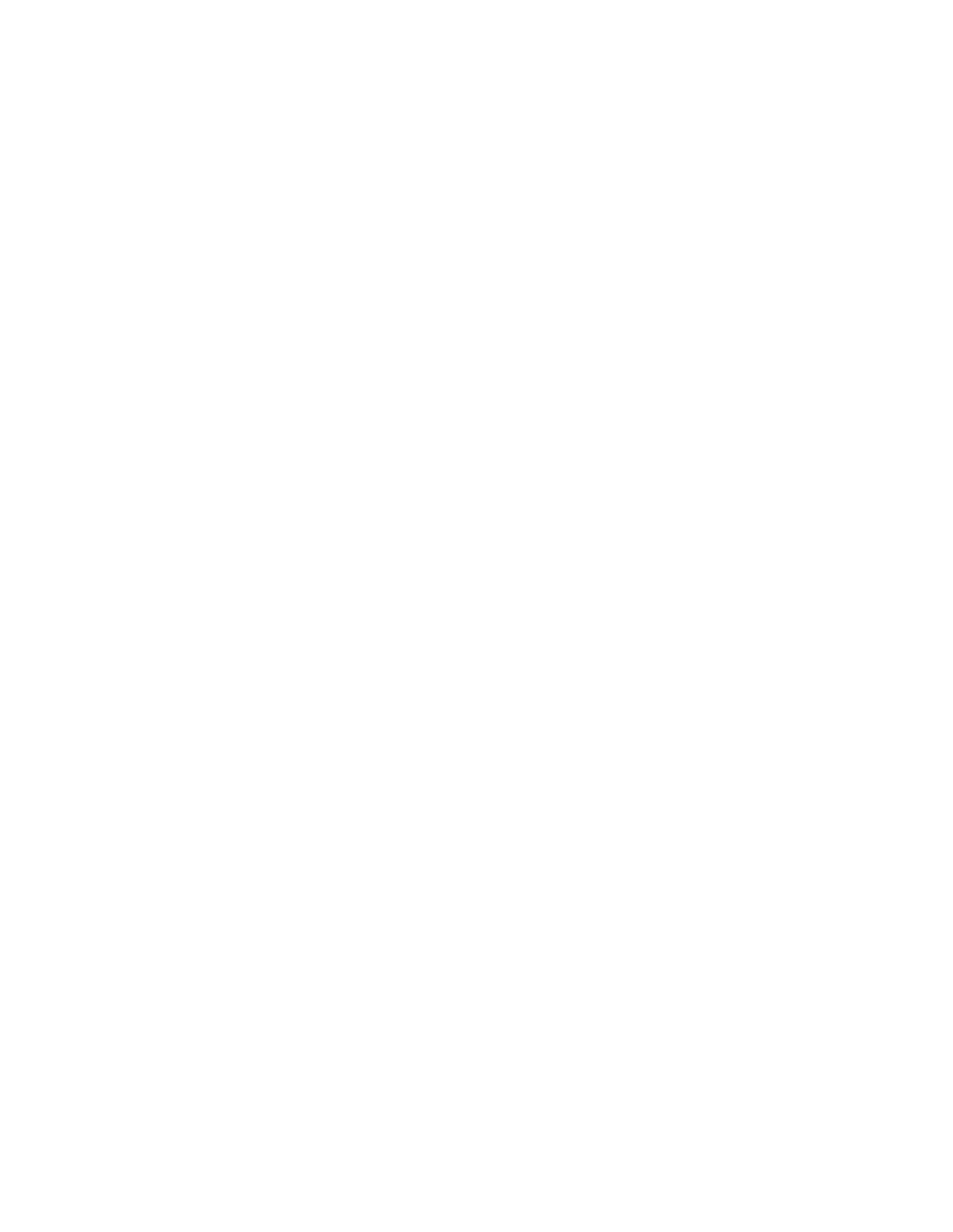# APPENDIX A

# *Highlights of Existing Drug Court and Jail-Based Treatment Linkages*

# **San Bernardino County, California**

In addition to its detention center, the San Bernardino County Sheriff's Department operates the Glen Helen Rehabilitation Center (GHRC), a minimum security residential treatment facility for jail inmates. The facility is aimed at drug-abusing offenders who have been classified for minimum security housing. Classification procedures are used to determine the "risk" that an inmate may pose while housed at the facility. Using information from the offender's criminal history, arrest and drug and alcohol history, variables such as violence, stability, escape risk, gang affiliation, substance abuse, and current conviction are tallied via a point system to determine where the inmate will be housed. Once classified to GHRC, the offender is assessed for deficits, matching the offender's needs with treatment and educational services as well as job assignments.

The San Bernardino and Redlands Drug Courts have a unique relationship with the jail-based program. The court clerk notifies jail staff of the drug court referral. Drug court defendants are then placed into jobs within the facility that allow for attendance in all program groups and classes. Drug court defendants receive a multi-modal approach to services at GHRC that include substance abuse counseling, AA and NA support groups, anger management, parenting, life skills, basic education, literacy and GED classes, as well as a wide range of vocational classes.

After ten weeks of intensive treatment, the jail staff assesses each participant based on attitude, motivation, use of time, and tasks accomplished. These assessments are provided to the drug court judge prior to status hearings. At this time, the drug court judge either orders the defendant to continue treatment at GHRC, orders him or her released and referred into a community inpatient program, or orders him or her released and referred to outpatient services. In each case, the defendant will remain in the drug court program, monitored by the judge.

A 1995 impact evaluation of the San Bernardino program showed a significant reduction in recidivism of treated versus non-treated comparison groups.

#### **Contact:**

#### **Gary Penrod**

Sheriff, San Bernardino County Sheriff's Office 655 East 3rd Street, San Bernardino, CA 92415-0061 (909) 387-3687 Office (909) 387-3402 Fax

#### **The Honorable Patrick Morris**

Drug Court Judge, State of California, County of San Bernardino 351 N. Arrowhead Avenue, San Bernardino, CA 92405 (909) 387-3993 Office (909) 387-0299 Fax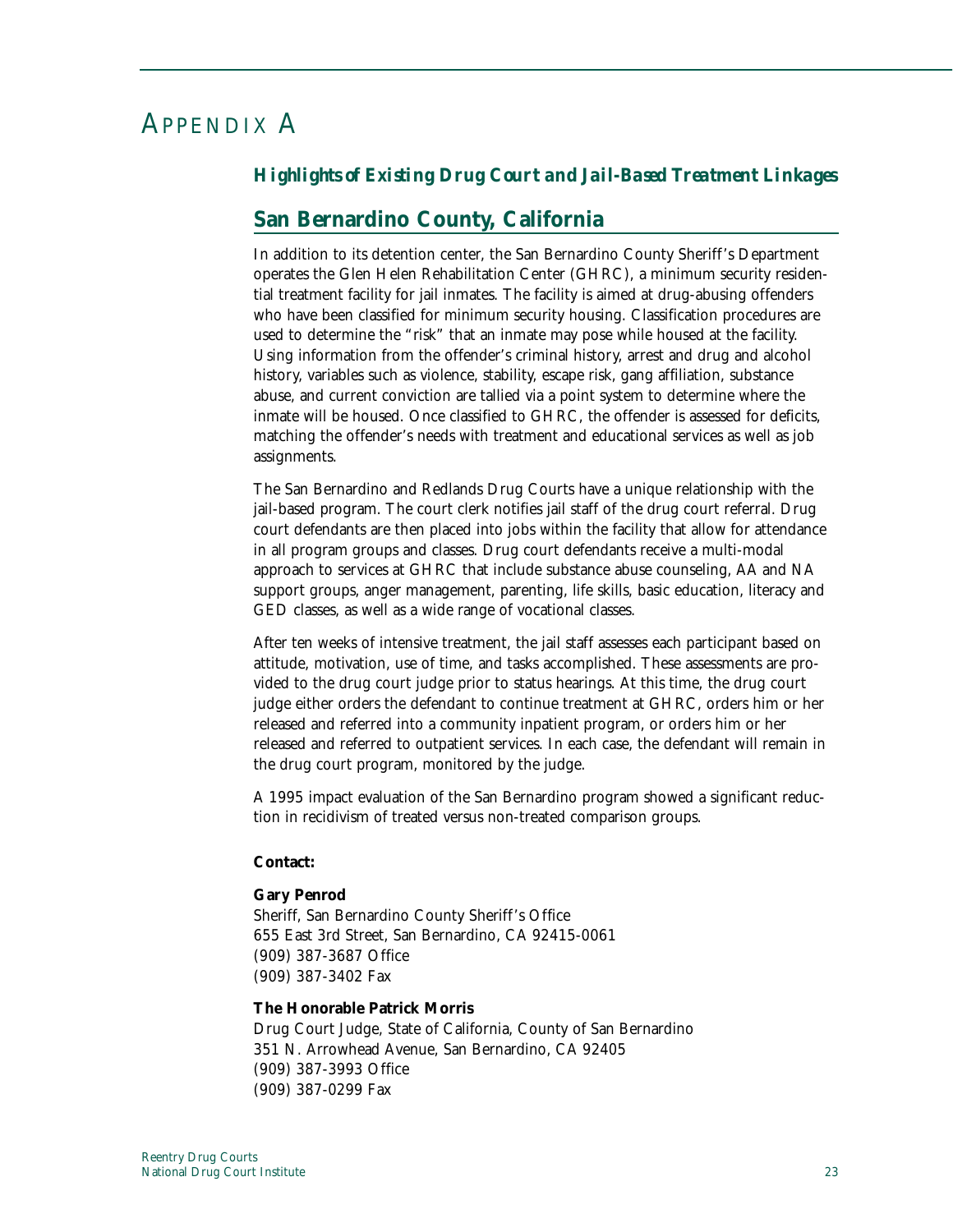# **Uinta County, Wyoming**

The Uinta County drug court and the Uinta County Sheriff's Office have successfully implemented a jail-based treatment program for serious, repeat offenders or those who have failed at, or walked away from, other treatment programs. The jail-based treatment program is designed for a post-sentence disposition where the defendant receives a six-month sentence and immediately enters the six-week jail-based treatment program. While in the jail-based treatment program, the defendant appears in drug court once per week for status hearings. Once the defendant completes the jail program, they appear in drug court for a sentence reduction hearing and is referred to intensive outpatient counseling and continued drug court supervision through the five-phase system. Requirements are gradually reduced until graduation.

A unique aspect of the Uinta County drug court program is that the jail-based treatment program personnel and the community aftercare treatment providers utilize the same systematic, offender-specific treatment modality, allowing for a true continuum of care once the offender is released from custody.

#### **Contact:**

#### **Forrest Bright**

Sheriff, Unita County Sheriff's Office 77 County Road, #109, Evanston, WY 82930 (307) 783-1000 Office (307) 783-1028 Fax

#### **The Honorable Thomas Mealey**

Judge, Unita County Court 225 Ninth Street, Evanston, WY 82930 (307) 789-2471 (307) 789-5062

#### **Dave Evins**

Lieutenant, Detention Center Administrator, Unita County 77 County Road, #109, Evanston, WY 82930 (307) 789-1000 Office (307) 783-1028 Fax

#### **Mary Boal**

Counselor, Treatment Provider/Choices Drug Program 77 County Road, #109, Evanston, WY 82930 (307) 783-1088 Office (307) 783-1028 Fax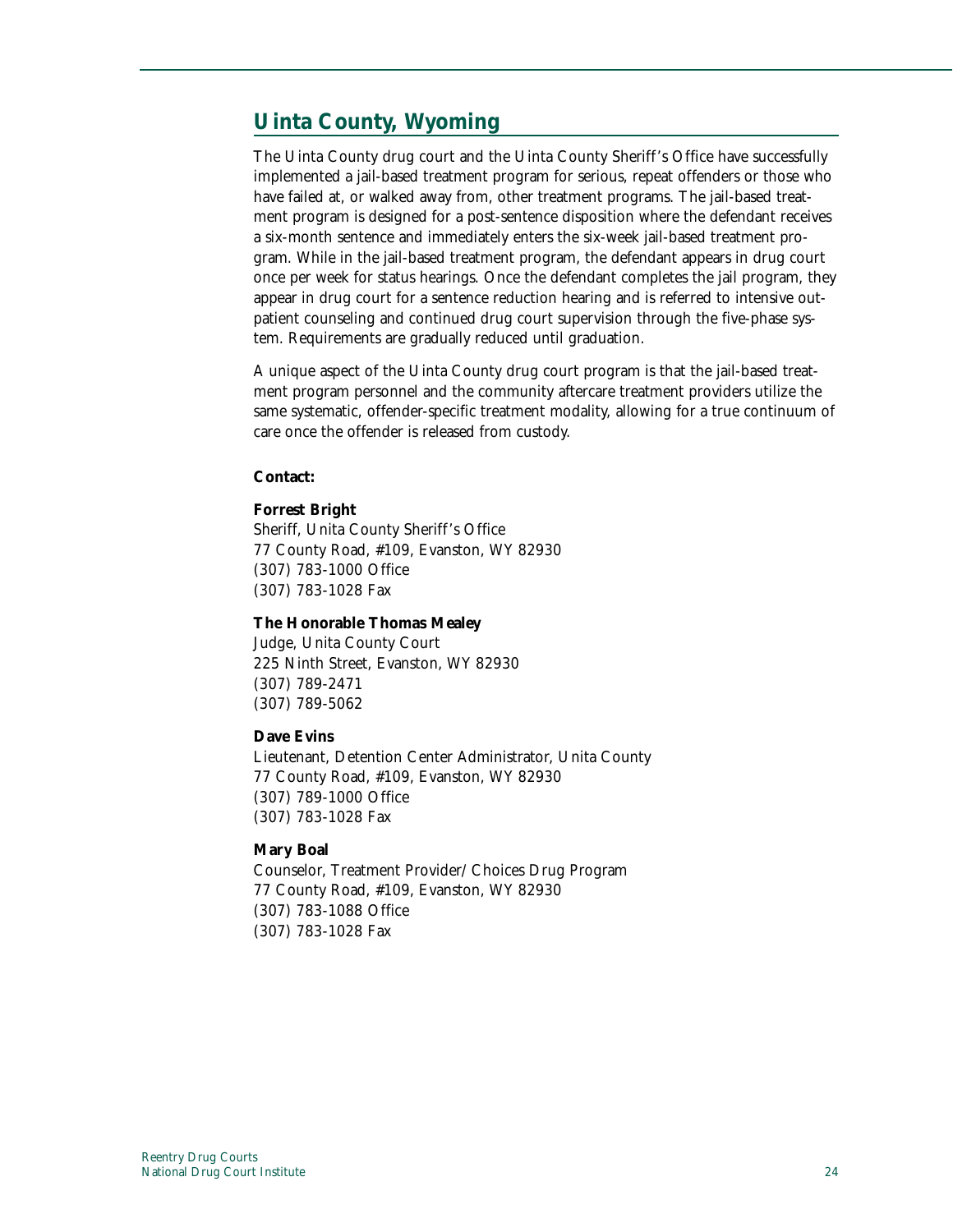# **Los Angeles County, California**

The in-custody drug treatment and drug abuse resistance education programs in the Los Angeles County Jail provide a program bridge to the 11 adult drug courts currently in operation. A drug court module for men is set aside at the Century Regional Detention Facility, complete with space for meetings, acupuncture, and counseling. This module is isolated from the general population of the jail. A similar, separate facility for women inmates exists in a different facility. A private, licensed drug treatment provider operates the in-custody drug treatment programs.

The most recently implemented drug court in Los Angeles County is the Sentenced Offender Drug Court. It requires completion of a mandatory 90-day, jail-based treatment program phase (Impact Program), in addition to any previous period of incarceration served as a condition of the initial grant of probation. The target population for this program includes probationers with severe drug addiction and repeated criminal justice system involvement. The purpose of the in-custody component is to accommodate incarcerative sentences as well as to provide the first three months of treatment in a secure environment. Unique to this in-custody program is that transitional housing is made available to appropriate participants who do not have safe and sober living accommodations in the community.

A preliminary cost benefit analysis of the program showed a savings to the county through utilization of the in-custody treatment program.

#### **Contact:**

#### **Leroy D. Baca**

Sheriff, Los Angeles County Sheriff's Office 4700 Ramona, Montery Park, CA 91754 (323) 526-5000 Office

#### **The Honorable Michael Tynan**

Superior Court Judge, Los Angeles Superior Court 210 W. Temple St., Room 113, Los Angeles, CA 90012-3210 (213) 974-5737 Office

#### **Ed Brekke**

Administrator, Civil and Criminal Operations Los Angeles Superior Court, 210 W. Temple St., M-6, Los Angeles, CA 90012-3210 (213) 974-5270 Office (213) 617-1224 Fax

#### **John Anderson**

Chief of Correctional Services, Los Angeles County Sheriff's Department 450 Bauchet Street, Los Angeles, CA 90012 (213) 893-5002 Office (213) 473-6058 Fax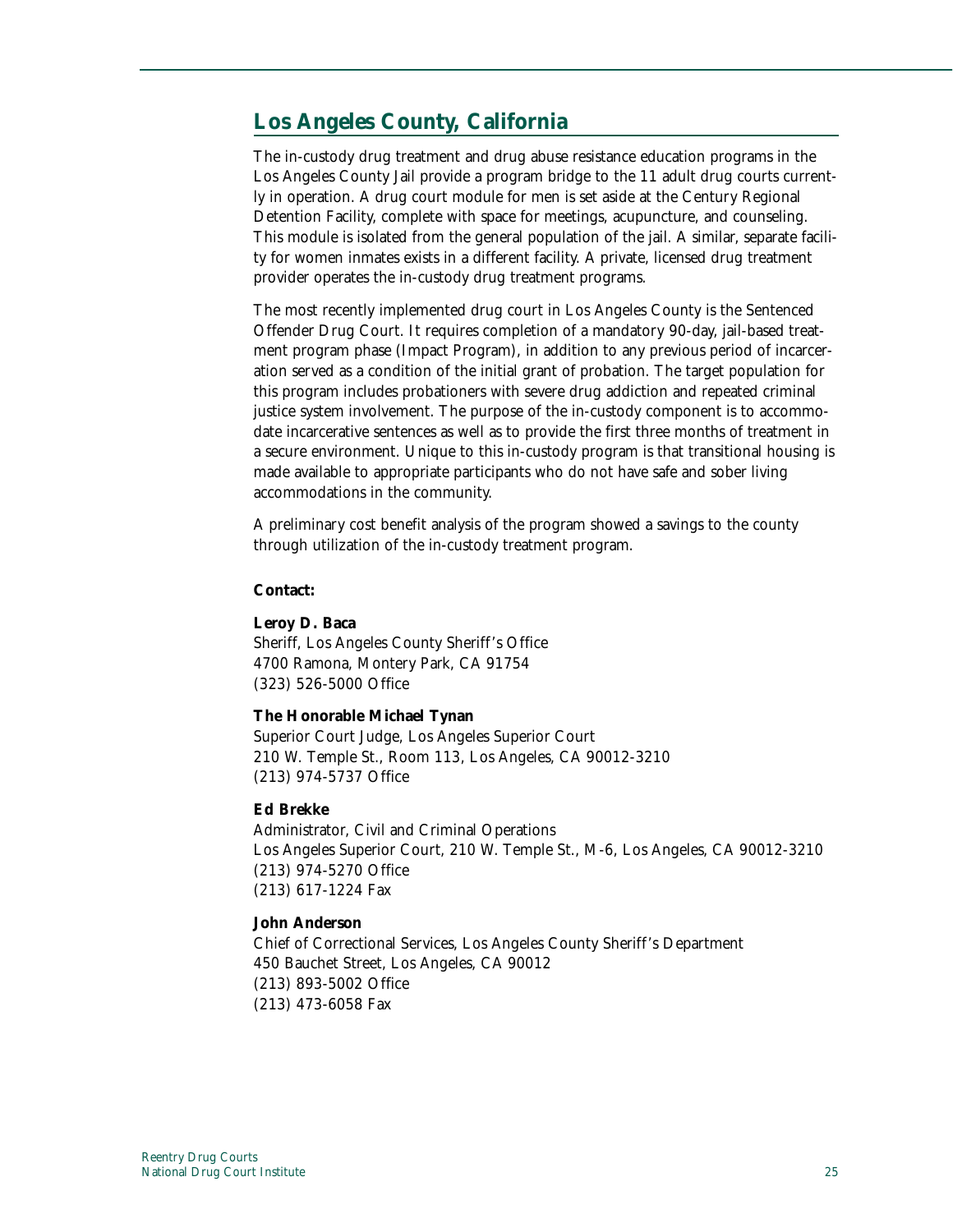# **Broward County, Florida**

The Alternative Treatment Against Crack Cocaine (ATACC) program is a 26-bed, intensive drug dependence treatment program located in the Fort Lauderdale City Jail, pursuant to a contractual agreement with the county. It is a 90-day program that provides the most intensive level of treatment on the continuum of care. It has been used by many of the criminal judges for defendants that have serious substance abuse treatment issues but have not been eligible for drug court due to having non-qualifying offenses or previous non-qualifying convictions. The program provides five hours daily of group therapy, weekly individual counseling sessions, nightly AA/NA meetings, and extensive homework which is turned in every morning. The treatment orientation is based on a reality therapy model with a strong 12-step basis and emphasis on community cohesiveness, with appropriate rewards and sanctions.

Because the ATACC program has been established as an effective means for the most difficult of populations, the Broward County Drug Court utilizes the program as the most intensive level of care after other, less intrusive means have failed. The drug court also refers those defendants to the program who are sentenced to a jail term prior to drug court, to get a head start in treatment. The drug court continues to monitor a participant's progress while in the program and then serves as a reentry mechanism when he ore she is released.

#### **Contact:**

#### **Ken Jenne**

Sheriff, Broward County Sheriff's Office Public Safety Building 2601 West Broward Boulevard, Fort Lauderdale, FL 33312 (954) 831-8944 Office

#### **The Honorable Melanie G. May**

Circuit Court Judge, 17th Judicial Circuit 201 S.E. 6th Street, Room 6820, Fort Lauderdale, FL 33301 (954) 831-7871 Office (954) 831-5533 Fax

#### **Robert J. Koch**

Substance Abuse Specialist, BARC Broward County, Florida 601 S. Andrew Ave., Fort Lauderdale, FL 33301 (954) 765-5105 Office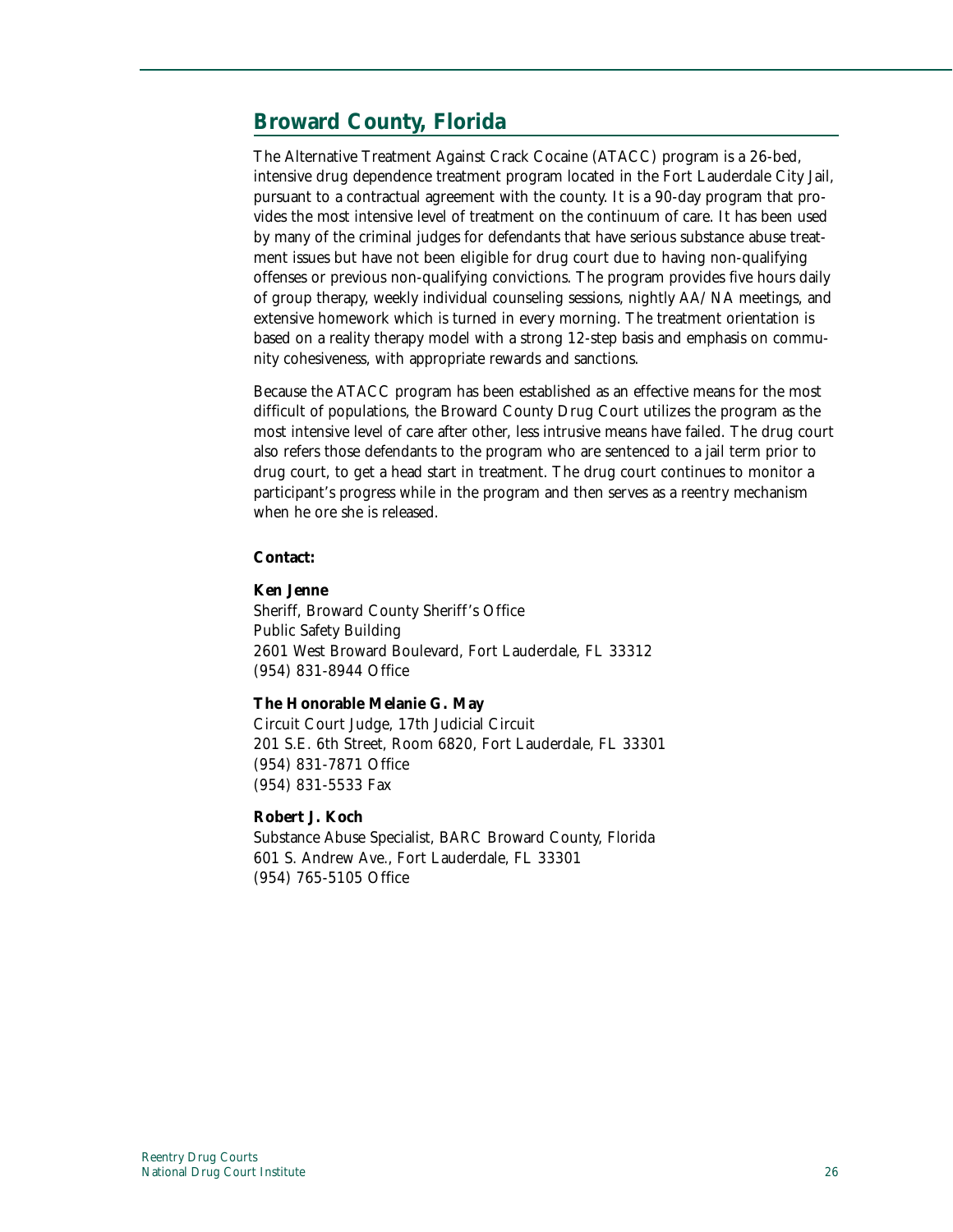# APPENDIX B

**Senate Bill No. 184-Committee on Finance (On Behalf of Clark County) February 15, 1999 Referred to Committee on Finance**

#### *Summary*

Provides that certain prisoners may be assigned to custody of division of parole and probation of department of motor vehicles and public safety to participate in program of treatment for abuse of alcohol or drugs and makes appropriation to Second Judicial District Court and Eighth Judicial District Court (BDR 16-2620).

AN ACT relating to programs of treatment for abuse of alcohol or drugs; providing that certain prisoners may be assigned to the custody of the division of parole and probation of the department of motor vehicles and public safety to participate in a program of treatment for the abuse of alcohol or drugs; making an appropriation to the Second Judicial District Court and the Eighth Judicial District Court for the continuation of their programs of treatment for abuse of alcohol or drugs by certain persons; and providing other matters properly relating thereto.

Nevada Senate Bill No. 184-Committee on Finance, Nevada, 1999.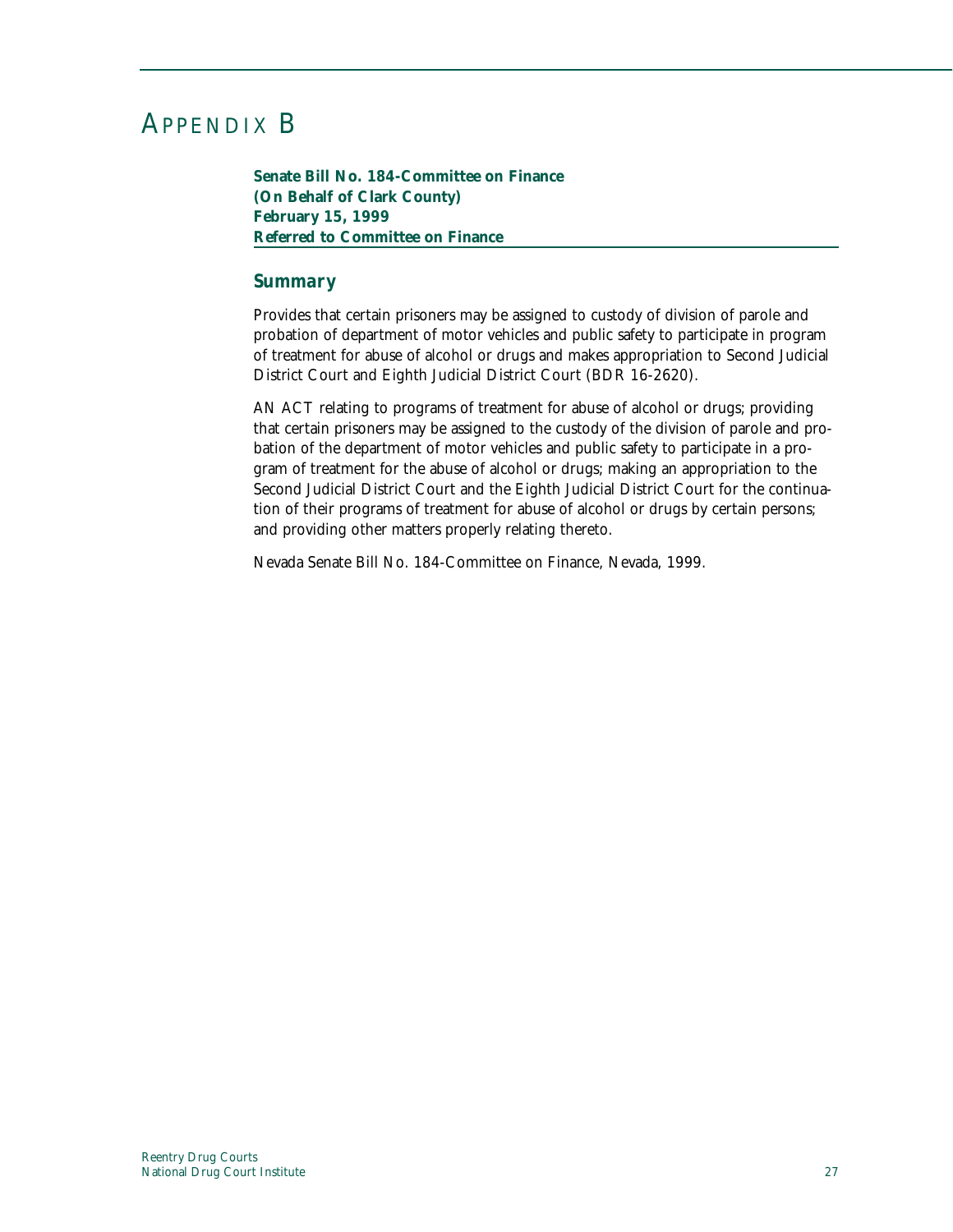# **Nevada Prison Release Program Description**

#### *Goal*

The goal of the Prison Early Release Pilot Program is to reduce the prison population by providing an intensive supervision and treatment program for eligible candidates in order to rehabilitate the individual, thereby, breaking the cycle of crime and recidivism associated with drug use.

## *Program Description*

The drug court programs target non-violent offenders who have serious addictions to substances. Participants are required to attend a minimum of one year of intensive outpatient treatment and regularly scheduled court appearances the drug court judge, along with the district attorney, the public defender or contracted private attorney, treatment provider and the parole officer work together to monitor the progress of the participant. Reports on drug test results, attendance, and participation in treatment are reviewed with the participant at each court appearance. Encouragement is provided to those who are making progress in the program. Lack of progress or non-compliance results in the application of a series of graduated sanctions including increased judicial supervision, increased frequency of treatment, house arrest, and short-term incarceration.

# *Eligibility Criteria*

In order to be eligible, the candidate must:

- 1. Be a non-violent offender
- 2. Have no more than two felony convictions
- 3. Have been determined to be addicted to substances
- 4. Be amenable to treatment
- 5. Have established a position of employment or be enrolled in a program for education or rehabilitation

#### Exclusions to eligibility include:

- 1. Not eligible for parole or release from prison within a reasonable period
- 2. Has recently committed a serious infraction of the rules of an institution of the department of prisons
- 3. Has not performed the duties assigned to him/her in a faithful and orderly manner
- 4. Conviction for a sexual offense
- 5. Has escaped or attempted to escape from a correctional institution
- 6. Has been convicted solely of DUI offense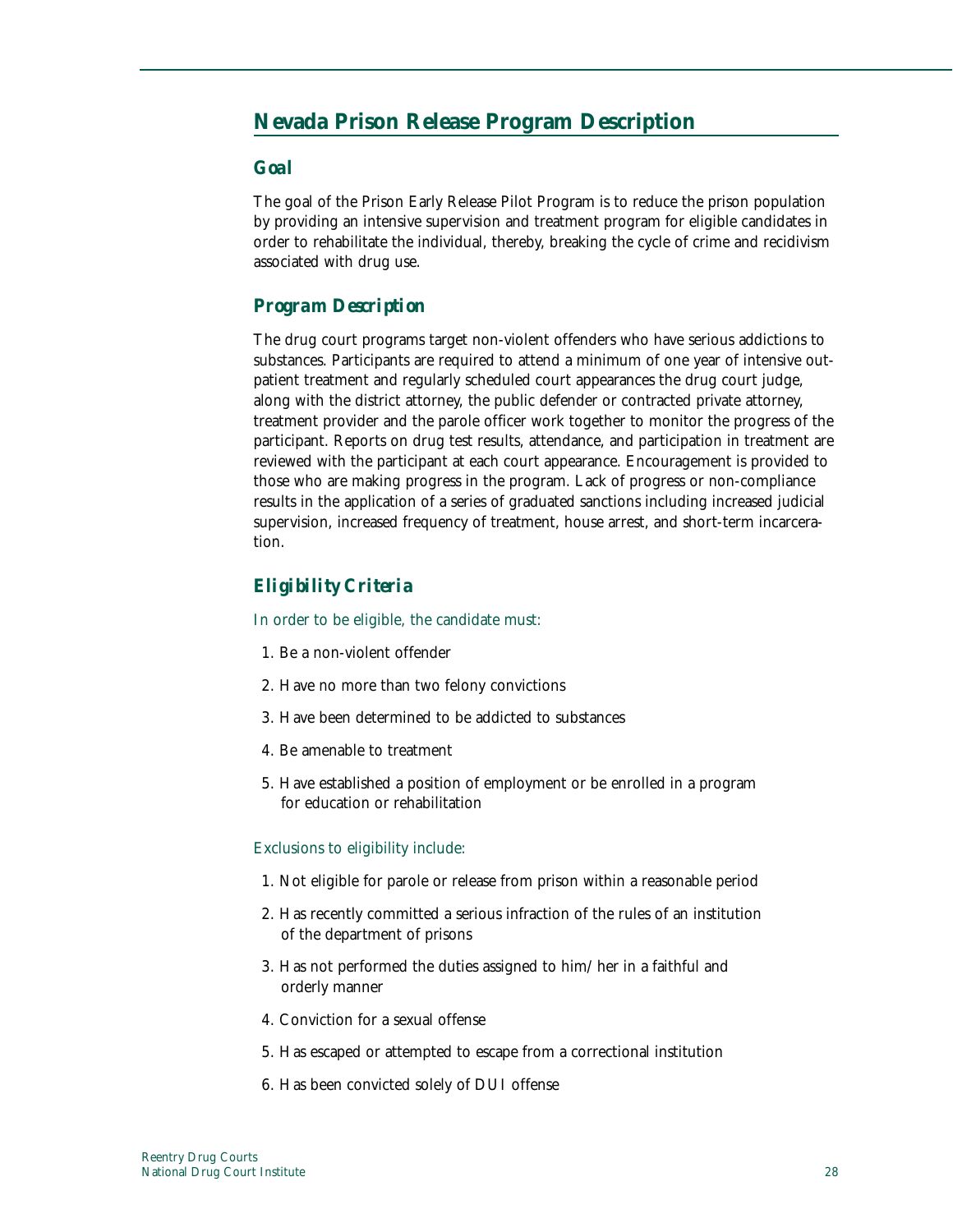## *Drug Court Participant*

The participant must agree to reside in Clark or Washoe County as a condition of his/her early release and be subject to the contempt powers of the district court for any violation or misconduct while in the program. The participant will be supervised by the division of parole and probation and must comply with all normal and special terms as set forth by the division, including residing in approved housing. The participant must agree to appear in court before the drug court judge.

#### *Department of Prisons*

The department of prisons will identify potential eligible candidates for early release into the drug court Program and will identify the jurisdiction to which the candidate will be released. The names of eligible candidates will be forwarded to the drug court judge for review and approval prior to release.

## *Division of Parole*

The division of parole will provide the supervision that it normally would for a participant including notification to the controlling authority of any violations jeopardizing the participant's status in this program without regard to drug court performance. The supervising officer will confer with the drug court judge prior to removing any participant from the program. The supervising officer will be invited to attend each court session involving a participant and to provide any pertinent information as appropriate. Office space at the treatment provider's site will be made available for division use in accessing the participant and information of his/her progress in the program. Pursuant to a waiver of confidentiality, all participant records of attendance and drug tests will be made available to the supervising officer.

#### *District Court*

The district court will provide the participant with the same supervision and mentoring currently given to all drug court participants. This will include court appearances as determined by the judge no less than once per month. The drug court judge will monitor participant progress toward rehabilitation and educational or vocational achievement and help the participant succeed by using incentives and graduated sanctions. Court administration also will be responsible for regular progress reports on the implementation of the pilot program.

## *Drug Court Attorneys*

The district attorney's office participates as a member of the drug court team in helping monitor the progress of the participant. The deputy district attorney is also responsible for ensuring that proposed candidates do not violate the eligibility criteria established for this program. In Clark County, the public defender represents all drug court participants in every drug court appearance in Washoe County, a contracted private attorney provides representation. Each is responsible for executing the drug court agreement with each participant and providing an orientation to the program.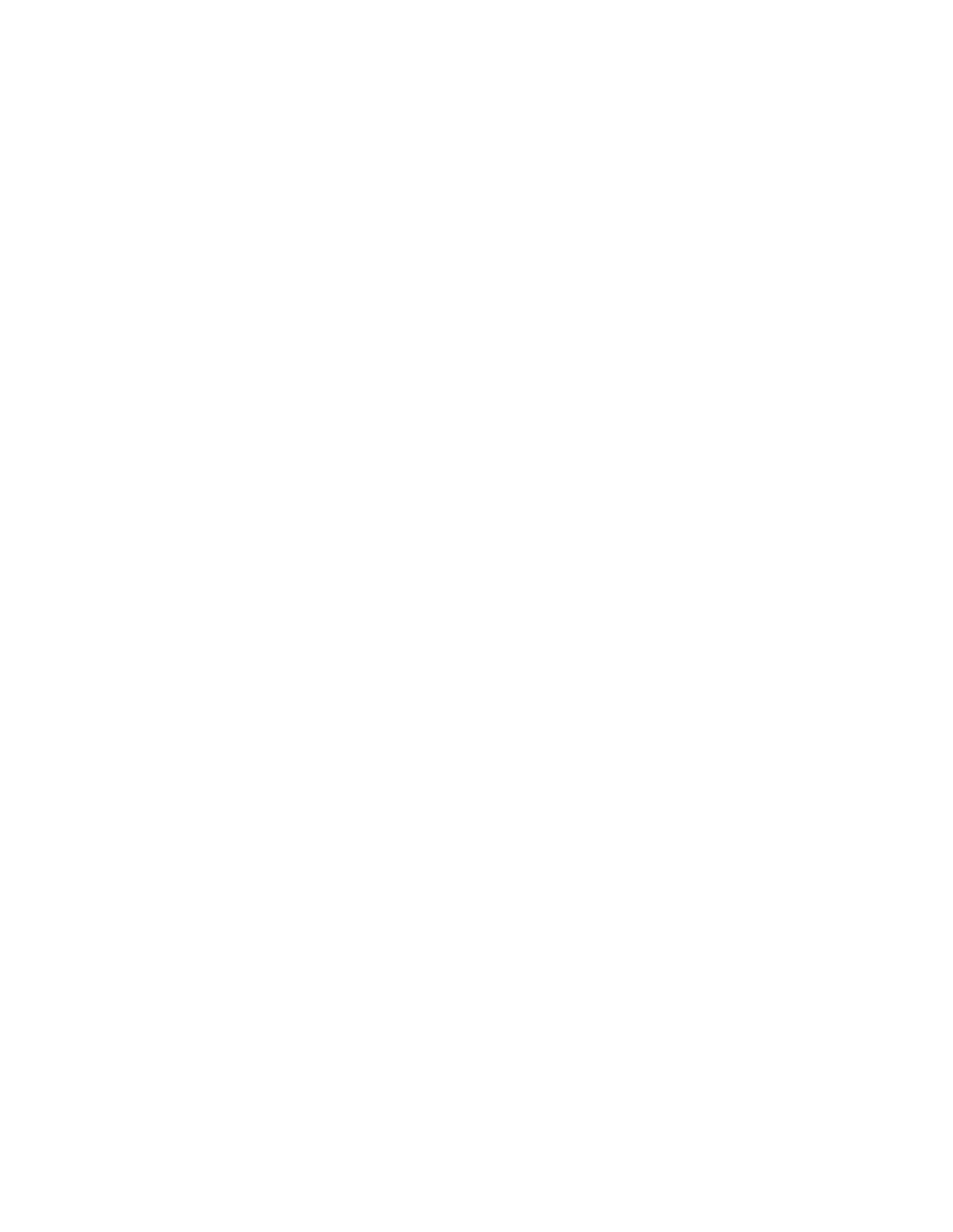# APPENDIX C

# *Highlights of Statewide Reentry Drug Court Initiatives*

# **Missouri**

# *Existing linkages between the department of corrections and drug courts in the state*

Missouri currently has one drug court that has begun a reentry drug court and others are in the planning stages. Buchanan County, located north of Kansas City, has been operating an adult felony diversion drug court since October of 1997. The drug court team realized that some of the drug court participants were not responding to the routine drug court model, so those participants were terminated from the program and sent to the department of corrections under section 559.115 RSMo., a 120-day judicial review statute. Sentencing under this statute allows the court to maintain jurisdiction and requires the person to attend an institutional treatment program. Once the person has successfully completed the institutional treatment program, the court releases the person on probation and places him or her in the reentry drug court. The judge allows those who have failed the diversion drug court to enter the reentry drug court. While the reentry drug court is considered voluntary, the judge will not release the offender unless he or she volunteers to go into drug court.

## *Existing prison-based legislation in the state*

Missouri has had statutory regulations on prison-based substance abuse treatment since 1990. Three institutional sentencing alternatives that are compatible with reentry drug courts and allow the court to maintain jurisdiction in the case are the post-conviction drug treatment program, 120-day institutional treatment program, and the long term court ordered substance abuse program.

# *Unique prison-based treatment programming in the state*

There are treatment programs or substance abuse counselors located in each of the 20 prisons. The range of treatment is from the 120-day treatment center to a long-term therapeutic community. All offenders are assessed using the Multidimensional Addictions and Personality Profile (MAPP), which identifies substance abuse severity. Appropriate programming is provided to those who are not sentenced to the regular treatment programs.

# *The impact of prison-based treatment programming in the state*

There have been two studies completed on the impact of prison-based treatment. One study was on the 120-day institutional treatment center and the other was on a therapeutic community.

In 1998, a study was completed focusing on criminal behavior changes for 175 men who participated in the Boonville Treatment Center. Participants' behavior was compared prior to, and after, treatment. The arrest rate of the research group lowered 78%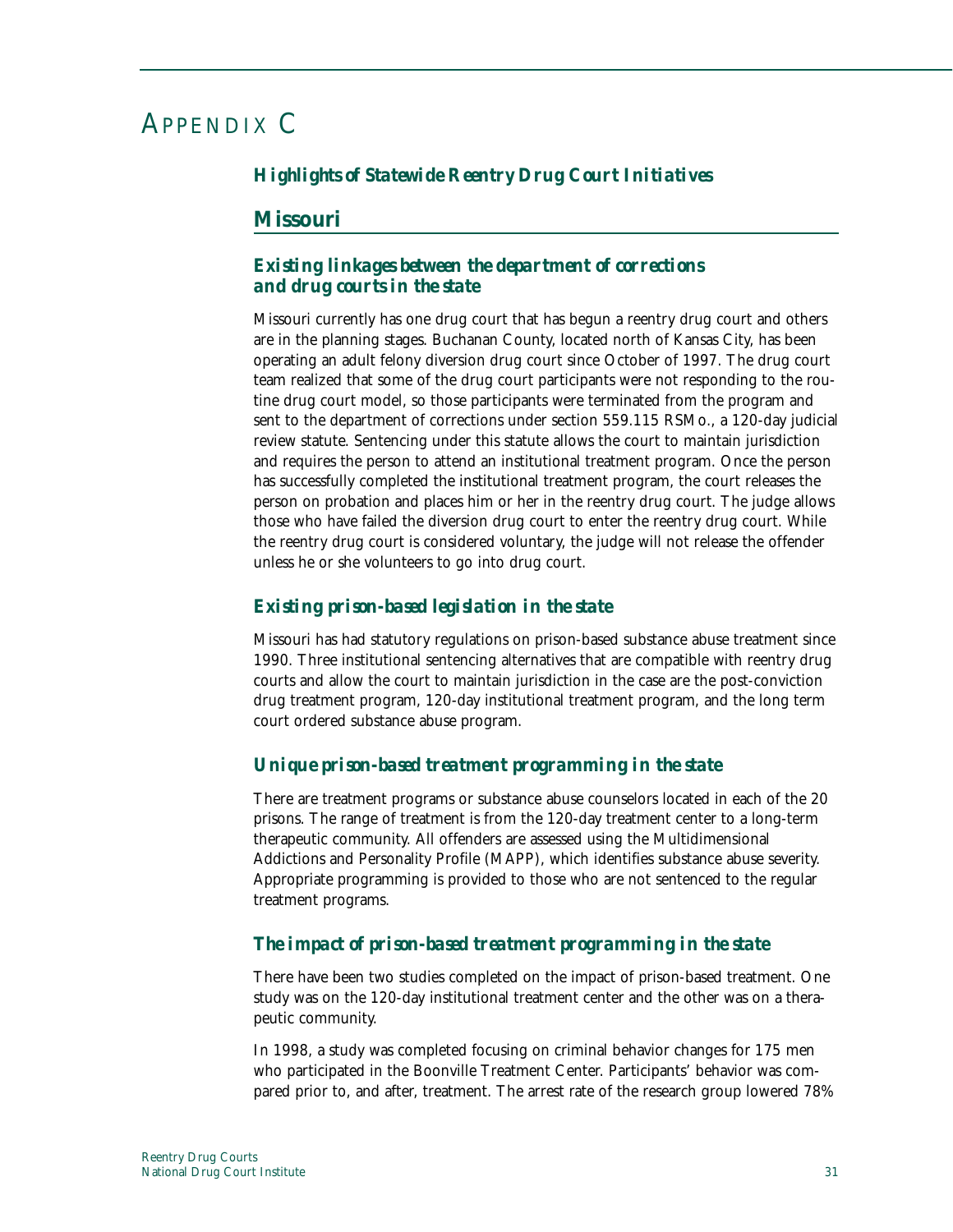from the 18 months prior to treatment to the 18-month-period after treatment. Arrests were lowered from 2.32 in the 18 months prior to treatment to .70 arrests in the 18 months post treatment. The research group achieved a 5% recidivism rate for 30 months after treatment, which is significantly lower than other high need offenders, whose failure rate on supervision in Missouri ranges from 40% to 82%.

The Center for Social Research at Southwest Missouri State University completed a study of offenders who received treatment at the long-term treatment center at Ozark Correctional Center (OCC) in 1997. Information was based on self-reports of over 430 offenders. Twenty-four percent of offenders reported being arrested more than once in the year following their release and 11% reported being involved in criminal activities since their releases. A year after release, 17% reported using illegal drugs in the past three months, and 16% reported drinking alcoholic beverages in the past month. Sixty-two percent of offenders sought outpatient treatment since their releases from OCC.

#### *Screening and assessment systems within the department of corrections in the state*

When an offender enters the Missouri Department of Corrections, he or she takes a Multidimensional Addictions and Personality Profile (MAPP) that measures the frequency of substance abuse and related common personal adjustment problems. The MAPP is a self-report measure and is designed to differentiate between those people who are experiencing significant substance abuse problems in their daily lives and those people who are not. This is done by measuring the frequency of the occurrence of the behaviors associated with substance use. One unique aspect of the MAPP is its emphasis on personal adjustment issues. Guilt, depression, suicidal tendencies and deteriorating adaptation skills can be identified. The MAPP can assist in the identification of behavioral disorders or emotional disturbance, help develop individual or group educational and intervention programs, document progress resulting from intervention and collect data for research purposes. The MAPP is especially useful in making decisions regarding areas for treatment emphasis as well as determination of the appropriate level of treatment intervention.

Inmates who have been in the department of corrections more then three years receive a Prison Inmate Inventory (PII) for assessment. The PII is a self-reported substance abuse screening instrument.

The Department has created a "booking" system for the placement of all offenders into its over 2,800 designated institutional substance abuse treatment beds. Primarily, probation and parole officers in response to court and Parole Board orders make referrals. Screening referral forms are completed and entry is made into a statewide tracking system to "reserve" a bed. Upon arrival in a departmental reception and diagnostic center, those offenders stipulated or ordered to an intensive treatment center are confirmed in the booking system for a bed or are "booked" for one at that time. Inmates are processed in a similar but separate booking and tracking system. The Department currently is working on a new consolidated system.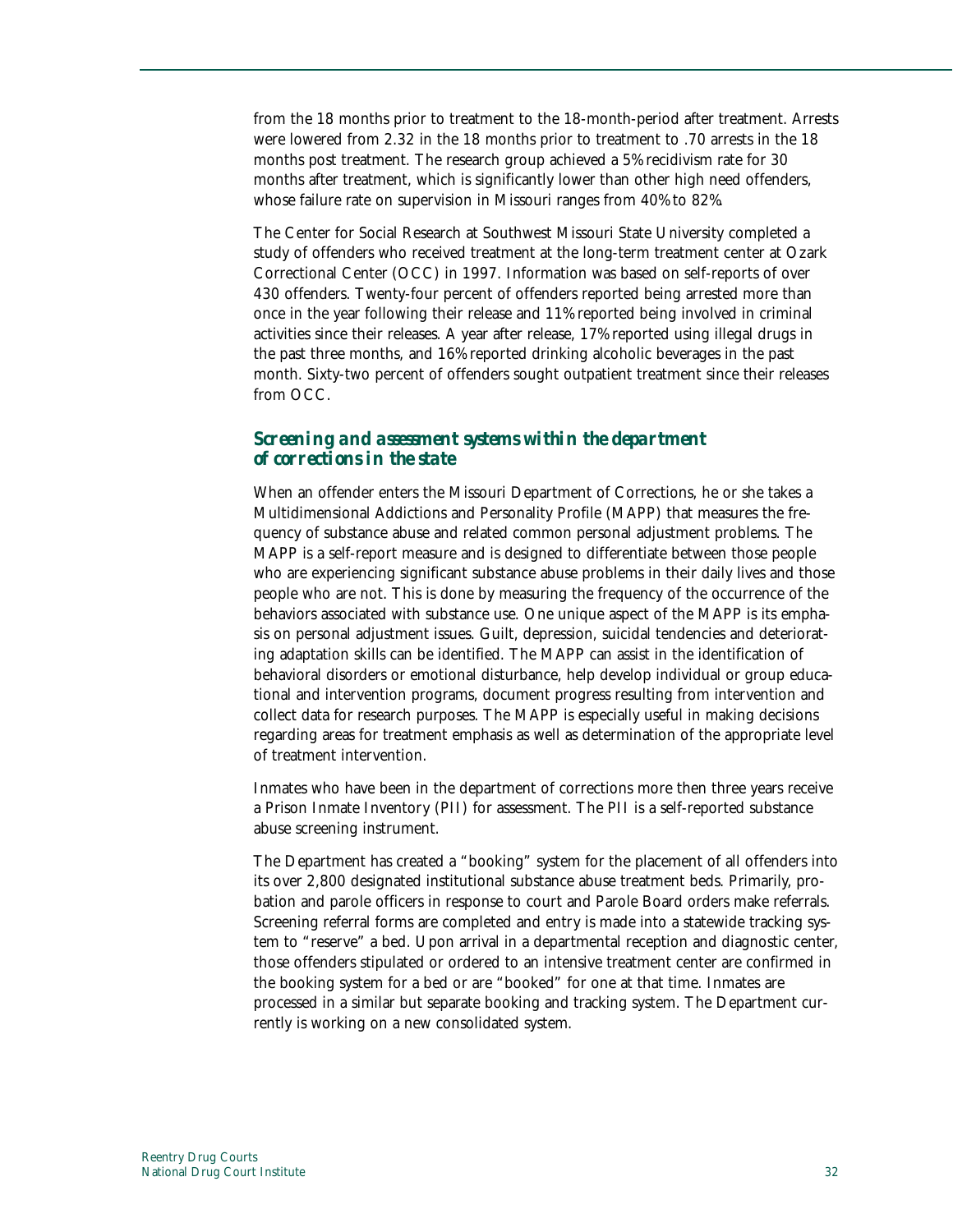#### *The specific drug-use issues in the state*

Missouri has historically had problems with marijuana since it is easily grown in the state and even grows wild in some areas of the state. Missouri is also noted for Anheuser-Busch brewery in St. Louis and the laws governing alcohol offenses reflect that influence. Crack cocaine, heroin and PCP are prevalent, however the most destructive drug to the state has been the production of methamphetamine. For two years, Missouri was ranked number one in the nation for methamphetamine lab seizures. Special legislation has passed making it a felony to possess certain chemicals and quantities of other chemicals known to be used in the manufacturing of methamphetamine. This new wave of drugs has seriously effected the southern part of Missouri because of the rural nature and lack of knowledge about the drug. Special task forces have been established to stop the production of methamphetamine in Missouri.

#### *Drug courts and how they may serve as a reentry mechanism in the state*

It is anticipated that Missouri will grasp the concept of reentry drug courts with great enthusiasm. It is important that good information reach the communities about reentry programs in a timely manner so that good practices will be part of the system. The only concern that the department of corrections has is that some of the courts may order persons into institutional treatment who would normally not have been sent. It may be used in lieu of probation and outpatient treatment.

Some of the discussions that Missouri officials have had with judges indicate that the reentry drug court track will be made mandatory for release from prison. Other issues beside substance abuse have been identified as a critical element to the reentry piece such as housing and employment assistance and family reunification. Most of the judges plan to keep the program the same length as the pre-prison drug courts. There may be more people graduating in a shorter length of time.

#### **Contact:**

#### **Ann Wilson**

Alcohol and Drug Abuse Coordinator, State of Missouri Office of State Courts 2112 Industrial Drive, PO Box 104480, Jefferson City, MO 65110 (573) 751-4377 Office (573) 751-5440 Fax

#### **The Honorable Gene Hamilton**

Circuit Judge, 13th Judicial Circuit Court 705 E. Walnut Street, Columbia, MO 65201-4487 (573) 886-4507 Office (573) 886-4070 Fax

#### **Scott Johnson**

Assistant Director, Division of Rehabilitative Services, Department of Corrections 2729 Plaza Drive, PO Box 236, Jefferson City, MO 65102 (573) 526-6495 Office (573) 526-8156 Fax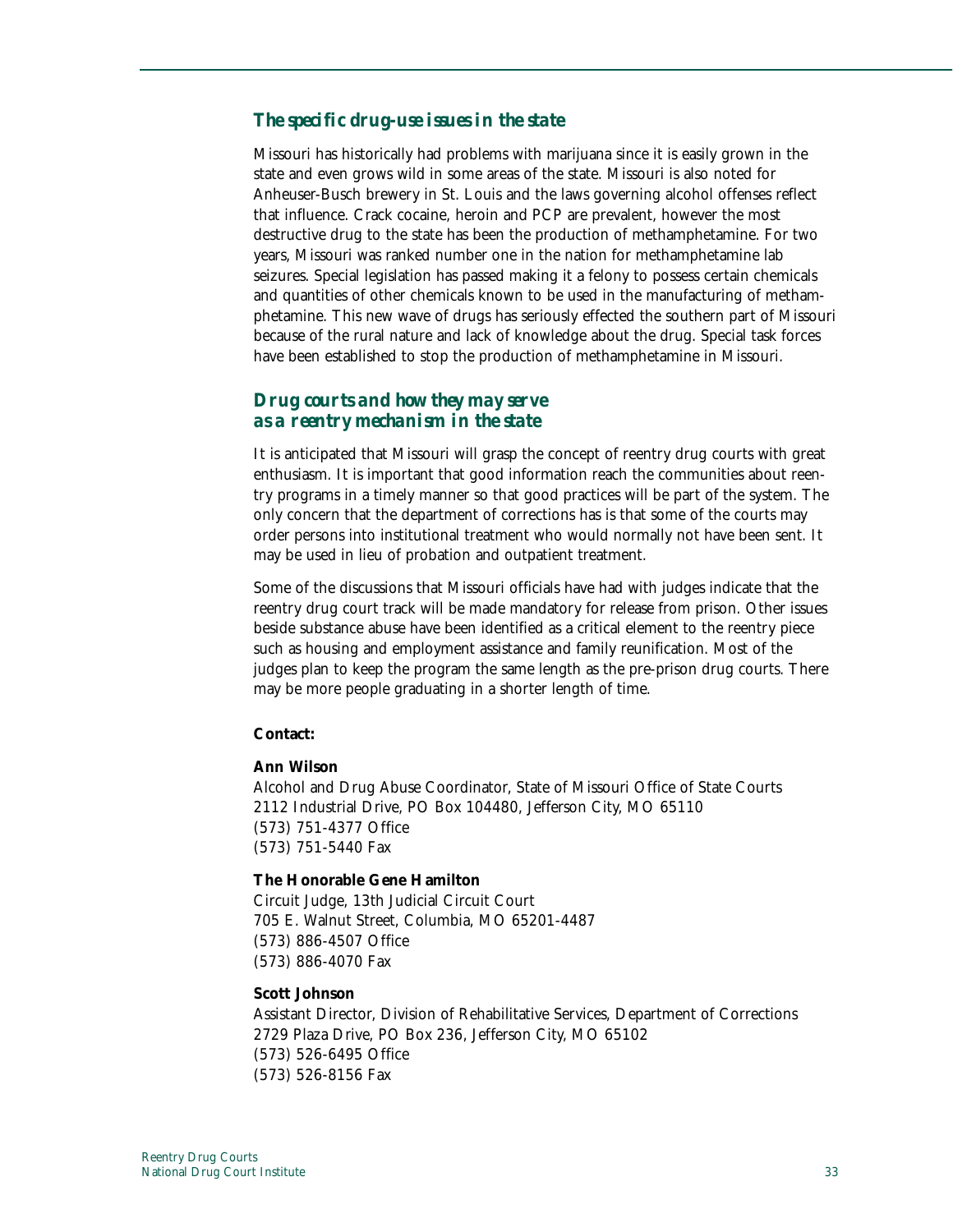# **Florida**

## *Existing linkages between the department of corrections and drug courts in the state*

In Florida, felony drug courts currently review pre-conviction (pre-trial) or post- conviction (drug divisions) 3rd degree felony drug possession cases. These make-up approximately 22% of all felony dispositions in the state. National statistics indicate that about 80% of the felony adult population on community supervision or incarcerated have a substance abuse problem and that substance abuse has a direct correlation with their criminality.

On June 30, 1998, the Florida Department of Corrections had an inmate population of 66,280, and a community supervision population of 144,733 felony offenders. During fiscal year FY1997-98, the department provided transitional services to approximately 23,000 of those offenders and substance abuse services to approximately 21,000, with marijuana as the primary drug of choice across all populations. Only 35% of the inmates released from prison during FY1997-98 had post-release supervision: 17.7% had probation, and 18.9% had conditional release.

#### *Existing prison-based legislation in the state*

From FY 1980-81 to FY 1990-91 the prison-based offender population doubled, while the increase of incarcerations with drug convictions as the primary offense increased from 900 to 12,119. In 1987, to counter the increasing flow into the state of offenders with drug related crimes the department, in response to legislation, established a comprehensive continuum of substance abuse treatment services as an integral component of its rehabilitation efforts.

#### *Unique prison-based treatment programming in the state*

The services provided by the department range from prison-based primary prevention/education to intensive residential therapeutic community drug treatment and aftercare/relapse prevention. Ongoing semi-annual monitoring of each of the 100+ prison-based programs ensures that they are functioning at peak efficiency and within standards established by the department.

# *Screening and assessment systems within the department of corrections in the state*

The department's revised screening/placement process for the first time will incorporate recommendations from sentencing authorities into a needs and risk assessment for each offender. This will allow mandated treatment to be implemented with selective inclusion of offenders with different substance abuse histories and varying degrees of severity of addiction and level of risk to public safety. This should also allow the department to effectively match available resources with identified treatment needs based on an automated selection of system data. The department currently has available 3,160 treatment slots per year - 1,681 residential and 1,480 intensive, outpatient.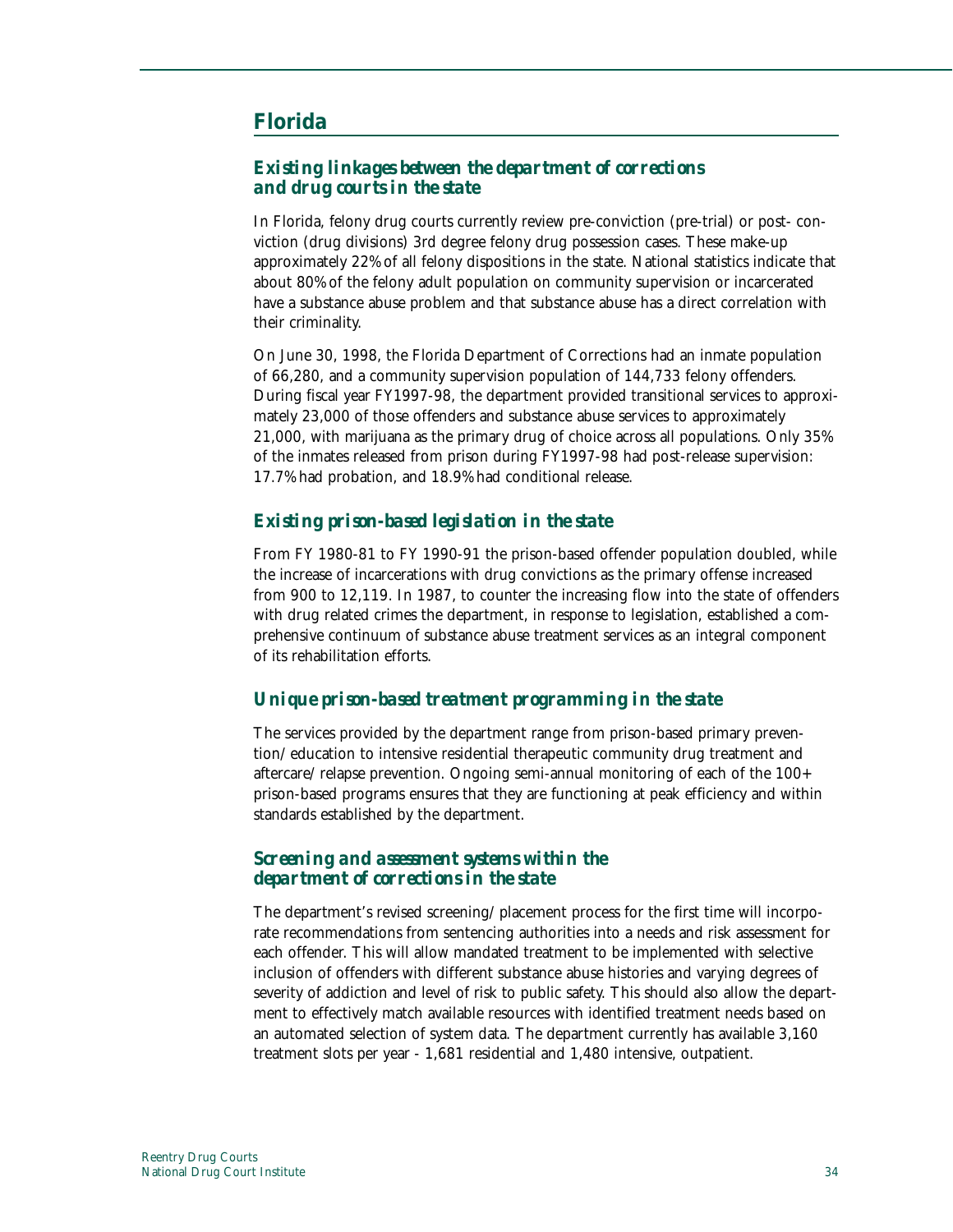#### *The specific drug-use issues in the state*

For many years Florida, by virtue of its geographical location and extensive shoreline, has been widely viewed as a major importation point for the majority of cocaine and other drugs being smuggled into the United States. Barry R. McCaffrey, Director of the Office of National Drug Control Policy, has designated two regions in Florida as High Intensity Drug Trafficking Areas (HIDTAs). In 1990, South Florida received this designation for Broward, Dade and Monroe Counties and all municipalities therein. With over 500 miles of coastline, this state is considered the crossroads for all air and sea traffic from South America and the Caribbean. Customs reported a 14% increase in seizures for the first three-quarters in 1997, with cocaine the most frequently seized drug. At least 232 drug trafficking organizations operate in this area. Central Florida was designated as a HIDTA in 1998.1

#### *Drug courts and how they may serve as a reentry mechanism in the state*

In Florida, there has been a "gap" in linking community-based services with in-custody drug treatment. Since many crimes are committed to support continued drug use, the drug courts will begin to target third degree felons with non-drug crimes as their primary offense. These may include burglaries, robberies, and other crimes that, on the surface, are not typically associated with drug use. There is growing evidence to show that when prison-based substance abuse treatment is followed by post-release/relapse prevention services, recidivism rates significantly decrease.

For the past year the department, in cooperation with the Broward and Hillsborough Judicial Circuits, has been seeking allocations to pilot a Comprehensive Circuit Crime Reduction Program (CCCRP). Through the reentry drug court, the treatment program will provide a comprehensive continuum of graduated services to include: screening and assessment upon arrest, drug testing, detoxification, residential services, cooccurring substance abuse and mental health disorders treatment, outpatient services, aftercare services, and intensive case management services to offenders being released from state prison.

To ensure a seamless transition from prison-based to community-based treatment programming, the department will provide community supervision for the drug court cases and coordination of in-prison drug treatment and transition services for offenders committed to the department from those drug courts that have a split sentence with the special condition of reentry drug court as part of their post-release supervision orders.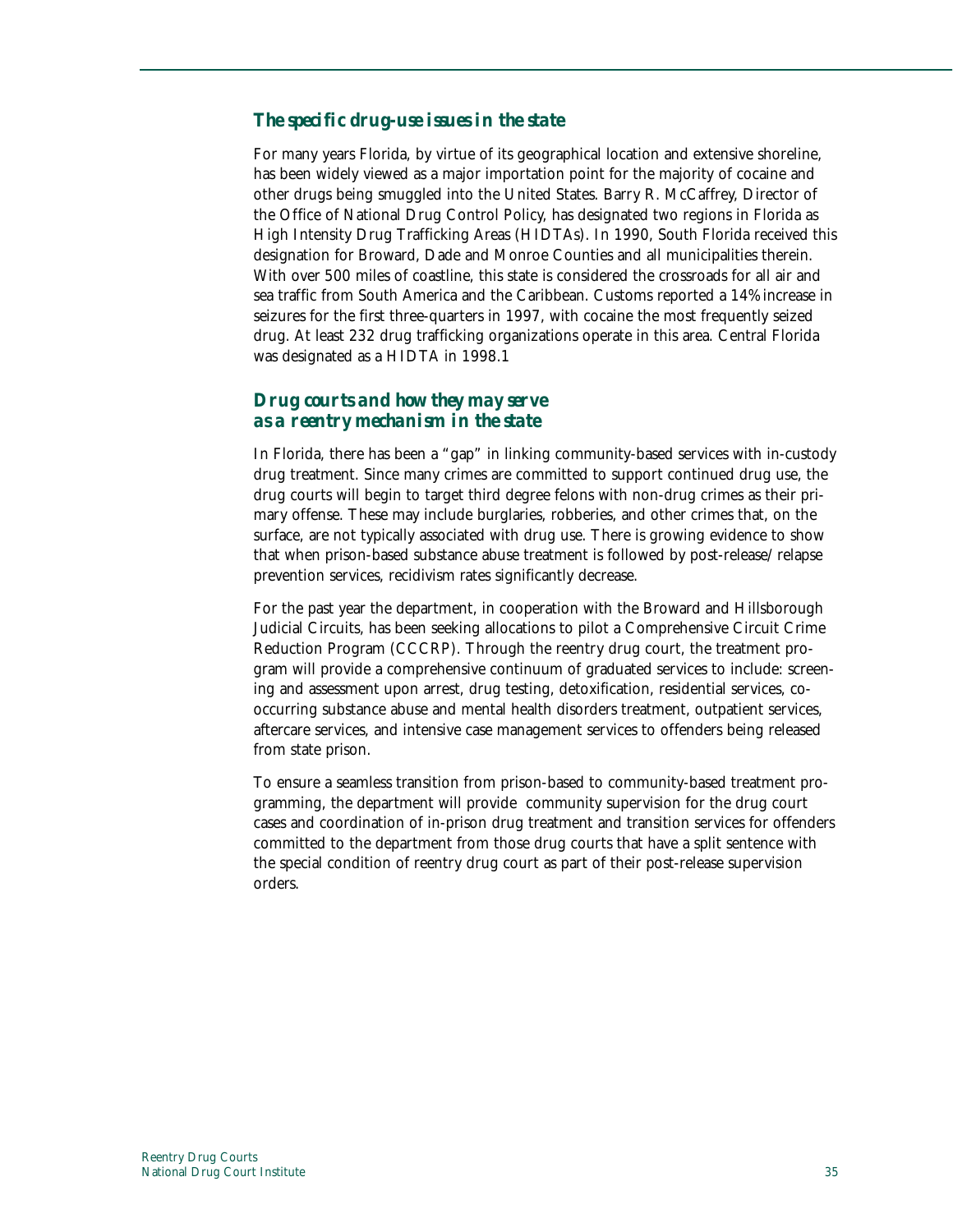#### **Contact:**

#### **The Honorable Melanie G. May**

Circuit Court Judge, 17th Judicial Circuit 201 S.E. 6th Street, Room 6820, Fort Lauderdale, FL 33301 (954) 831-7871 Office (954) 831-5533 Fax

#### **Richard Nimer**

Bureau Chief, Specialized Supervision, Florida Department of Corrections 2601 Blairstone Road, Tallahassee, FL 32399-2501 (850) 410-4349 Office (850) 921-8195 Fax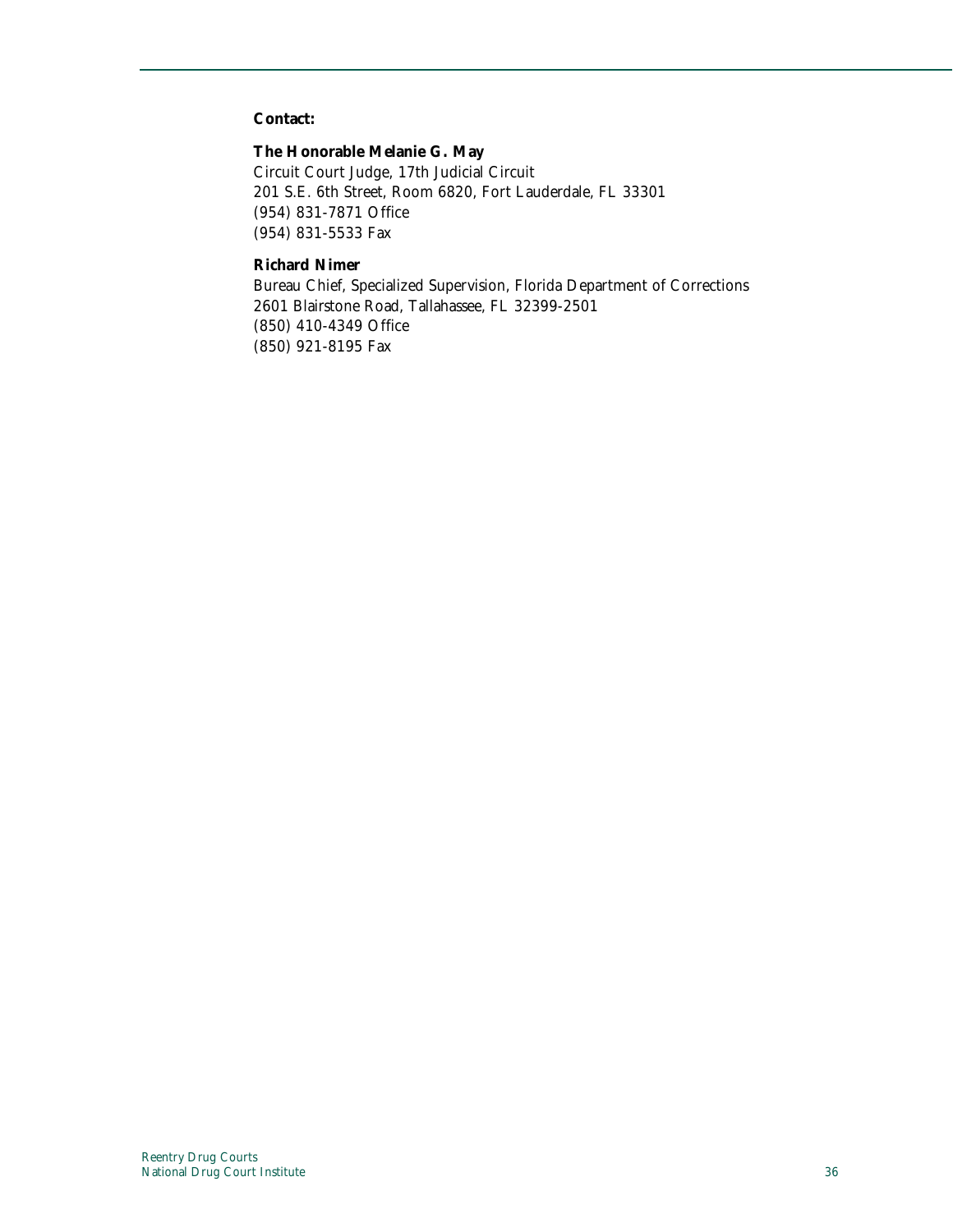# **Oklahoma**

## *Existing linkages between the department of corrections and drug courts in the state*

The existing linkage between prisons and drug courts in terms of reentry are in the beginning stages of establishment. The Oklahoma County Drug Court team is setting up a reentry process using a split sentencing format (i.e., a portion of the offender's sentence will be in confinement, while the remaining portion of that sentence is suspended on a probation status outside of confinement). Upon the return of the offender into the community on a split sentence through a reentry drug court, the reentry drug court program will be mandatory, keeping the remaining portion of the offender's sentence as an incentive for completion of the program.

To date, approximately 50 offenders have been recommended to participate in a specific treatment program and be returned to the supervision of the reentry drug court upon completion of their period of confinement (on a split sentence). These offenders will be placed on a separate docket, but will use the same guidelines as the existing drug court program.

## *Existing prison-based legislation in the state*

Currently, Oklahoma has no clear mandate giving the drug court judge authority over these re-entering offenders. However, an interest has been indicated to support enabling reentry drug court legislation during the next legislative session, beginning in January of 2000. A joint, Oklahoma House of Representatives and State Senate interim study has been requested, focusing on the effectiveness of Oklahoma drug courts, since the inception of the Oklahoma Drug Court Act of 1997. Reentry drug courts are being considered as part of this study.

#### *Unique prison-based treatment programming in the state*

The Department of Mental Health and Substance Abuse Services (DMHSAS) in partnership with the department of corrections recently implemented several institutionalbased, Residential Substance Abuse Treatment Programs (RSAT). This partnership has yielded funding for the holistic substance abuse treatment initiative through an RSAT grant and the DMHSAS. Three of these programs developed therapeutic communities within DOC facilities.

The Substance Abuse Division of the DMHSAS in partnership, with the department of corrections, is providing or contracting for substance abuse treatment in 13 additional facilities. Employees of DMHSAS provide some of these services, while others have contracted with private, not-for-profit treatment providers. This project has been developed as a two-phase initiative, the first is through RSAT. The second includes DMH-SAS funding for outpatient substance abuse treatment for DOC probationers and parolees as a condition of release. This aftercare and reintegration program provides a continuum of services to offenders when they are released to the community, provided that they remain under the supervision of the department of corrections.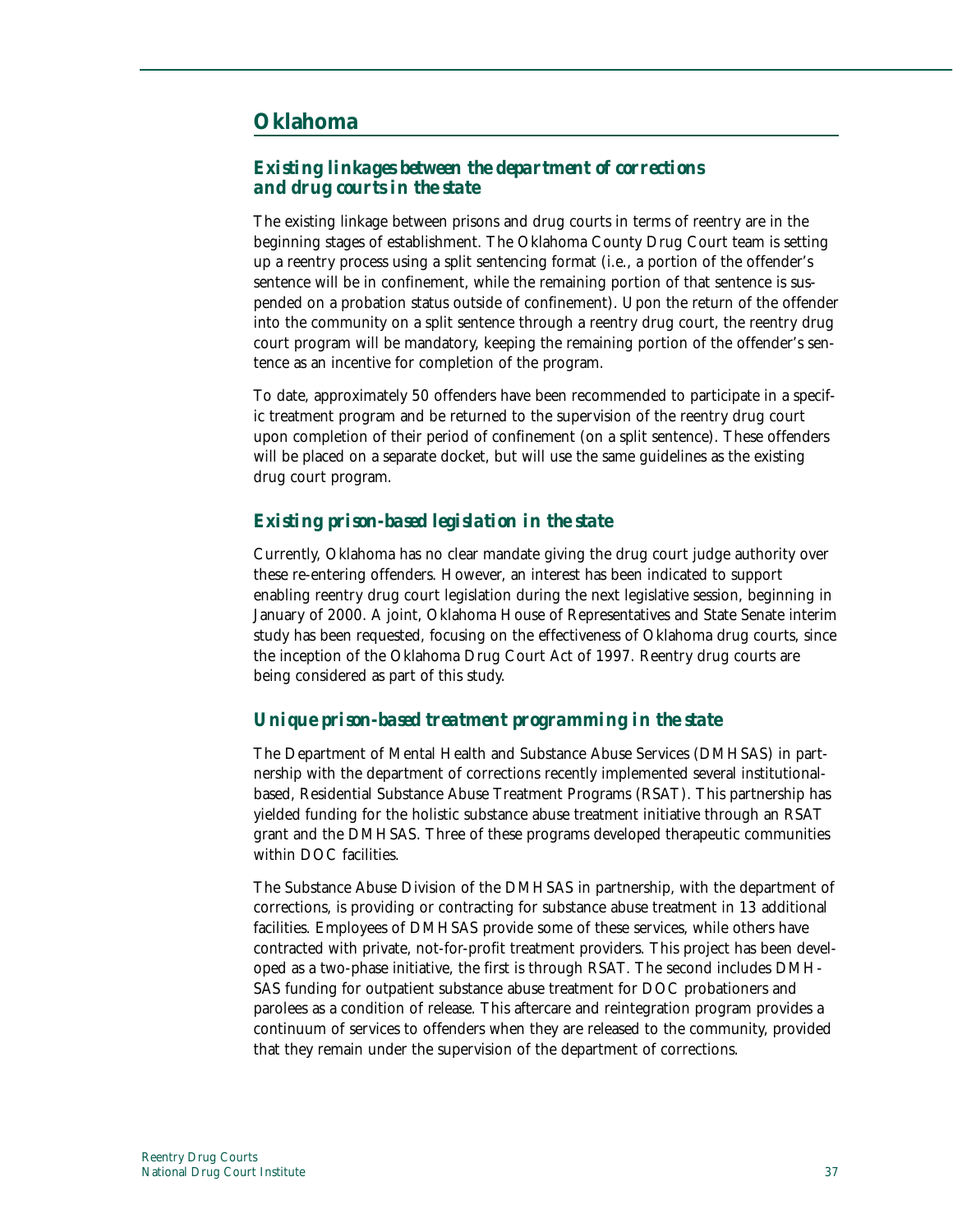In Oklahoma, the Drug Offender Work Camp is a large drug-free therapeutic community environment focusing on changing criminal and substance abusing behaviors. One of those programs is Charles E. "Bill" Johnson Correctional Center (BJCC), located in Alva, Oklahoma. BJCC is currently working with the Oklahoma County Drug Court team to support reentry drug courts throughout the state.

# *Screening and assessment systems within the department of corrections in the state*

The Oklahoma County Drug Court team has asked the Oklahoma Department of Corrections (DOC) to provide a pre-assessment of reentry drug court defendants. The criteria for the offenders will be much the same as those in the current drug court system, focusing on non-violent substance abusing offenders. The assessment includes, the Level of Service Inventory, Revised (LSI-R) and the Adult Substance Use Scale (ASUS). The level of need, or the dynamic factors in the offender's life that ties them to criminality, is measured and prioritized. The level of risk, or the prediction of recidivism and the disruption that has been caused by alcohol and drug use, is also measured. With combining selected components, it is then possible to place offenders into appropriate programs of change within the department of corrections.

## *Drug courts and how they may serve as a reentry mechanism in the state*

Currently, one reentry program exists providing holistic substance abuse treatment combined with close judicial monitoring, incorporating the key components of the drug court program for successful completion. Additionally, the reentry proposal is a cost-effective avenue to address substance abuse and recidivism, while respecting the importance of public safety in communities. Drug courts have proven to be a successful method of providing non-violent drug abusing offenders with a continuum of care and a solution to the increasing devastation brought about by drug abuse and crime. Reentry drug courts promise to provide treatment rather than continuing in the same unending cycle with little or no opportunity for substance abuse treatment.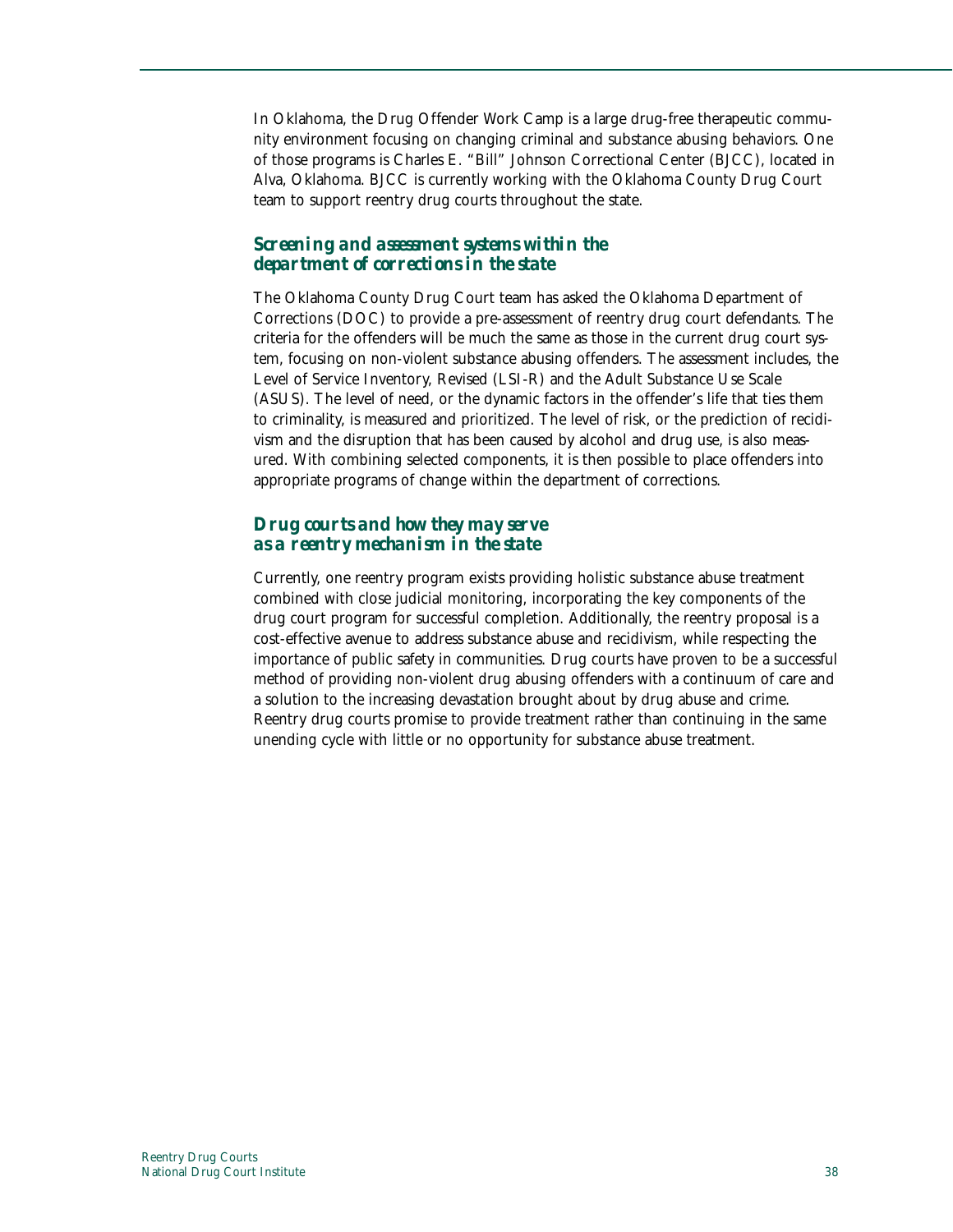#### **Contact:**

#### **JoAnn Bronstad**

Drug Court Coordinator Oklahoma Department of Mental Health and Substance Abuse Services PO Box 53277, Oklahoma City, OK 73152-3277 (405) 522-3857 Office (405) 522-3650 Fax

#### **The Honorable Charles Hill**

Special Judge, Oklahoma County District Court 321 Park Ave., Room 512, Oklahoma City, OK 73102 (405) 713-1185 Office (405) 278-1852 Fax

#### **Janice Melton**

Warden, Bill Johnson Correctional Center, Oklahoma Department of Corrections Route 1, Alva, OK 73717 (580) 327-8000 Office (580) 327-8004 Fax

#### **Arnold Waggoner**

Coordinator of Corrections Programs, Oklahoma Department of Corrections 1219 Classen Drive, Oklahoma City, OK 73103 (405) 218-4204 Office (405) 218-4215 Fax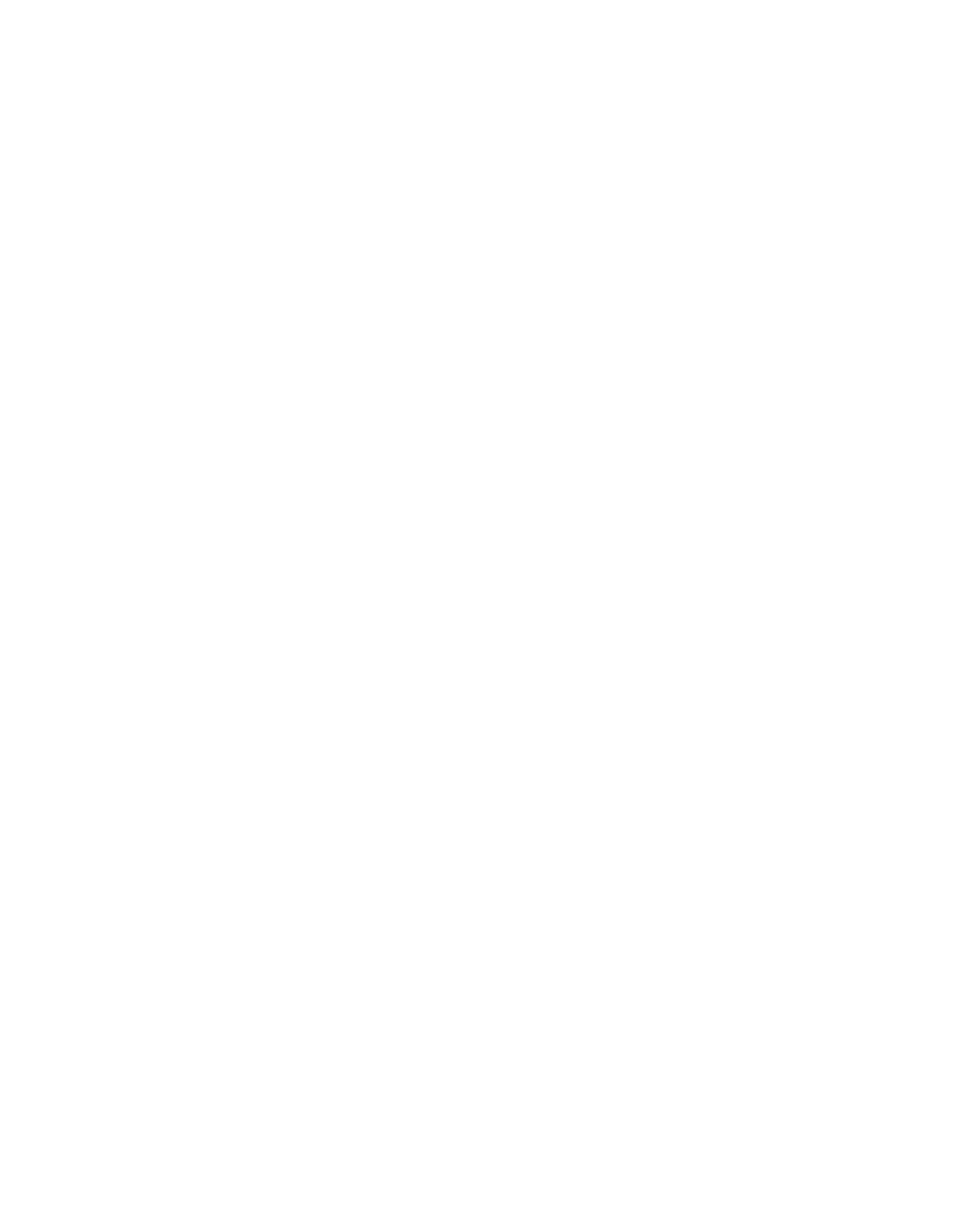# APPENDIX D

# **Psycho-Social Profile of Newly Released Prison Inmates**

- 1/ Post-release shock and disorientation (no fixed bearings)
- 2/ Lack of continuity/follow through (flaky behavior)
- 3/ Suppressed hostility (seething rage and undifferentiated hate)
- 4/ Lethargy: often extreme social withdrawal and psychological denial
- 5/ Deep-based depression (frequently chronic)
- 6/ Financially destitute with a growing sense of anxiety and desperation
- 7/ False expectations and illusions on a multitude of personal and social levels
- 8/ Intense range of fears: personal failure, social and vocational rejection, etc.
- 9/ Severe alienation (man from Mars): often intense, long-term social isolation
- 10/ Cultural shock: cannot relate or adapt to social change and tempo of life
- 11/ Poor to non-existent problem-solving and conflict resolution skills
- 12/ Engulfed in the prison value system: kindness is weakness
- 13/ Personal and cultural inferiority complex ("branded and banished")
- 14/ Compulsive neurotic behavior: minimal stability (addictive mentality)
- 15/ Hunger for instant gratification: "All I want is EVERYTHING NOW"
- 16/ Poor self-esteem/hungry for approval (often resistant to disapproval)
- 17/ Compulsive drive to "catch up and catch back": extreme impatience
- 18/ Confused and frustrated sexual roles, values and identities
- 19/ Emotionally and perceptually distorted view of self and others
- 20/ Limited employment-related skills: out of touch with current market needs
- 21/ Frequently displaying self-destructive attitudes and actions ("bad attitude")
- 22/ Forceful, aggressive responses to ego-threatening occurrences
- 23/ A fragile vulnerable grip on life itself!

#### *Used with permission:*

©V. Ned Rollo, Jr. 1987 All rights reserved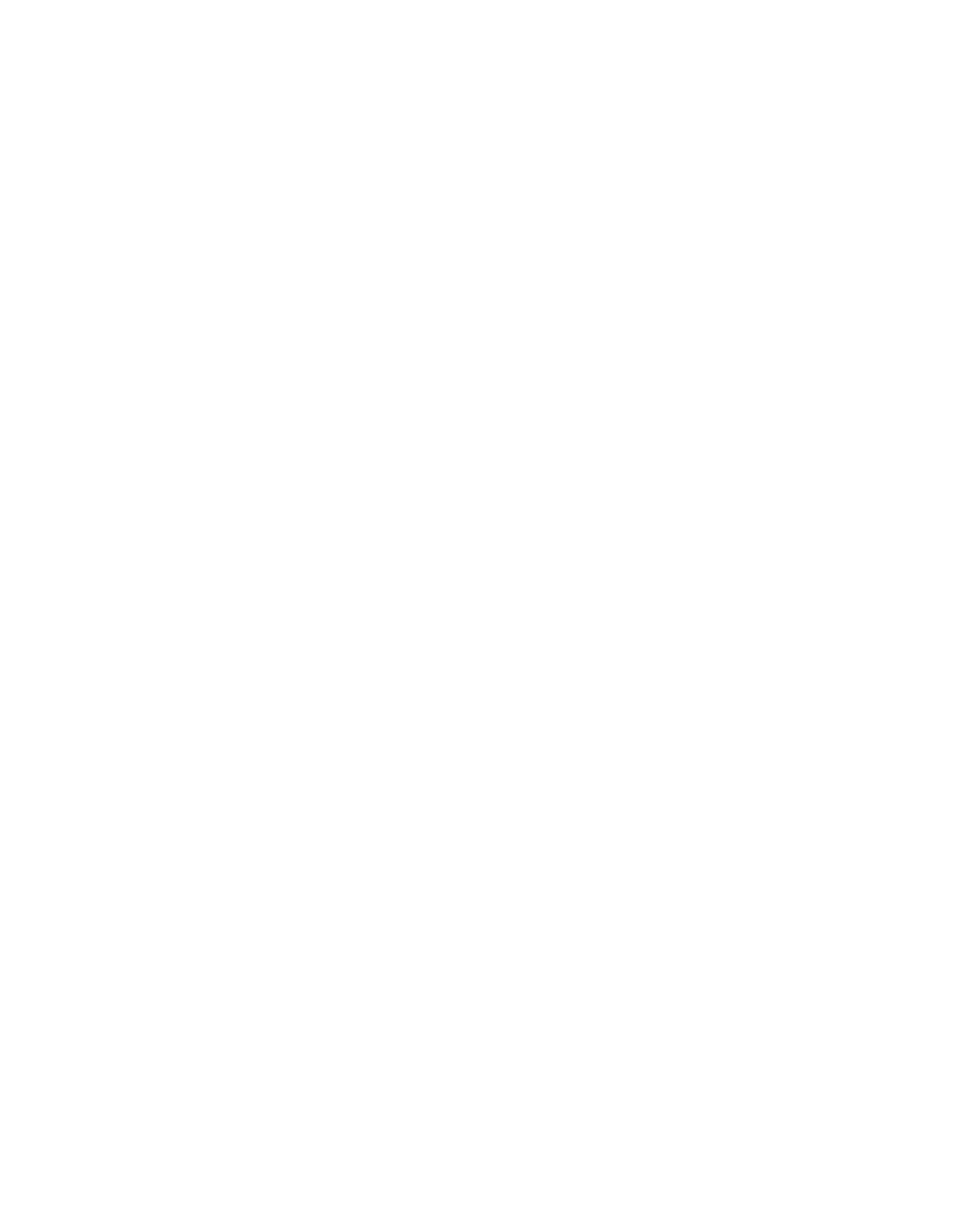# APPENDIX E

# **Summary of U.S. Department of Justice 1999 Reentry Efforts**

## *Reentry Working Group*

The U.S. Department of Justice (DOJ), Office of Justice Programs (OJP) has recently established a reentry working group. It is chaired by Assistant Attorney General Laurie Robinson and includes representatives from OJP bureaus and program offices involved in reentry issues--including National Institute of Justice (NIJ), Bureau of Justice Assistance (BJA), Office of Juvenile Justice and Delinquency Prevention (OJJDP), Office for Victims of Crime (OVC), the Corrections Program Office (CPO), Drug Courts Program Office (DCPO), and the Executive Office for Weed and Seed (EOWS)--as well as the National Institute of Corrections (NIC), Bureau of Prisons (BOP), and the Office of Community Oriented Policing Services (COPS).

The working group is developing strategies for improving the way that communities manage and support offenders after release from prison. The approach involves addressing public safety issues, as well as providing a continuum of reentry programs that begin during incarceration and continue throughout the critical months following release. The group meets to discuss OJP's ongoing reentry efforts, which involve a broad range of reentry management models, and ways of coordinating the efforts across OJP bureaus and program offices, as well as with BOP, and COPS.

#### **The Office of Justice Programs' reentry efforts include:**

#### *Reentry Court Initiative*

The reentry court concept draws on the drug court model-- using judicial authority to apply graduated sanctions and positive reinforcement and to marshal resources to support the prisoner's reintegration. The goal is to establish a seamless system of offender accountability and support services through the reentry process. Central to all efforts is developing strategies to do a better job in tracking and supervising offenders upon release using a case management approach, preparing communities to address public safety concerns, and providing the services that will help offenders reconnect with their families and the community. These services include employment, counseling, education, health, mental health, and other essential services that support successful reintegration.

#### *Reentry Partnerships Project*

The NIJ, CPO, EOWS, and COPS are working collaboratively on a project designed to strengthen the working relationships among corrections, law enforcement, and the community to prepare for and manage the reentry process. In May of 1999, state correctional administrators from several sites met with DOJ representatives to discuss reentry challenges and approaches to drawing law enforcement and the community into the process. Site representatives discussed the profiles of returning offenders to their communities, existing reentry efforts, and approaches to building the necessary collabora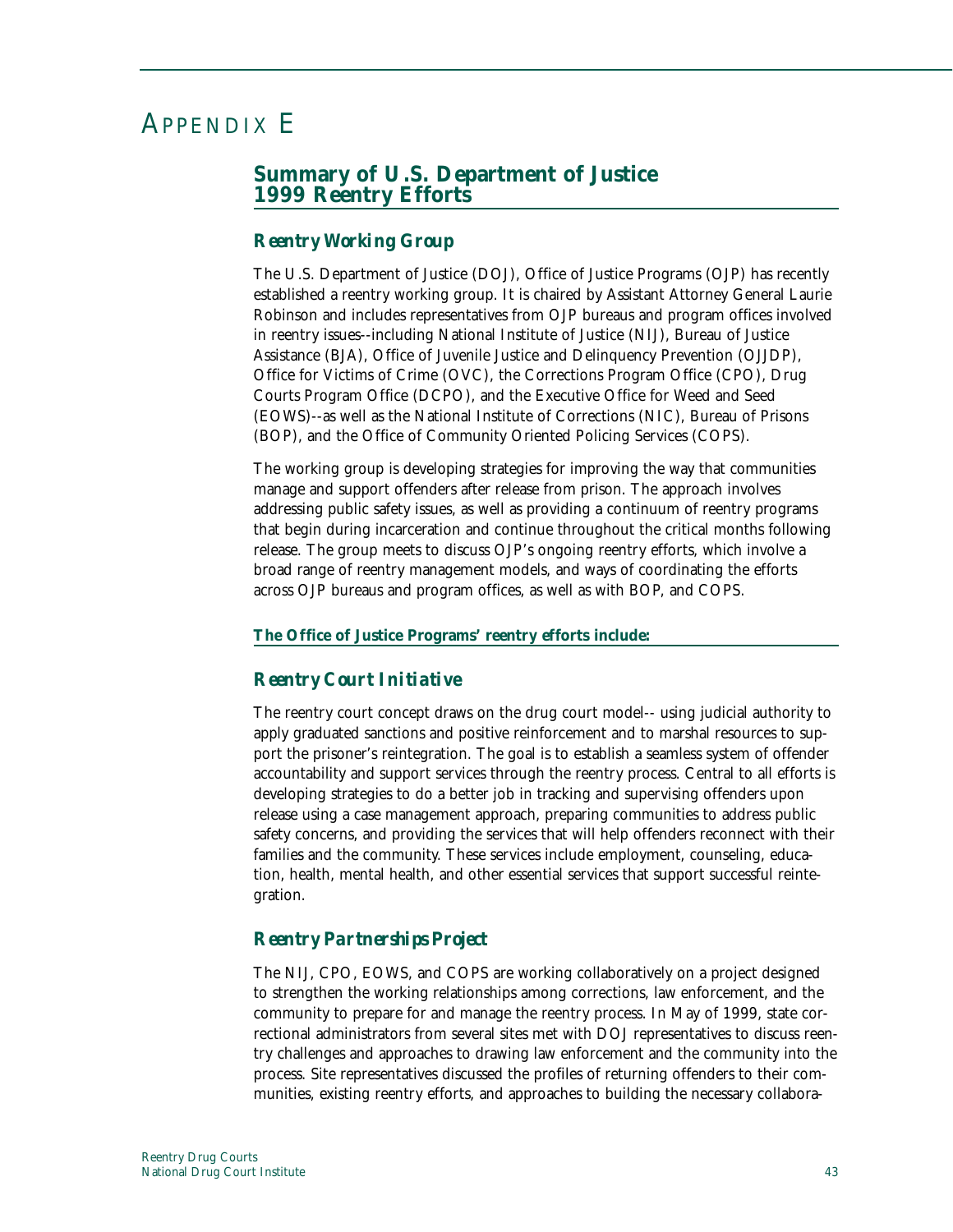tions to support reentry. Preliminary concept papers have been received from a number of jurisdictions interested in exploring this approach to reentry management. In October 1999, teams from each site will participate in a meeting at OJP to discuss reentry challenges and their proposals. For additional information, contact Cheryl Crawford at NIJ, 202/514-6210, or Phil Merkle at CPO, 202/305-2550.

#### *Intensive Aftercare Program*

The Office of Juvenile Justice and Delinquency Prevention's (OJJDP) Intensive Aftercare Program (IAP) is designed to assess, test, and disseminate information on intensive aftercare program. The goal of the IAP model is to reduce recidivism among high-risk juvenile offenders who have been confined in secure residential facilities. Demonstration sites include Norfolk, Virginia; Denver, Arapahoe, and Jefferson Counties, Colorado; and Clark County, Nevada. For additional information, contact Thomas Murphy at OJJDP, 202/353-8734.

# *Youthful Offender Demonstration Projects*

The Office of Juvenile Justice and Delinquency Prevention (OJJDP) and the Department of Labor's (DOL) Employment and Training Administration have developed a comprehensive strategy to deliver educational, training and employment opportunities for at-risk youths. As a result of this collaboration, DOL has recently funded Youthful Offender Demonstration Projects. This initiative involves three distinct approaches designed to provide meaningful educational and vocational programming to at-risk and adjudicated delinquent youth: 1) Model Community Projects, located in large, urban communities of high poverty, and where comprehensive community-wide approaches addressing the needs of youth have already been established. Services include a combination of gang prevention and suppression and alternative sentencing targeting youthful offenders, gang members, and youths at risk of becoming involved in gangs; 2) Education and Training for Youth Offenders Initiative, located in mediumsized cities with high poverty and high crime. Services include providing school-towork educational and training within juvenile correctional facilities and aftercare and job placement services as youths return to the community; and 3) Smaller Communitywide Projects. These projects will work with local youth service providers to develop linkages that will strengthen the coordination of prevention and recovery services for youthful offenders.

OJJDP is funding an independent evaluator to design and conduct a process evaluation and feasibility study of two of the Education and Training for Youth Offenders Initiative Programs. For further information on Department of Labor (DOL) grants, please contact Beverly Bachemin at DOL, Education and Training for Youth Offenders Initiative Programs, 202/219-5472. For additional information on the OJJDP process evaluation and feasibility study, please contact Dean Hoffman at OJJDP, 202/353- 9256.

# *Targeted Juvenile Reintegration*

The Office of Juvenile Justice and Delinquency Prevention is collaborating with the Boys and Girls Clubs of America to implement a pilot project called "Targeted Reintegration." This project is designed to provide Boys and Girls Club services to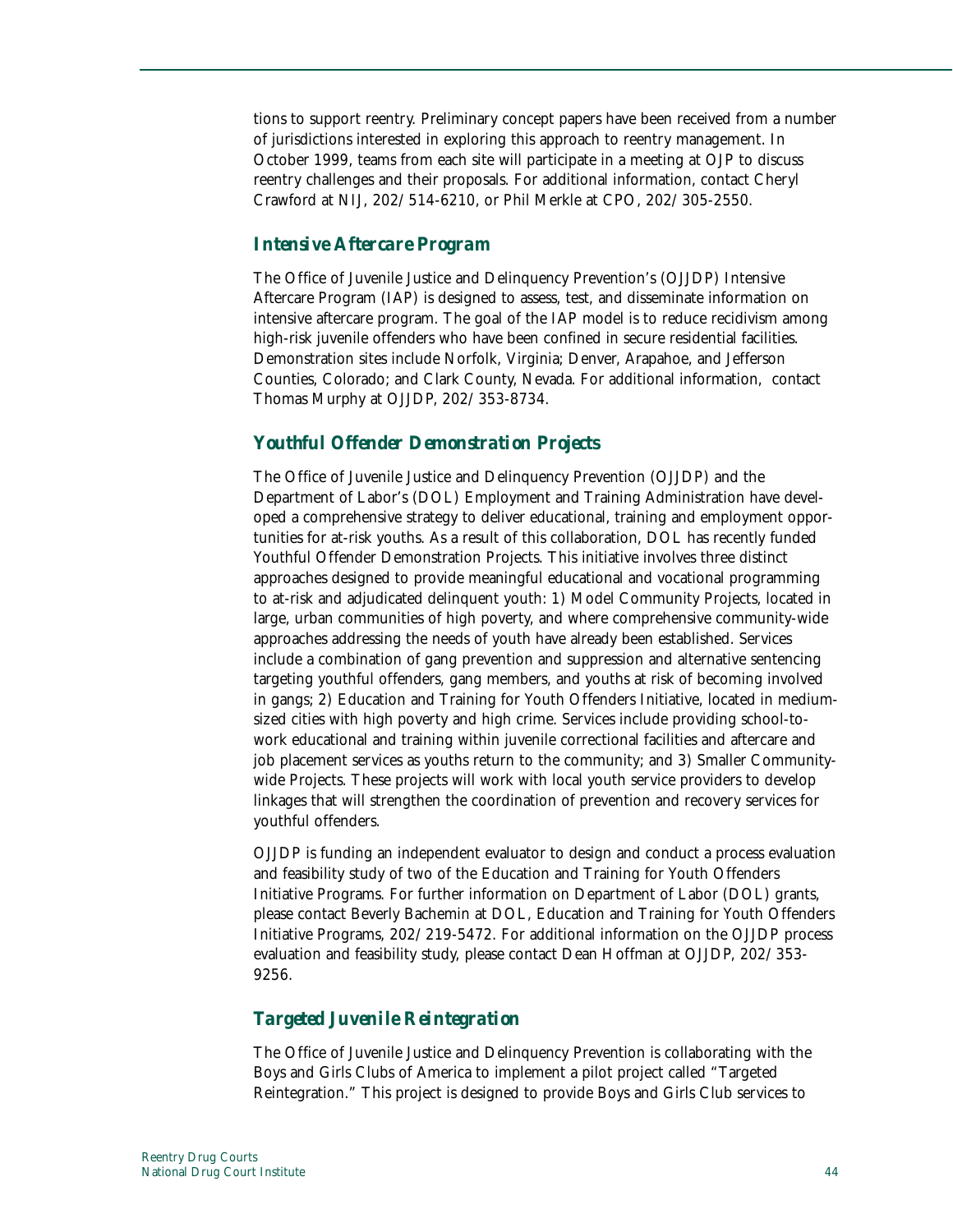youths in residential placement using trained Boys and Girls Club staff. The goal of the project is to encourage youths, upon reentry into the community, to become involved in Boys and Girls Club sponsored activities. The initiative is currently being piloted in three sites--St. Paul, Minnesota; Jacksonville, Florida and Clark County, Nevada. Services to youths in residential care provided by Boys and Girls Club staff include recreation, life skills, job readiness training, tutoring, and other services. Club staff build relationships with the youth and encourage them to attend the club upon their release. The staff also work closely with institutional staff and probation officers to stay informed and share information about the youth's progress. For additional information, contact James Burch, at OJJDP, 202/307-5914.

# *Las Vegas Weed and Seed Reentry Project*

The Executive Office of Weed and Seed is working with state and local officials in Nevada to develop a reentry demonstration project in Las Vegas. The goal of this Weed and Seed project is to put in place a continuum of services beginning in the institution and which follow the inmates to their home communities. The reentry program will use carefully designed interventions for released offenders that take advantage of all available resources. The goal is to enhance public safety by reducing criminal victimization by this high risk group, as well as to improve the quality of life of their home communities. A working group which includes the Nevada Director of Corrections, the Nevada Director of Parole Supervision, the Clark County Social Services Director, a representative from the Nevada Assembly, residents representing community-based organizations in the Weed and Seed area, and the Las Vegas Weed and Seed Coordinator is collaborating with EOWS staff to design the reentry demonstration. For additional information, contact Nancy Ware at EOWS, at 202/616-1152.

# *BJA FY '99 Open Solicitation Program*

Through its FY '99 Open Solicitation Program, the Bureau of Justice Assistance (BJA) will give state, local, and tribal governments the opportunity to compete for funds to support projects that address innovations in offender reentry. Priority will be given to proposals that address issues of defendant/offender post-incarceration reentry to communities. This may include the use of technology, non-traditional resources, and other approaches to monitor and correct the behavior of individuals under the supervision of the criminal justice system. It is anticipated that the submission deadline for the FY '99 Open Solicitation Program will be sometime in late November or early December of 1999. To obtain a copy of the solicitation, please contact the BJA Clearinghouse at 1- 800-688-4252 or visit the BJA website at www.ojp.usdoj.gov/BJA.

#### *American Probation and Parole Association Project*

BJA is also working with the American Probation and Parole Association (APPA) on a project to increase the understanding of effective offender supervision practices for probation and parole professionals, particularly in rural areas. The APPA is concentrating on programming strategies, cognitive behavioral programming for offenders, promising practices in community justice, as well as issues specific to the sites receiving the training. For additional information, contact Richard Sutton at BJA, 202/616-3214.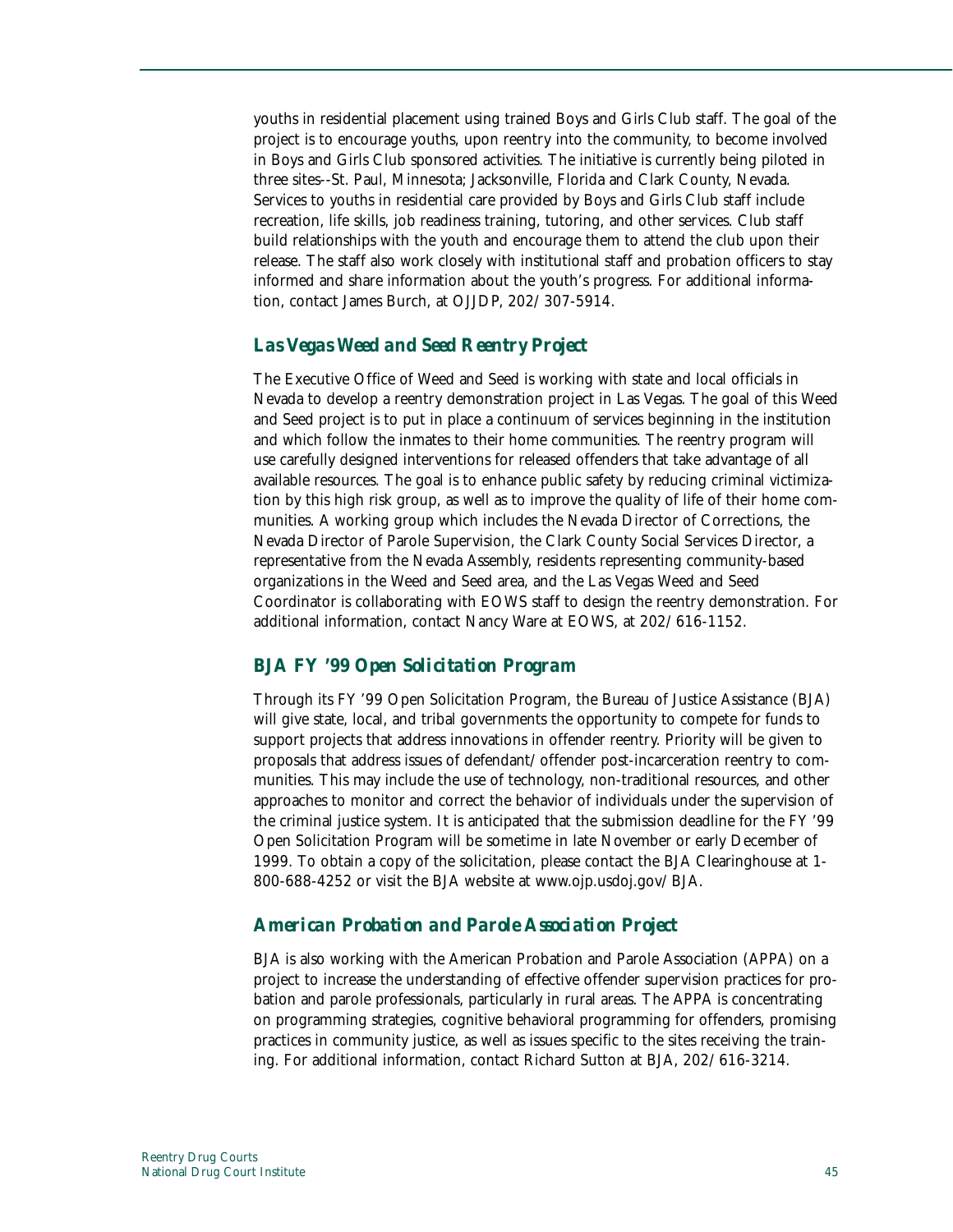## *Incarcerated Fathers Initiative*

The Bureau of Justice Assistance is involved in a project with the Vera Institute of Justice called the Incarcerated Fathers Initiative. The project addresses issues relating to fathers in prison and programs to strengthen their relationships with their children and families. The Vera Institute of Justice, located in New York, is gathering information and will report findings on programs operating within correctional and penal institutions that have been specifically designed for inmates who are fathers. The project will address the implications of father-oriented programming operating in community-based settings, with particular attention paid to those interventions serving men recently released from prison or jail. The project is designed to provide guidance in the development of program models and interventions for incarcerated fathers in diverse jurisdictions and institutional settings. The study will also look at the relationships between incarcerated fathers and their children, spouses, partners, and communities, as well as to criminal recidivism. The project also involves conducting a comprehensive assessment of a select number of prison and community- based programs targeting offenders who are fathers. The 12-month study will conclude with a discussion of the implications for planning prison and community-based interventions for fathers who are incarcerated or in post-release supervision status. For additional information, contact Tahitia Barringer at BJA, 202/616-3294.

# *Redhook Community Justice Center*

With funding support from BJA, the Justice Center, located in Brooklyn, New York, allows defendants to move expeditiously through the criminal justice system, while enabling them to access a wide range of services to assist in preventing their further criminal action. In addition to adjudicating cases, defendants, victims, and community members will be able to access a range of services offered at the Redhook Community Justice Center. Some services that will be offered include job training, medical care, legal services, family violence counseling, drug treatment, mediation, and victim services. The Justice Center also works with the AmeriCorp Project to assist in community development. For additional information, contact Jeanne Santos at BJA, 202/514-5440.

#### *Guidelines for Victim-Offender Mediation and Dialogue*

Over the last three years, the Office for Victims of Crime (OVC) has funded the Center for Restorative Justice and Mediation at the University of Minnesota to conduct a project entitled, "Guidelines for Victim-Offender Mediation and Dialogue." Through this project, training and technical assistance and related materials have been developed addressing victim-sensitive, victim- offender mediation and dialogue. Victim-offender mediation is being used increasingly across the country, and it often maintains a strongly dominant offender orientation in the same way as does the traditional justice system. Focusing primarily on the offender, however, can be unhelpful or even harmful to the victim. This project is designed to help practitioners balance the focus in a way that protects and nurtures the victims of crime who wish to meet face-to-face with their offenders. The project has produced a training manual, national survey findings from 6 programs, a national program directory, several monographs and a videotape, and has provided training seminars for victim service providers and technical assistance for two state department of corrections' victim- offender mediation programs. For additional information, contact Susan Laurence at OVC, 202/616-3573.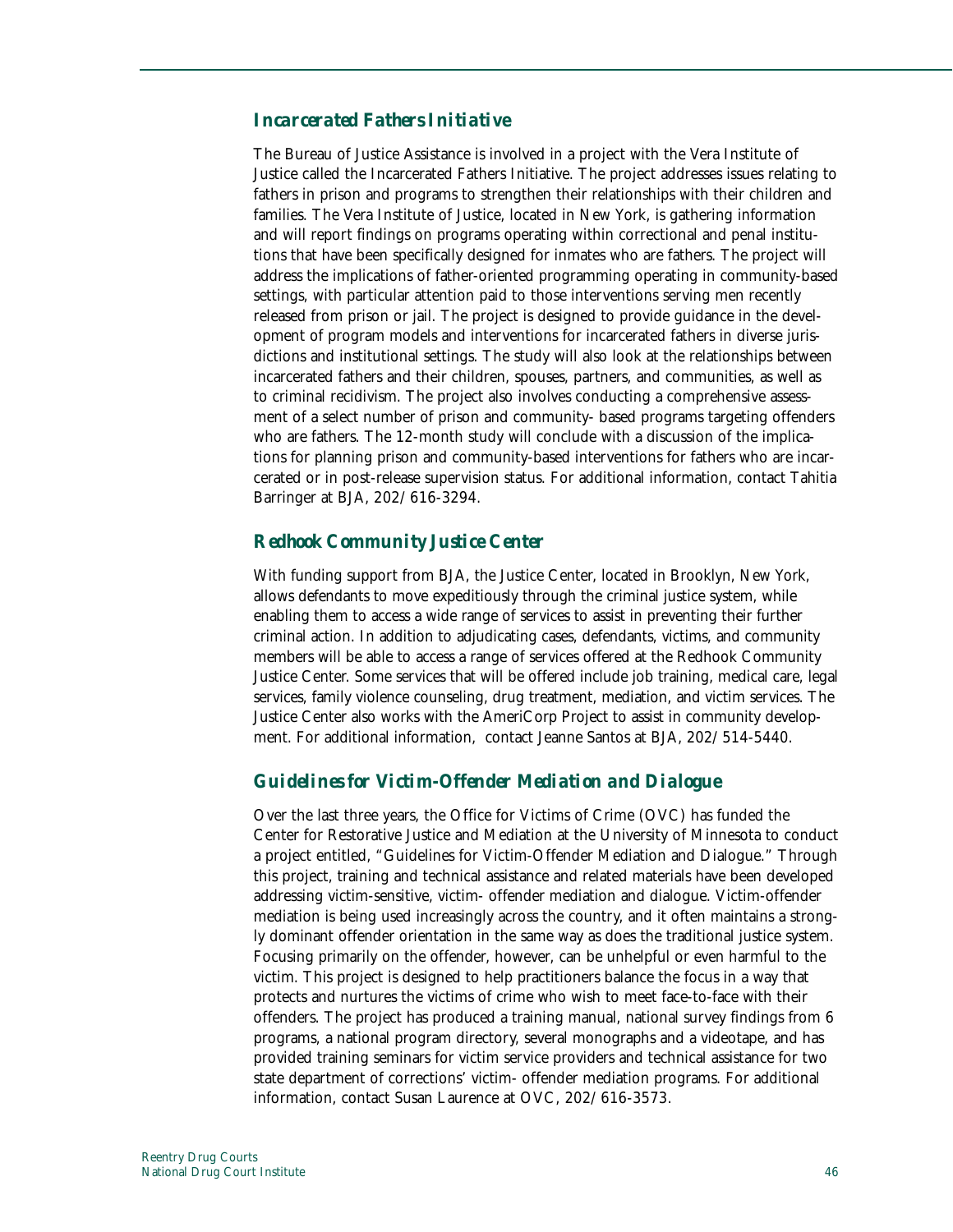# *Community Impact Panels*

The Office for Victims of Crime is cosponsoring with the Bureau of Justice Assistance a grant to the Fund for the City of New York to enable the Midtown Manhattan Community Court to conduct Community Impact Panels. The panels bring offenders convicted of "quality of life crimes" together with community residents who describe the impact of the crimes on their lives. This offers residents/victims a chance to participate in the justice system in a meaningful way and also helps offenders better understand the consequences of their actions. For additional information, contact Susan Laurence at OVC, 202/616-3573.

## *Restitution: Promising Practices Initiative*

The Office for Victims of Crime is also sponsoring a project entitled, "Restitution: Promising Practices Initiative." The project, which is conducted by the APPA, is examining the existing obstacles to the effective management of restitution and identifying and describing a variety of promising approaches used in the criminal and juvenile justice systems to establish and enforce orders of restitution and to ensure that victims receive the payment. For additional information, contact Susan Laurence at OVC, 202/616- 3573.

# *Identifying Federal Programs to Support Returning Offenders*

OJP is developing a list of federal resources that can help support state and local reentry programs. Plans include meeting with representatives from DOL, HUD, HHS, DOT, Agriculture, Education, and other federal agencies to draw them into our discussions as we move forward. For additional information, contact Judy McBride at OJP, 202/307-593.

#### **The National Institute of Corrections' reentry efforts include:**

#### *Transition from Prison to the Community Program*

The National Institute of Corrections' Transition from Prison to the Community Program will assist two states in developing a coordinated, three-prong approach to effectively transition offenders from prison to the community. The recipient of an NIC cooperative agreement will work with prison officials, parole decision makers, and field supervisors to coordinate their independent activities toward developing a smooth and effective process to improve offenders' post-prison adjustment in the community and enhance public safety. The participating states will develop and implement a coordinated strategy that involves prison programming, release decision making, and community supervision. For additional information, contact Kermit Humphries at NIC Community Correction Division, 800/995-6423, x 136.